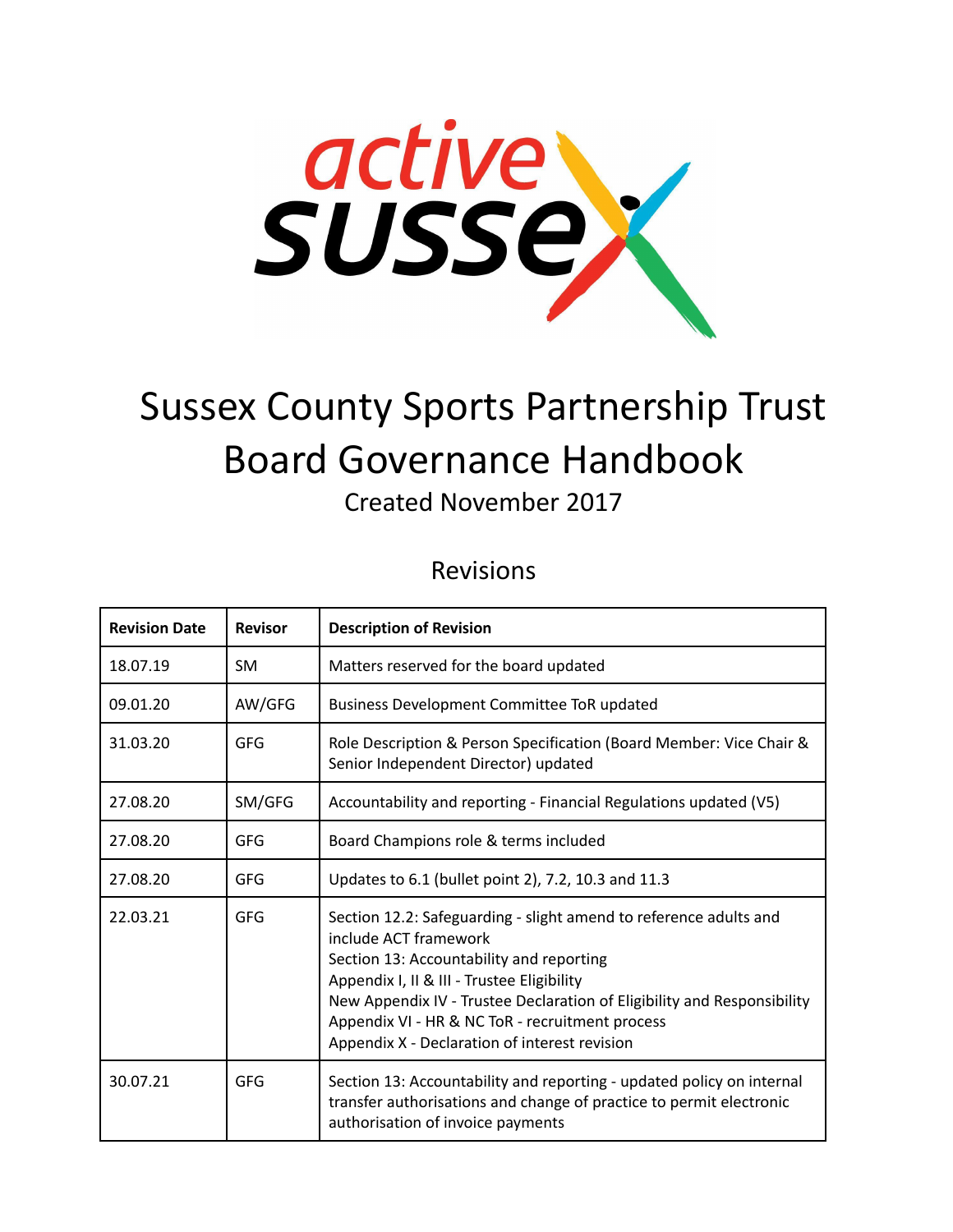## **Table of Contents**

|                                  | <b>Introduction</b>                                                                                                                                |    |
|----------------------------------|----------------------------------------------------------------------------------------------------------------------------------------------------|----|
| <b>Board Terms of Reference:</b> |                                                                                                                                                    | 2  |
| 1.                               | <b>Governance Aims, Objectives and Principles</b>                                                                                                  | 3  |
| 2.                               | <b>Remit of the Board</b>                                                                                                                          | 3  |
| 3.                               | Responsibilities and remit of the Chairperson                                                                                                      | 5  |
| 4.                               | <b>Responsibilities of Board members</b>                                                                                                           | 6  |
| 5.                               | Role of the Chief Executive (CEO)                                                                                                                  |    |
| 6.                               | Membership, quorum and voting                                                                                                                      |    |
| 7.                               | <b>Meeting procedures</b><br><u> 1989 - Johann Stoff, deutscher Stoff, der Stoff, der Stoff, der Stoff, der Stoff, der Stoff, der Stoff, der S</u> | 8  |
| 8.                               | Declaration and conflicts of interests <b>Exercise 2016</b>                                                                                        | 8  |
| 9.                               | <b>Frequency of meetings</b>                                                                                                                       | 8  |
|                                  | 10. Committee Chairs, Champions & Ambassadors                                                                                                      | 9  |
|                                  | 11. Code of conduct                                                                                                                                | 9  |
|                                  | 12. Equality and Safeguarding <b>Example 20</b> Section 2014 12.                                                                                   | 12 |
|                                  | 13. Accountability and reporting                                                                                                                   | 14 |

## **Appendices:**

| I.   | Role Description & Person Specification - Chair                                    | 19 |
|------|------------------------------------------------------------------------------------|----|
| Ш.   | Role Description & Person Specification - Board Member                             | 21 |
| III. | Role Description & Person Specification – Vice Chair & Senior Independent Director | 23 |
| IV.  | Trustee Declaration of Eligibility and Responsibility                              | 26 |
| V.   | <b>Governance &amp; Audit Committee - Terms of Reference</b>                       | 27 |
|      | VI. Human Resources & Nomination Committee - Terms of Reference                    | 35 |
|      | VII. Business Development Committee - Terms of Reference                           | 40 |
|      | VIII. Safeguarding & Equality Board Champions Responsibilities & Terms             | 46 |
|      | IX. Personal Liability                                                             | 49 |
| Х.   | <b>Declaration of Interests form</b>                                               | 50 |
|      | XI. Matters Reserved for the Board                                                 | 51 |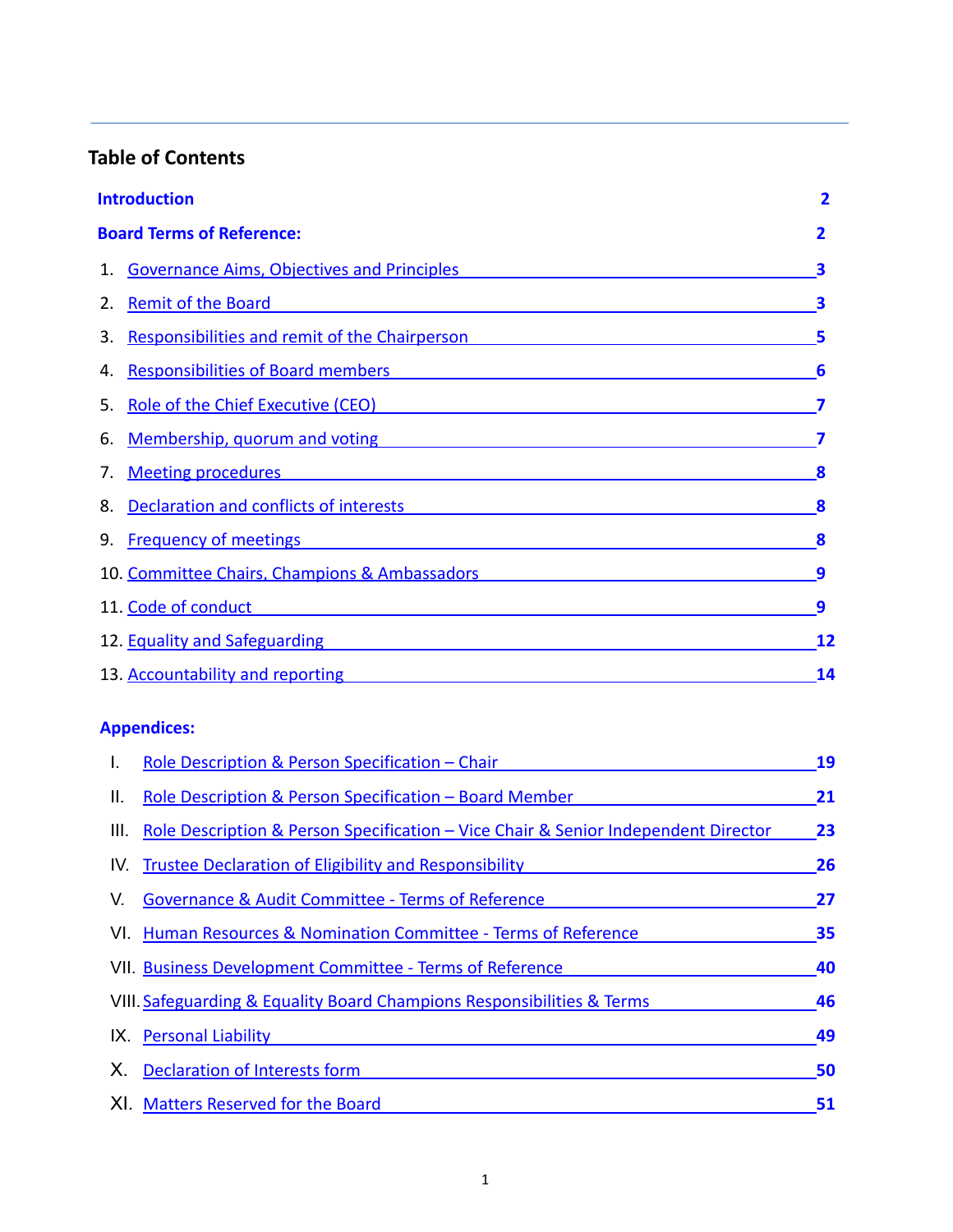## **Introduction**

Active Sussex is the brand name of the Sussex County Sports Partnership Trust, which operates as an Active Partnership, the only countywide organisation for sport and physical activity recognised by the national body Sport England.

Encompassing the counties of East & West Sussex, as well as the City of Brighton & Hove, Active Sussex is a partnership of public, private and voluntary sector organisations who collectively are committed to increasing participation in sport and physical activity across the county, adding value by working together.

Active Sussex's Board has been formed to independently oversee, scrutinise and guide the work of the Trust, make decisions where appropriate, and ensure good governance of the Trust. The Board also oversees delivery of its 2018-23 Strategy for Sport and Physical Activity for the county. The Active Sussex executive team has the job of coordinating this work. The Strategy focuses primarily on how increased participation in sport and physical activity can enhance the lives of Sussex residents, and as a priority will focus on the following priority groups:

- 1. People living in areas of socio-economic disadvantage and/or on low income
- 2. Older adults
- 3. Children and young people
- 4. People with life-enduring disability and/or with long-term health conditions

The Trust also works to support other relevant networks to improve opportunities, to attract funding/investment for sport, including facilities and to improve coordination, networking and partnership working across the sector in Sussex.

## **Terms of Reference**

## **Board Composition**

The UK Code of Sports Governance requires that a Board shall be of an appropriate size to:

- 1. meet the Requirements of the organisation;
- 2. have the appropriate balance of skills, experience, independence and knowledge;
- 3. manage changes to its composition (including that of its committees) without undue disruption;
- 4. promote an open dialogue amongst the directors.

An appropriate Board size allows for full and frank discussions amongst all directors, while balancing the need to have varying and diverse opinions, achieved by a membership with a balance of skills, experience, independence and knowledge.

Active Sussex's governing document allows for a maximum of 12 trustees (Article 11) on its Board. The Trust considers that this number to be an appropriate size to manage changes to its composition, and that of its sub-committees. All trustee appointment terms are documented by letter of appointment which are kept on file, and the Trust maintains a schedule of trustee appointments which is updated upon appointment or resignation of any trustee.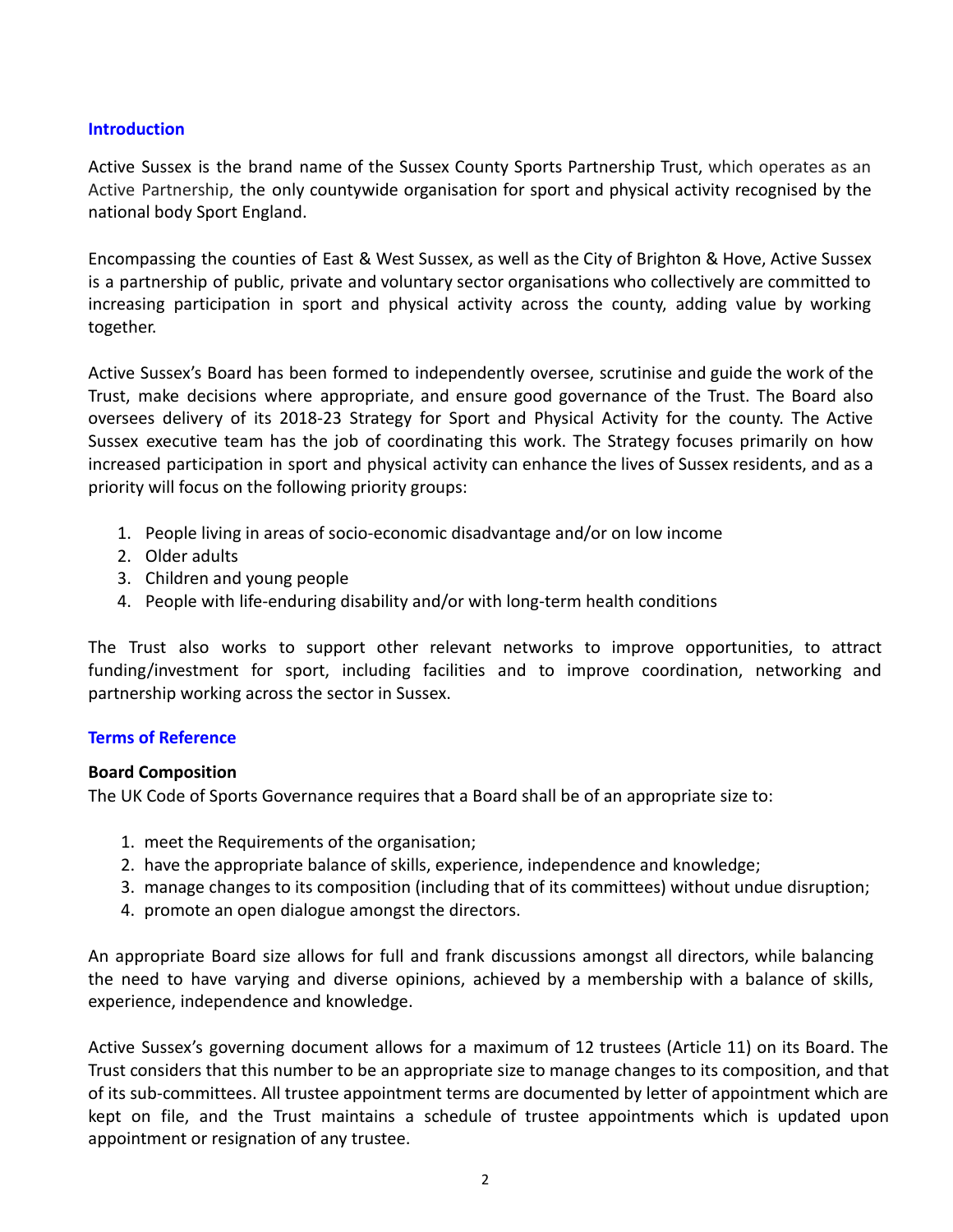In accordance with its governing document, one third of its trustees (up to four) must stand down each year. This is a minimum of one trustee from each Committee (to prevent disruption to organisational governance) plus a further trustee. The schedule of appointments informs the Trust who is due to step down from each sub-committee, and when, and trustees are recruited annually to fill any gaps. Hence succession planning is in place.

## **1. Board Aims, Objectives and Principles**

- To set the values, strategic direction and policy of Active Sussex
- To respond to local, regional and national influences, including the representation of Active Sussex and physical activity on all relevant local, regional and national policy and strategy consultations
- To advocate for sport and for Active Sussex
- To ensure Active Sussex is fit for purpose
- To advise on the annual business plan and associated budget, and receive performance management information
- To scrutinise the Trust's governance, risk management, financial management, strategy implementation and delivery team (Active Sussex Team) performance
- To account to Sport England for the performance of the delivery team (Active Sussex professional staff) and the allocation, use and management of its grant funding
- To manage the Active Sussex Board and senior staff recruitment process

These aims and objectives will support and complement the outcomes highlighted in the Government endorsed Sport England strategy **Uniting the Movement: Our 10-year vision to transform lives and communities through sport and physical activity (January 2021),** where the main focus is tackling inequalities that exist in our sector. Five key issues are prioritised nationally, and can also be reflected locally in Sussex:

- Recover and reinvent
- Connecting communities
- Positive experiences for children and young people
- Connecting with health and wellbeing
- Active environments

In addition, the Board's aims and objectives will also seek to complement and contribute to local strategic priorities and stated outcomes for physical activity in Sussex

## **2. Remit of the Board**

- 2.1 The Board is the overall Governing Body of the Sussex County Sports Partnership Trust. It is an independent Board which makes decisions where appropriate and provides good governance of the Trust.
- 2.2 The Board will take responsibility for setting the strategic direction of the Trust, monitoring and evaluating the effective delivery of the Trust's objectives and being accountable for the achievement of key targets and outcomes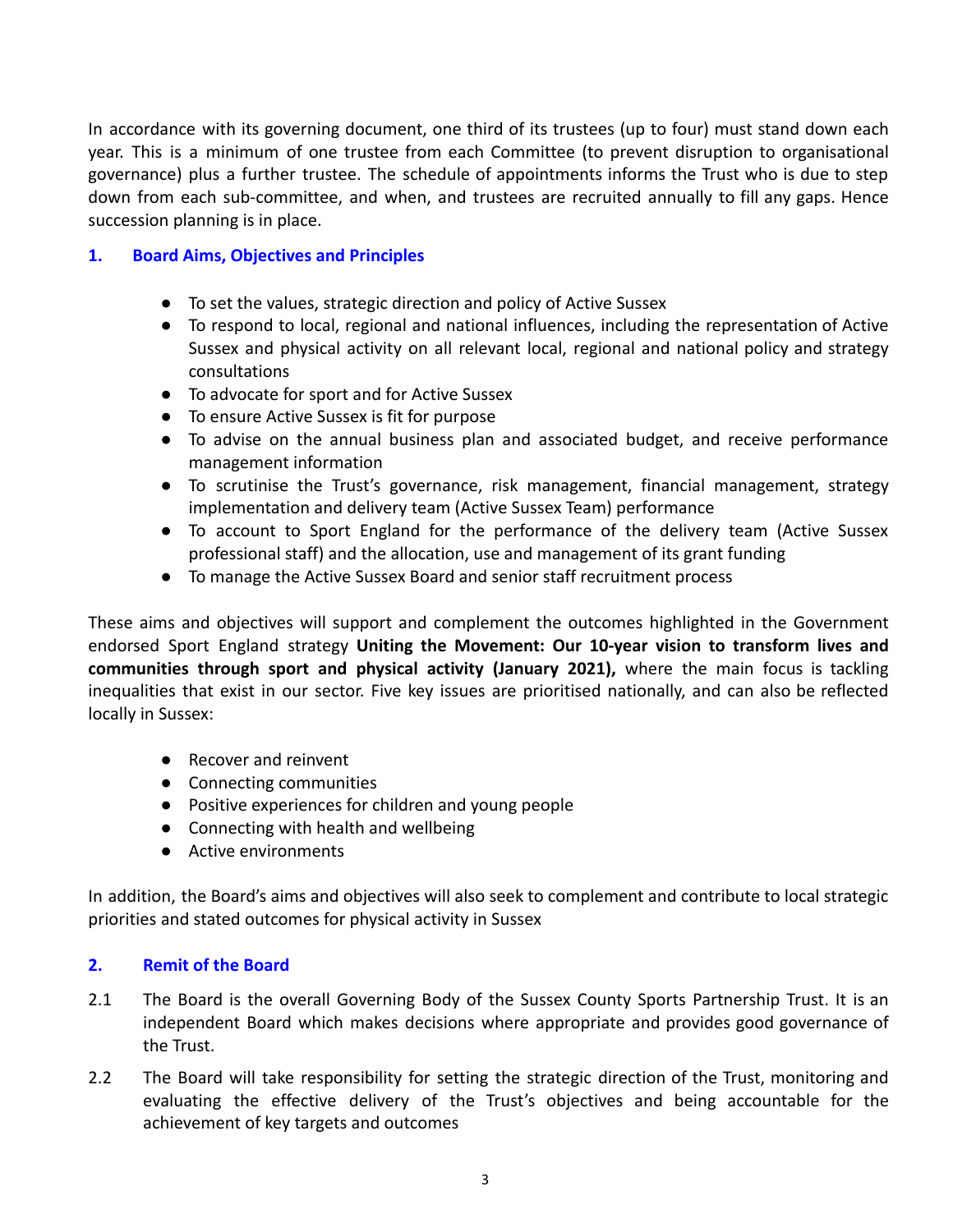- 2.3 It is the Board's responsibility to ensure that these aspects of the Trust's business are maintained and improved to the satisfaction of partners and funders through transparent and planned processes
- 2.4 The clear separation of the Board (the Governing body) and the staff (the Trust's workforce) is fundamental to good governance of the Trust. Day-to-day management of the Trust is not a Board function, and authority is delegated for achieving the strategic outcomes, together with the necessary authority to make decisions in a specified range of activities to the Chief Executive Officer
- 2.5 Within this, specific roles will include:

## **Strategic Leadership & Planning**

- Providing clear direction for sport and physical activity in the county through the production of a Trust strategy and annual business plan strongly communicated in order to motivate, inspire and drive the team and their partners
- Providing implementation leadership
- Promoting the Trust's vision, aim and core values

## **Advocacy**

- Advocating the benefits of sport and physical activity and Active Sussex locally, regionally and nationally
- Recognising and celebrating success in the Trust
- Securing resources for sport and the work of Active Sussex

## **Trust Building**

- Opening doors for sport and physical activity and for the Trust
- Encouraging collaboration
- Valuing and supporting people to achieve the Trusts goals
- Engaging stakeholders in a consistent and managed way to ensure commitment and satisfaction

## **Accountability**

- Ensuring implementation and continuous improvement of Trust strategies and business plans with a customer/client-centred approach
- Reporting on performance
- Assuming responsibility, both moral and legal, for the actions of the Trust and its resources (financial and non-financial)

## **Good Governance**

● Ensuring the Trust meets appropriate standards of governance

## **Risk Management**

- Maintaining the Trust risk register and reviewing it on a quarterly basis
- In addition to having and using a risk management and internal control system (as in section 14 below), together with the Trust's regular systems reviews, the Board (assisted by the Governance & Audit Committee) will stand back and annually take a fresh look at their risk system or framework as a whole, and review its effectiveness at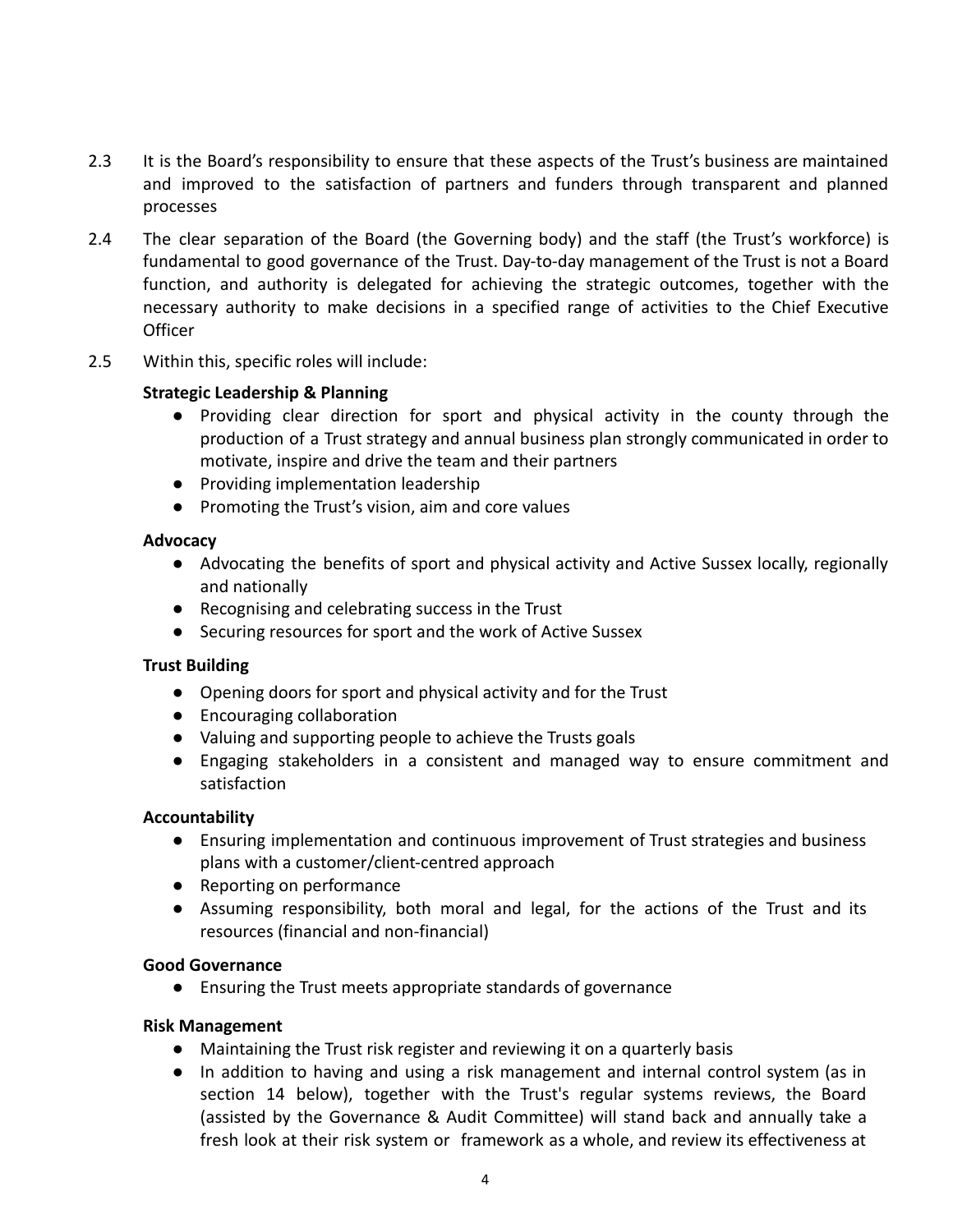meeting the aims for which is was established

- The same action (separately) will be undertaken for the Trust's internal control systems or framework
- These will both be documented in the Board Terms of Reference (TORs).
- 2.6 Positions are non-executive and not salaried. Out of pocket expenses will be paid where appropriate. Members may choose to resign from office at any time, by formally writing to the Chair

## **3. Responsibilities and remit of the Chairperson**

- 3.1 The main duties of the Chair (supported by the Vice-chair) should include:
	- Defining the overall direction of the work of the Trust, setting targets and agreeing a business plan
	- Providing strategic leadership to the Active Sussex Board, chairing its regular meetings and bringing together a diverse range of interests and skills to work together on a common agenda
	- Ensuring Board decisions are acted upon
	- Supporting and appraising the work of the Chief Executive
	- Representing the Board to stakeholders at appropriate events
- 3.2 The main responsibilities of the Chair include:
	- **Setting the agenda:** The agenda should take full account of the issues and the concerns of all Board members. Agendas should be forward looking and concentrate on strategy and developing the Trust, rather than focusing on management issues
	- **Ensuring that Board members receive accurate, timely and clear information:** to enable the Board to make sound decisions, monitor effectively and provide advice to promote the success of the county
	- **Managing Board meetings:** to ensure that sufficient time is allowed for discussion of issues, and where appropriate, arranging informal meetings beforehand to enable thorough preparation for the Board discussion. It is particularly important that Board members have sufficient time to consider critical issues and are not faced with unrealistic deadlines for decision making
	- **Regular Liaison with the Chief Executive of the Trust:** to stay engaged and up to date
	- **Member Development:** taking the lead in inducting and developing individual Board members, with a view to enhancing the Board's overall effectiveness as a team
	- **Member Engagement and Mobilisation:** Encouraging active engagement by all members of the Board. Setting tasks for members to assist in the achievement of the Board's goals
	- **Performance Assessment:** Providing an annual assessment of performance of the Active Sussex Board and its' individual members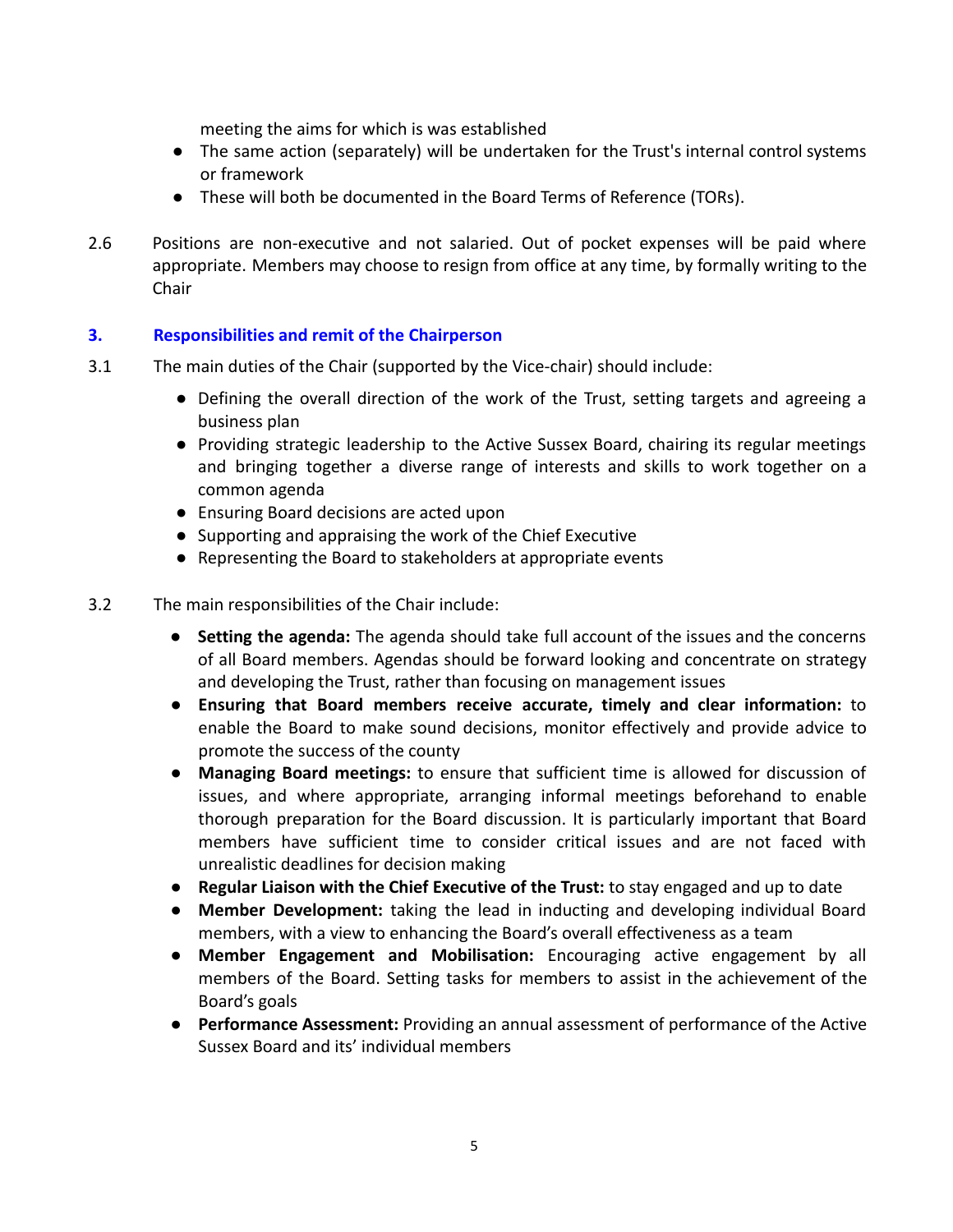## **4. Responsibilities of Board Members**

- 4.1 Board members should use their specific skills, knowledge, experience and networks to promote sport and physical activity, improve the impact of the Trust and help the Board reach sound decisions
- 4.2 Sound judgement is central to the Board member's role. The objectivity and fresh perspective acquired through their relative distance from day-to-day matters, combined with experience acquired elsewhere, is the basis for challenging the accepted thinking of the Trust and encouraging stronger performance
- 4.3 The main responsibilities of the Board include:
	- **Strategy development:** Actively and constructively contributing to and challenging development of the Trust's strategic plan
	- **Decision-making:** Ensuring that, in reaching a decision, the Board takes into account any relevant guidance issued by regional and national agencies as well as recommendations from Trust officers
	- **Delegated authority:** Ensuring that the Board operates within the limits of its delegated authority. Individual Board members do not have any individual delegated authority
	- **Financial scrutiny:** Ensuring that administrative and other systems of financial control are rigorous and constantly maintained, monitored and developed
	- **Risk management:** Ensuring that risk management systems are robust and defensible so that major risks are identified and appropriately managed
	- **Policy setting and endorsement:** Setting policy and ensuring that operational management of the Trust is carried out in accordance with the policies and procedures of the Trust
	- **Overseeing results:** Ensuring the delivery of planned results by monitoring and evaluating performance against agreed strategic objectives and targets
	- 4.4. Responsibilities of Active Sussex Board members include a duty to:
		- Comply with agreed policies and governance procedure
		- Act reasonably and prudently in all matters relating to the Trust and in its long term interest
		- Protect all resources belonging to the Trust, for instance by ensuring that there are adequate financial controls and risk assessments
		- Act in the best interests of the public as a whole and to avoid conflicts of interest, particularly where they involve financial transactions
		- Act collectively since no individual can bind his or her fellow Board members, unless specifically authorised to do so.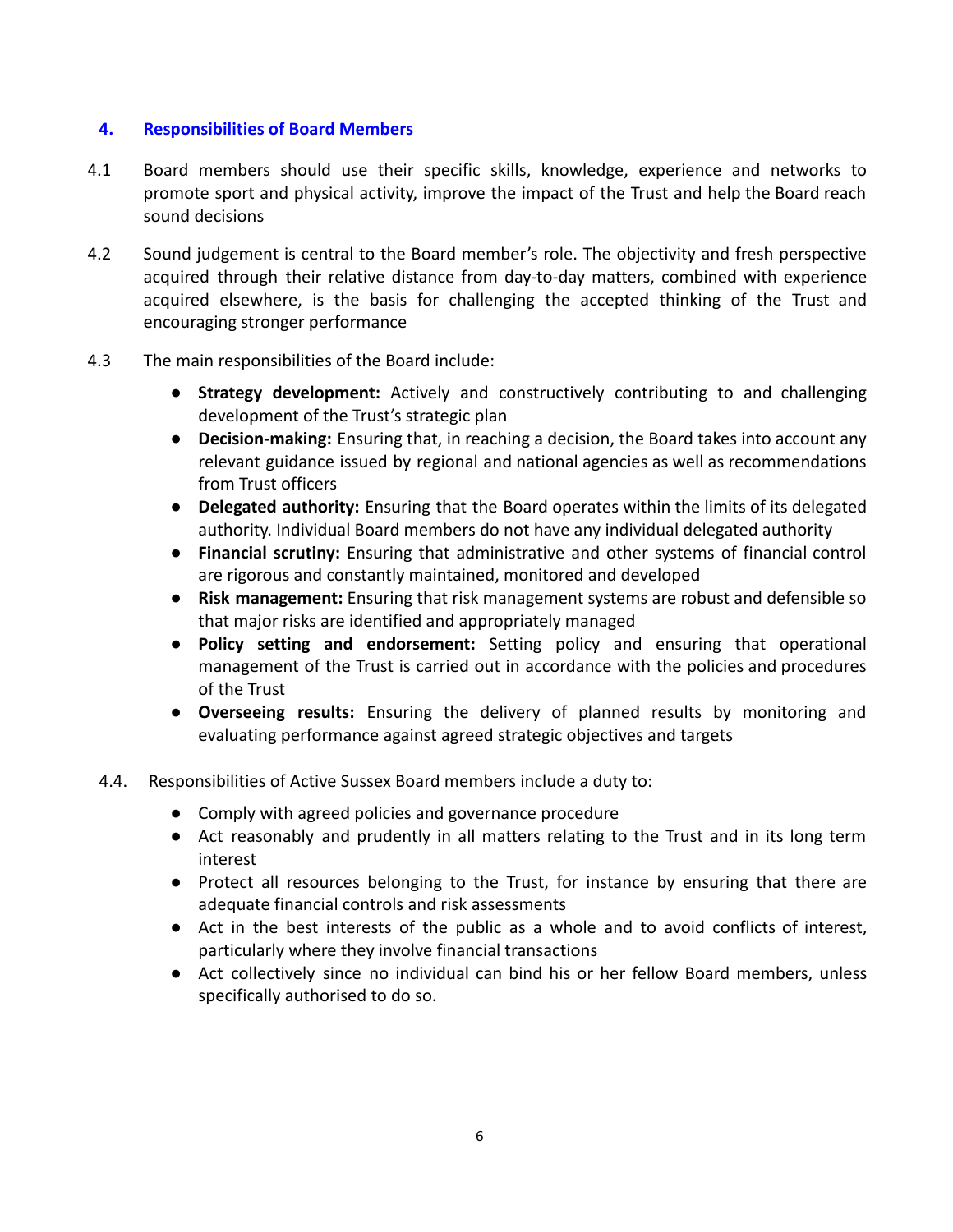## **5. The Role of the Chief Executive (CEO)**

The role of the CEO is to implement the Active Sussex Board's strategies and policies, and to develop, nurture and deliver effective working relationships with key agencies and partners within the county, region and nationally as appropriate.

The CEO has responsibility for the overall organisation, management and staffing of the Trust and for its procedures on financial and other matters, including conduct and discipline of staff.

The CEO is the accounting officer for the Trust and is responsible to the Board for the resources under his/her control. The essence of the role is a personal responsibility for the propriety and regularity of public finances for which he or she is answerable; for prudent and economical administration; for avoidance of waste and extravagance; and for the efficient and effective use of all resources under their charge.

## **6. Membership, quorum and voting**

- 6.1 The Board will consist of a minimum of six and a maximum of 12 Members, including:
	- An Independent Chair openly appointed
	- A Senior Independent Director (also acting as Vice-Chair) will be appointed by the Chair
	- Remaining Board members will be openly recruited non-executive directors appointed by the Board
	- Two "ex officio" individuals, namely:
		- o The CEO
		- o The minute taker
- 6.2 Membership of the Board will be for a term of three years, with the opportunity to be considered for reappointment for a further two terms of three years each. In line with current best practice, the maximum length of service allowed by any Member will normally be limited to a maximum of three terms of three years
- 6.3 The openly appointed Board Members will be recruited based on their skills, experience and knowledge in addition the Board will seek diversity in its membership, reflective of Sussex's population (e.g. in terms of age, ethnic background, social class and life experiences, gender and disability). Equality is crucial and expertise in this area will need to be secured within the Board membership
- 6.4 The CEO is the only Executive Director and will not have voting rights. All other Board Members have voting rights, one per member
- 6.5 The Chair of the HR & Nominations Committee will coordinate an Annual Board Evaluation process. They will also be a sounding board and provide additional support for other Board Members and staff who may wish to raise a specific concern or issue
- 6.6 At least five voting members must be present to represent a quorum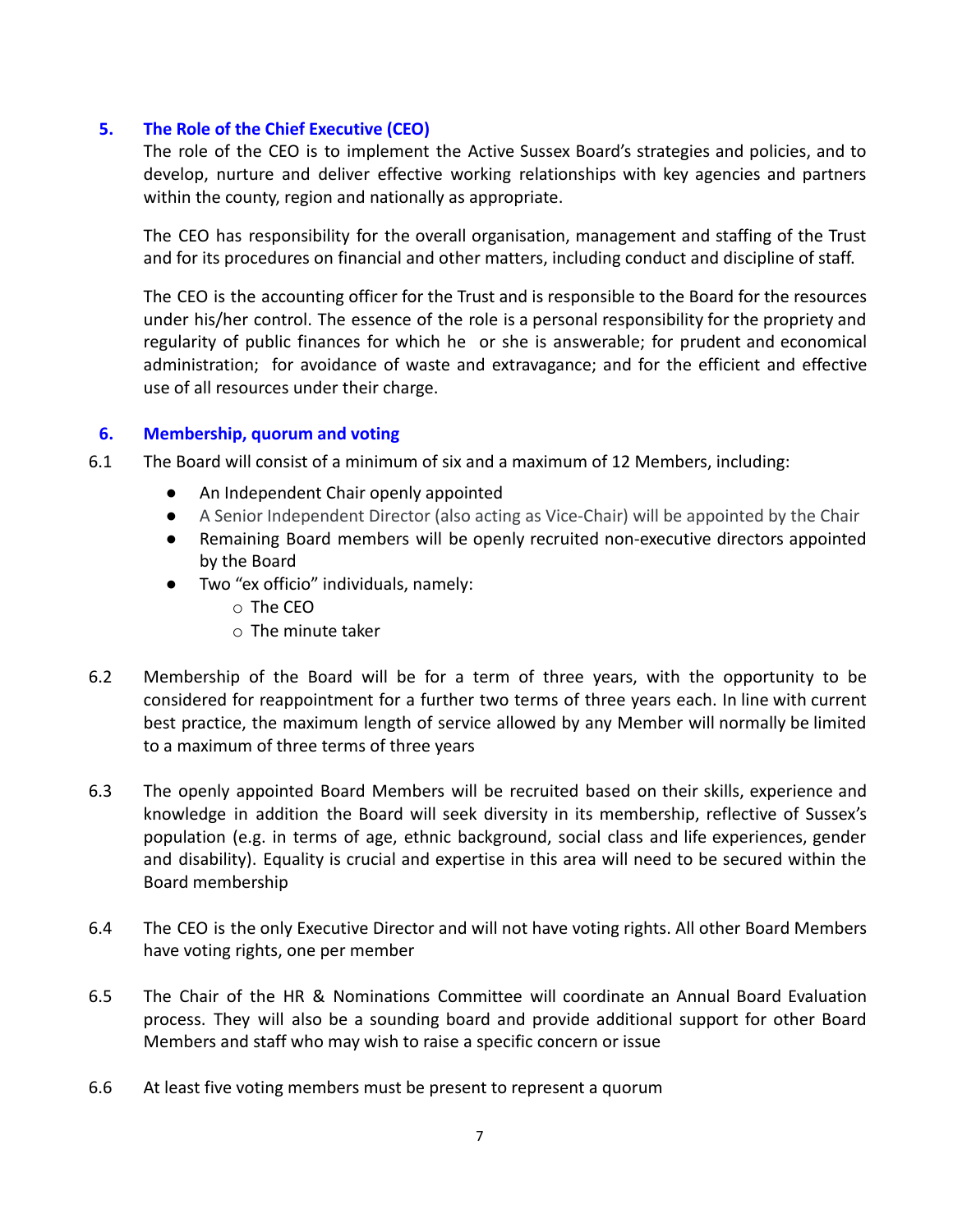6.7 Normally the Board will operate by consensus and only when required will vote by a show of hands. In these circumstances voting will be by simple majority. In the result of a tied vote the Chair will have the casting vote (having not voted in the original round of votes)

#### **7. Meeting procedures**

- 7.1 Official records must be kept of all formal meetings of the Active Sussex Board. These will include:
	- The names of all those present and any apologies for absence
	- All resolutions, decisions and any declarations of interest reported at the meeting
	- All appointments made at the meeting
	- Details of the establishment of any committees together with their terms of reference
- 7.2 The Chief Executive will appoint a member of the Active Sussex senior staff team to act as secretariat at meetings of trustees, noting that the General Administrator (GA) is the standing Secretary to the Board. In the absence of the GA, the Chief Executive will record the minutes of the Board meeting
- 7.3 The Board may invite representatives from other organisations as observers to attend its meetings, or meetings of its committees. Such individuals may contribute to discussions but are not permitted to vote at meetings

## **8. Declaration and conflicts of interests**

- 8.1 All Board members (and any ex-officio staff members present) will be required to make an annual declaration of any interests, personal (including financial) or prejudicial, relating to the work and activities of the Board or the Trust (see appendix X).
- 8.2 At the start of each Board meeting or as soon as possible, members will declare any interests in respect of any items of businesses being considered
- 8.3 A conflicted member shall withdraw from that part of the meeting unless expressly invited by the Chair to remain to participate in the discussion. In the event of the Board having to decide upon a question in which a member has an interest, the conflicted member shall not be counted in the quorum for that part of the meeting. All decisions will be made by vote, with a simple majority required. Conflicted members shall not vote on matters affecting their own interests

## **9. Frequency of meetings**

- 9.1 The Active Sussex Board will meet quarterly and at least four times per year
- 9.2 The Committees also meet every three months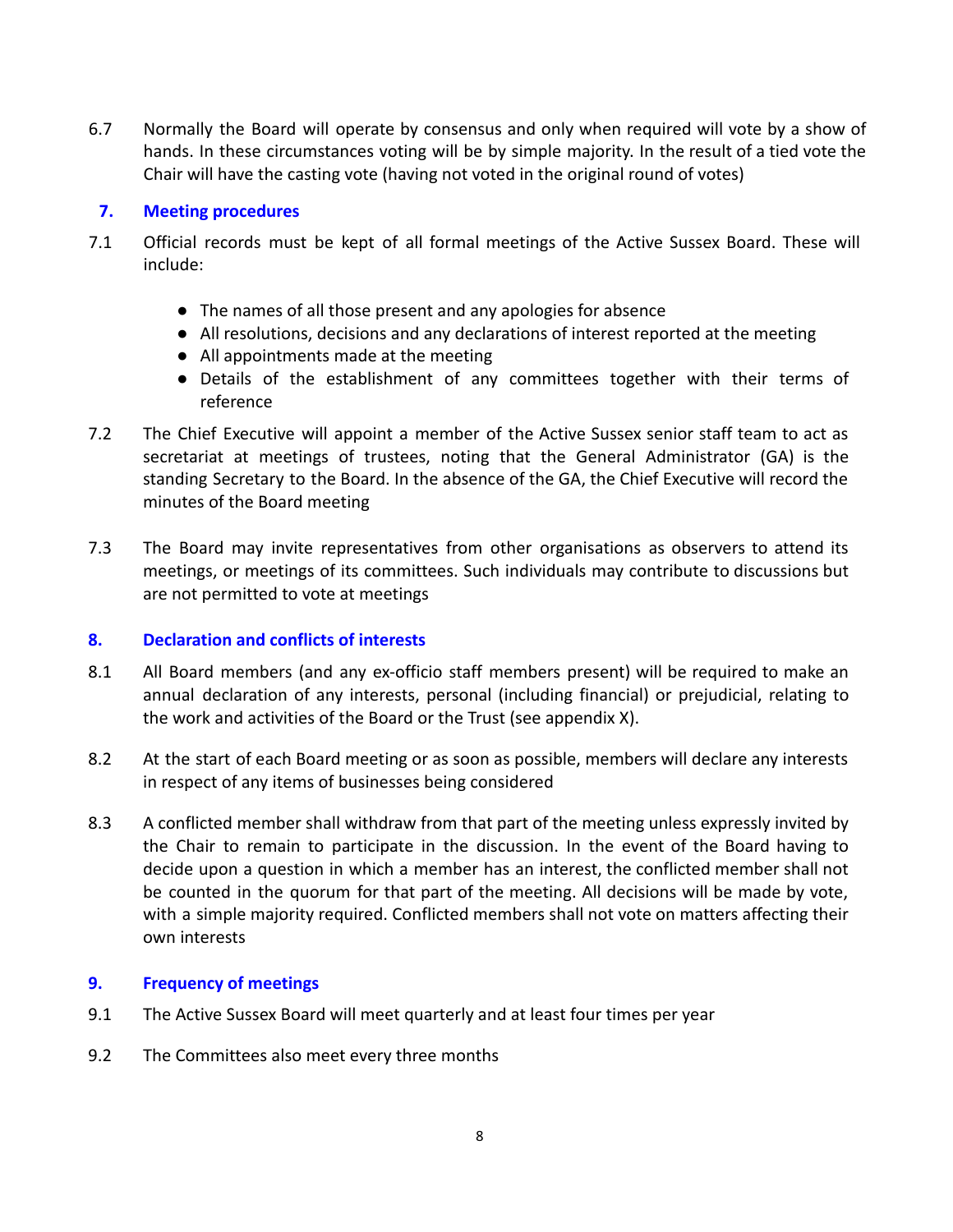## **10 Committee Chairs, Champions and Ambassadors**

The Board can appoint any of its members, with appropriate delegated authority, to chair committees. These include:

- Business Development
- Governance & Audit
- Human Resources & Nominations

In addition to this, the Board can appoint trustees to champion the minimum operating standards of:

- Equality
- Safeguarding

Appendix VII sets out the roles and responsibilities for both Champion roles, including maximum length of term and reappointment.

- 10.1 The Board can create other Board Champion roles, Committees, task and finish or other groups as necessary to further its work and responsibilities. Each should have its own terms of reference and agreed levels of delegated authority and be able to make recommendations to the Board. These should be led by a Board member and could include specialists or representatives of other organisations. Any decisions or actions taken by a Committee, task and finish or other group should be reported to the next meeting of the Board for information and, if necessary, ratification
- 10.2 Active Sussex currently has three Committees: **Business Development, Governance & Audit** and **Human Resources & Nominations**, whose terms of reference can be found in Appendix IV to Appendix VI.
- 10.3 Active Sussex may appoint an Ambassador, who is appointed for advocacy duties at relevant events around the county

## **11 Code of conduct**

11.1 There is an agreed code of conduct for Board members which ensures that the highest personal standards are observed at all times. As a trustee of Active Sussex, (s)he must promise to abide by the fundamental values that underpin all the activity of this organisation. These are:

## **Accountability**

Everything Active Sussex does will be able to stand the test of scrutiny by the public, the media, charity regulators, members, stakeholders, investors, Parliament and the courts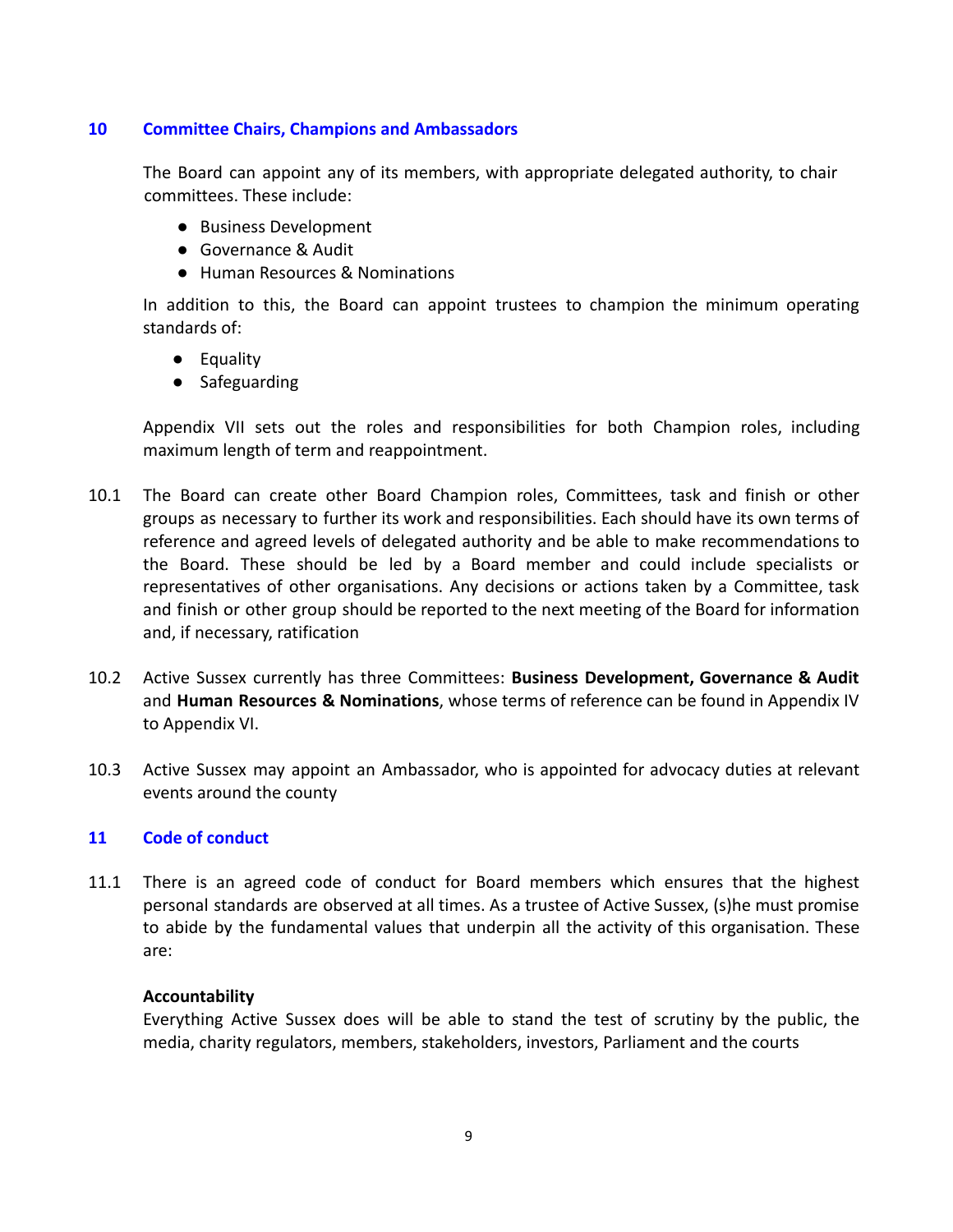## **Integrity and honesty**

These will be the hallmarks of all conduct when dealing with colleagues within Active Sussex and equally when dealing with individuals and institutions outside it

## **Transparency**

Active Sussex strives to maintain an atmosphere of openness throughout the organisation to promote confidence of the public, stakeholders, staff, charity regulators and Parliament

Additionally, they must agree to the following points:

## **Law, mission, policies**

- Not break the law or go against charity regulations in any aspect of the role of trustee
- Support the mission and consider themselves its guardian
- Abide by organisational policies

## **Conflicts of interest**

- Strive to act in the best interests of the organization
- Declare any conflict of interest, or any circumstance that might be viewed by others as a conflict of interest, as soon as it arises
- Submit to the judgment of the board and do as it requires regarding potential conflicts of interest

## **Person to person**

- Not break the law, go against charity regulations or act in disregard of organisational policies in relationships with fellow trustees, staff, volunteers, members, service recipients, contractors or anyone they come into contact within trustee role
- Strive to establish respectful, collegial and courteous relationships with those come into contact within role as trustee

## **Protecting the organisation's reputation**

- Not speak as a trustee of to the media or in a public forum without the prior knowledge and approval of the CEO or Chair
- When prior consent has not been obtained, inform the Chair or CEO at once spoken as a trustee to the media or in a public forum
- When speaking as an Active Sussex trustee, comments will reflect current organisational policy (even when these do not agree with personal views)
- When speaking as a private citizen, strive to uphold the reputation of the organisation and those who work in it
- Respect organisational, board and individual confidentiality
- Take an active interest in the organisation's public image, noting news articles, books, television programmes and the like about the organisation, about similar organisations or about important issues for the organisation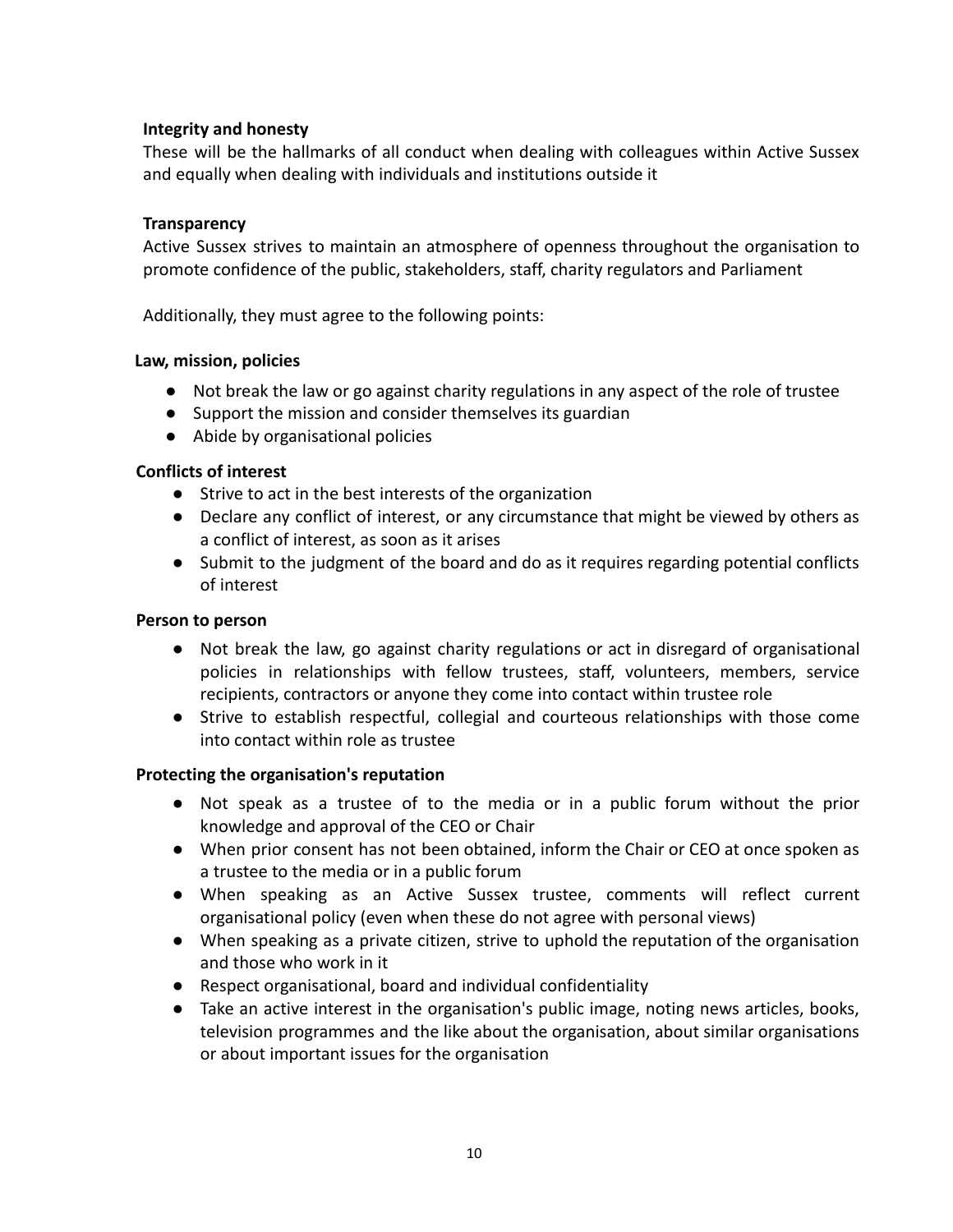## **Personal gain**

- Not personally gain materially or financially from their role as trustee, nor permit others to do so as a result of actions or negligence
- Document expenses and seek reimbursement according to procedure
- Not accept substantial gifts or hospitality without prior consent of the Chair
- Use organizational resources responsibly, when authorised, in accordance with procedure

## **In the boardroom**

- Strive to embody the principles of leadership in all actions and live up to the trust placed in them by Active Sussex
- Abide by board governance procedures and practices
- Strive to attend all board meetings, giving apologies ahead of time to the Chair if unable to attend
- Study the agenda and other information sent in good time prior to the meeting and be prepared to debate and vote on agenda items during the meeting
- Honour the authority of the Chair and respect his or her role as meeting leader
- Engage in debate and voting in meetings according to procedure, maintaining a respectful attitude toward the opinions of others while making their voice heard
- Accept a majority board vote on an issue as decisive and final
- Maintain confidentiality about what goes on in the boardroom unless authorised by the Chair or Board to speak of it

## **Enhancing governance**

- Participate in induction, training and development activities for trustees
- Continually seek ways to improve board governance practice
- Strive to identify good candidates for trusteeship and appoint new trustees on the basis of merit
- Support the Chair in his or her efforts to improve his or her leadership skills
- Support the CEO in their executive role and, with fellow board members, seek development opportunities for him/her

## **Leaving the board**

- Understand that substantial breach of any part of this code may result in removal from the Board of Trustees
- In resigning from the Board, inform the Chair in advance in writing, stating the reasons for doing so

## 11.2 You have the right as a Trustee to:

- Equal status and voting rights with all the other Trustees
- An induction programme and induction pack to help you get involved in the Board and familiarise yourself with the organisation
- Receive training relating to any area of the Boards work
- Raise any concerns about the organisation, its work or operations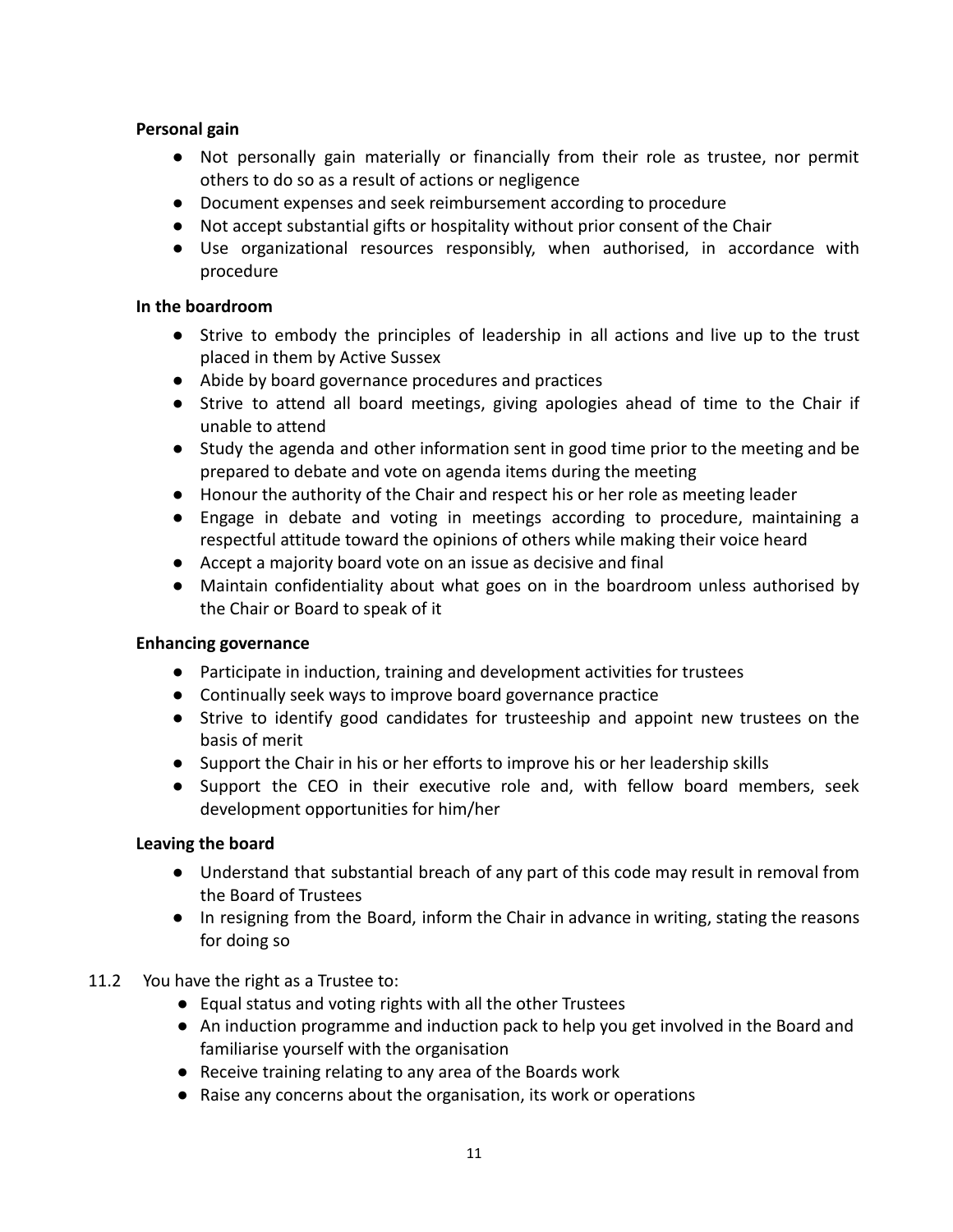11.3 The Trust operates an appropriate operational policy governing personal relationships arising in connection with the Trust's work and activities. Trustees should act to ensure the same level of integrity that is expected of staff, including openly declaring and managing relationships where there may be a conflict of interest (see appendix X).

## **12 Equality and Safeguarding**

## **12. 1 EQUALITY**

The Board will be responsible for the development and implementation of the Active Sussex Equality Policy Statement:

**Active Sussex is committed to stopping discrimination and will treat people with dignity and respect. It will promote equal opportunities in both the employment and management of staff, and in the delivery of its services. In managing the services, it provides Active Sussex will promote equal opportunities across all its work.**

**Purpose of the Policy**: Active Sussex identifies that certain sections of the community have been affected by past disadvantage and discrimination and may be denied the opportunity to participate equally and fully in sport and physical activity at all levels.

This policy has been produced to:

- Ensure that all sectors of the community have the opportunity to participate in sport and physical activity in any role and at any level
- Ensure no employee, job applicant or person using or seeking to use the services and activities of Active Sussex is unfairly discriminated against (either directly or indirectly, on any grounds)
- This includes on the grounds of their race, colour, ethnic or national origin, religious belief, political opinion or affiliation, sex, marital status, sexual orientation, gender reassignment, age or disability

**Principles:** The Active Sussex equality policy is based upon the following principles:

- All persons have the right to participate in and enjoy sport in any role and at any level
- All personnel involved in sports development are responsible for creating an open and friendly environment for everyone wishing to participate in sport
- Discriminatory behaviour will not be tolerated within the Trust and all allegations and incidents of discrimination or other such unfair treatment will be taken seriously and responded to swiftly in accordance with Active Sussex policies and procedures
- All staff employed by Active Sussex will be expected to:
	- $\circ$  Comply with this policy and other policies that relate to equality of opportunity
	- Avoid any form of discrimination or encourage others to discriminate against any other member of staff, service user or others connected with Active Sussex
	- $\circ$  Positively refrain from the harassment, victimisation, abuse or intimidation of any member of staff, service user or others connected with the organisation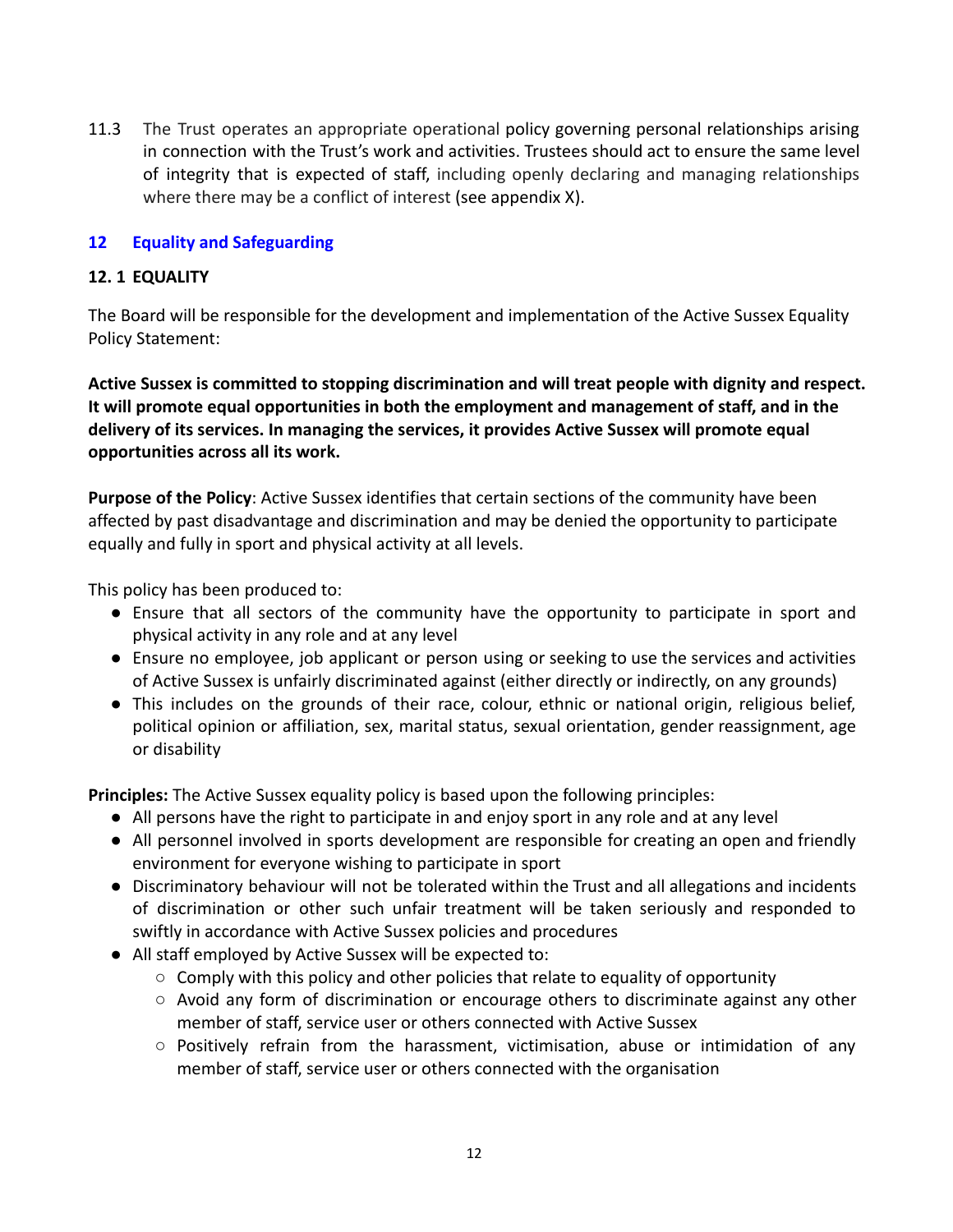○ Inform Active Sussex management or the staff of Active Sussex partner organisations if they witness any form of discrimination in the normal course of their work (either involving staff or service users, or others connected with the organisation)

All members of the Active Sussex Full Board have a duty to conduct themselves and make decisions in relation to the statement and policy

## **12.2 SAFEGUARDING**

The Board will be responsible for the development and implementation of the Active Sussex Safeguarding Policy Statement and is committed to promoting the safety and welfare of all people engaged in sporting activities locally. It aims to contribute to safeguarding by:

- Committing to the Child Protection in Sport Unit's (CPSU) Safeguarding Framework
- Committing to Ann Craft (ACT) Trust Safeguarding Framework
- Developing and implementing policy and procedures with guidance from both CPSU and ACT and in line with the statutory safeguarding agencies in Sussex
- Implementing and demonstrating best safeguarding practice when core staff, delivery staff, helpers or volunteers, are providing services, activities and programmes
- Working with partners to establish and implement agreed, consistent minimum safeguarding standards for sports activities locally
- Requiring those individuals or organisations that are funded or commissioned to provide any services to effectively address safeguarding requirements
- Maximising its influence to promote safeguarding practice and principles within its wider partnership roles and relationships

Safeguarding compliance is monitored by the Chief Executive and reported via the HR & Nominations Committee and the lead Trustee for safeguarding, to the Full Board of Trustees on a quarterly basis. The Board of Trustees endorses these aims and supports Active Sussex in this work and the development of an implementation plan.

Active Sussex fully recognise our moral and legal responsibilities under The Children Act 2004 and are committed to working collaboratively in line with Working Together to Safeguard Children (HM Government, 2018) guidance to provide a duty of care for children and young people, to safeguard their welfare and to protect them from abuse. The trust also fully accepts our moral and legal responsibilities under The Care Act 2014 and the Mental Capacity Act 2005.

Active Sussex will work in partnership to ensure that everyone irrespective of age, gender, disability, race, ethnic origin, nationality, colour, parental status, religious belief, class or social background, sexual preference or political belief, are able to take part in sport (as a participant or volunteer) in a fun, safe environment and are protected from harm or abuse.

Active Sussex will ensure that all incidents of suspicious poor practice and allegations of abuse should be taken seriously and responded to swiftly and appropriately in accordance with disciplinary procedures or, where necessary, through referral to statutory agencies. It is the responsibility of safeguarding experts to determine whether or not abuse has taken place but it is everyone's responsibility to report any concerns. Policies can be found on our [website.](https://www.activesussex.org/deliver-sport/safeguarding)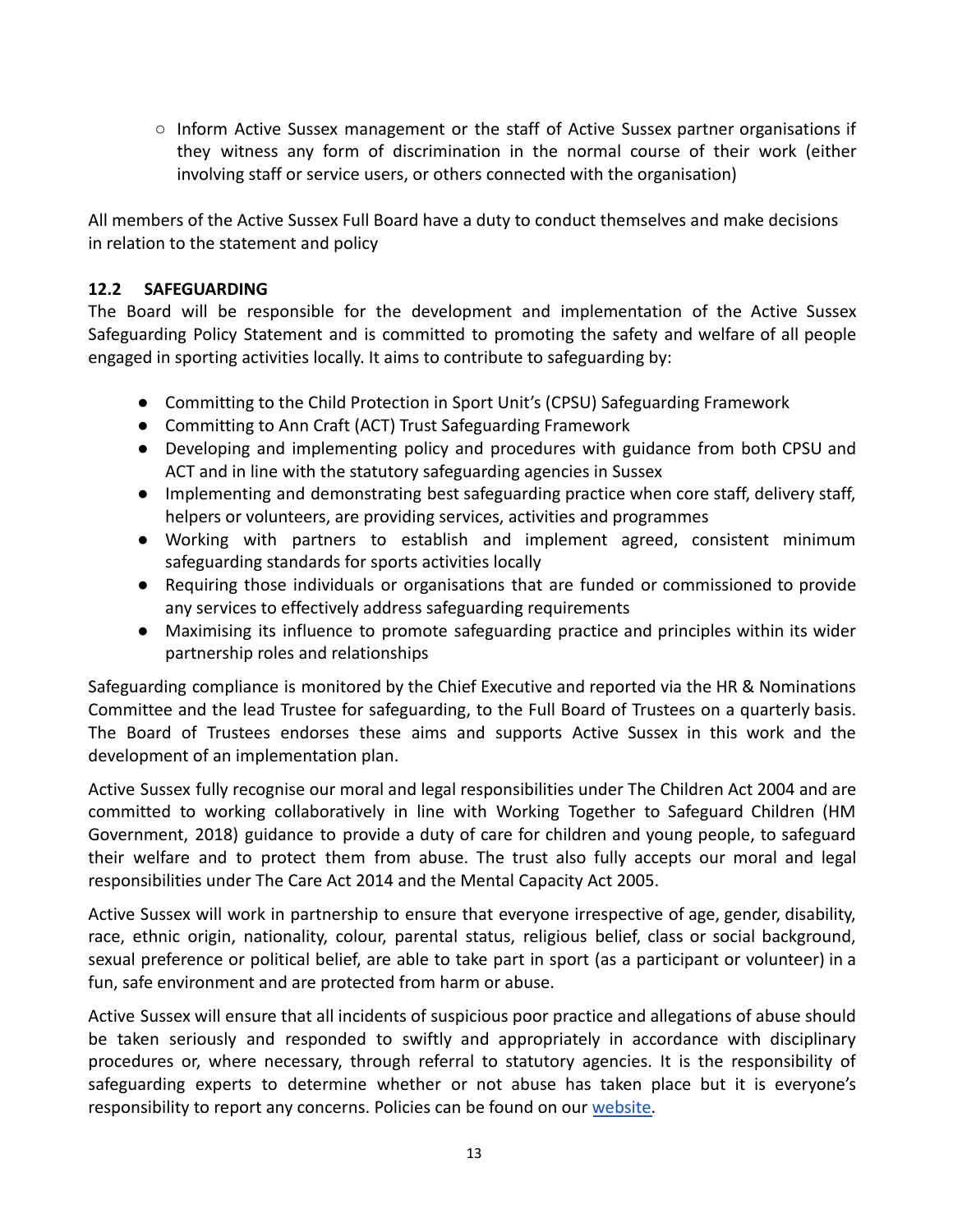Confidentiality should be upheld in line with the Data Protection Act 1998 and Human Rights Act 1998.

## **13 Accountability and reporting**

The Trust is a company limited by guarantee and a registered charity. As such, there are financial regulations we must comply with and these are detailed in this document. The Trust's internal financial accounting system is managed through a software package known as Xero.

## **Authorised Signatories**

The authorised financial signatories to the Trust's **bank account** are the:

- 1. Chair of the Trust;
- 2. Members of the Trust's Governance & Audit Committee;
- 3. Chief Executive;
- 4. Finance Officer; and
- 5. Business Administrator

#### **Internal Signatories**

The Head of Operations and all Strategic Relationship Managers (in post for two years or longer) are internal authorised signatories for the purposes of:

- Expenditure approvals;
- Travel & Subsistence;
- Sport England award documentation; and
- Internal budget transfers (see below)

## **Internal Budget Transfers**

Internal budget transfers from restricted or designated budgets should be authorised by the budget holder and the Chief Executive (or in the absence of the Chief Executive, the Head of Operations). Where the Chief Executive is the budget holder, the internal transfer must also be authorised by the HOO or another authorised signatory from sections 1 or 2.

Internal budget transfers from Operational Reserves must be authorised by the Chief Executive and an authorised member of the Governance & Audit Committee

All budget holders must comply with the following company policy:

## 13.1 **Expenditure – in order to ensure financial control:**

a) All purchases for goods and services **must be notified to** the Trust's Finance Officer. Staff are not permitted to originate orders directly from a supplier without providing the purchase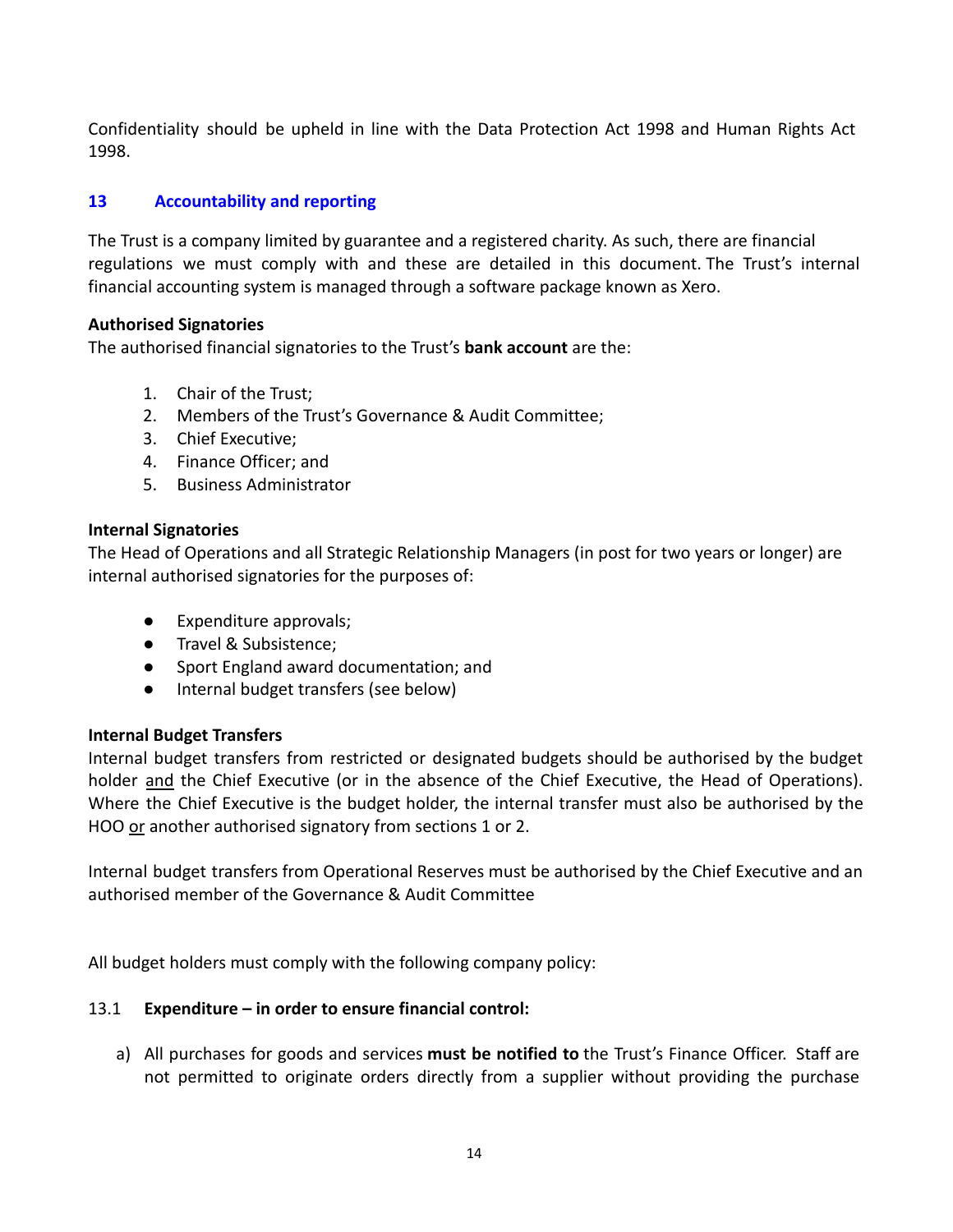order, or relevant authorisation from a budget holder. This includes orders for University catering or room hire.

- b) Individual or aggregated orders (i.e. to the same payee) up to the value of **£499.99** can be authorised by the budget holder and the order placed through the Finance Officer.
- c) Individual or aggregated orders of **£500** or more must be authorised by the budget holder and either the Chief Executive or Head of Operations.
- d) Individual or aggregated orders exceeding **£2,000** must be authorised by the budget holder and the Chief Executive (Head of Operations, in absence). These are also subject to the requirement of section (f) below.
- e) Any Individual or aggregated orders exceeding **£5,000** must be authorised by the Chief Executive (Head of Operations, in absence) and a Trustee who is also an authorised signatory.
- f) **Three competitive quotes** for the provision of these goods under any order exceeding **£2,000** must be obtained before an order is authorised for placement.
- g) Any contract exceeding **£50,000** should be brought to the attention of the Chair by the Chief Executive (Head of Operations, in absence), and reviewed by the Governance & Audit Committee from a risk perspective. Signing authority should be in accordance with financial regulations.
- h) Electronic authorisation by email is required by Managers, Chief Executive, Head of Operations and Trustees (according to the levels identified above). Once the proof and authorisation for expenditure has been received by the Finance Officer, the email trail and accompanying invoice (for audit purposes) will be saved to Xero.
- i) Trust credit cards are issued to the Chief Executive, Head of Operations and Business Administrator to enable purchase of essential business services (train tickets, administrative supplies, etc) by telephone or online. All receipts must be retained and provided to the Finance Officer for reconciliation against the credit card statement. The limit across all cards is a total of **£6,000.**

## 13.2 **Payments**

- a) All payments for goods and services will be made by direct payment facilities (BACS) via the Trust's online banking system. This is under dual control. In the exceptional circumstance that a cheque is required, the cheque will be issued in line with guidance given in section 1 (b to e) above.
- b) Online payments of any value are under dual control. However, the Finance Officer must check before submitting an online payment, that the invoice has been correctly authorised and checked (see 2d below), and the goods and services have been received. Payment can only be made against a Delivery Note and the Final Invoice must be checked for accuracy (in case the goods received differ from the goods ordered) and any discrepancy clarified before payment is submitted for final verification by the Chief Executive (Head of Operations, in absence).
- c) Invoices for online payments in excess of **£2,000** must be authorised by the Chief Executive (or in the absence of the Chief Executive, the Head of Operations), following sight and signature of an electronic invoice in accordance line with section 4h above.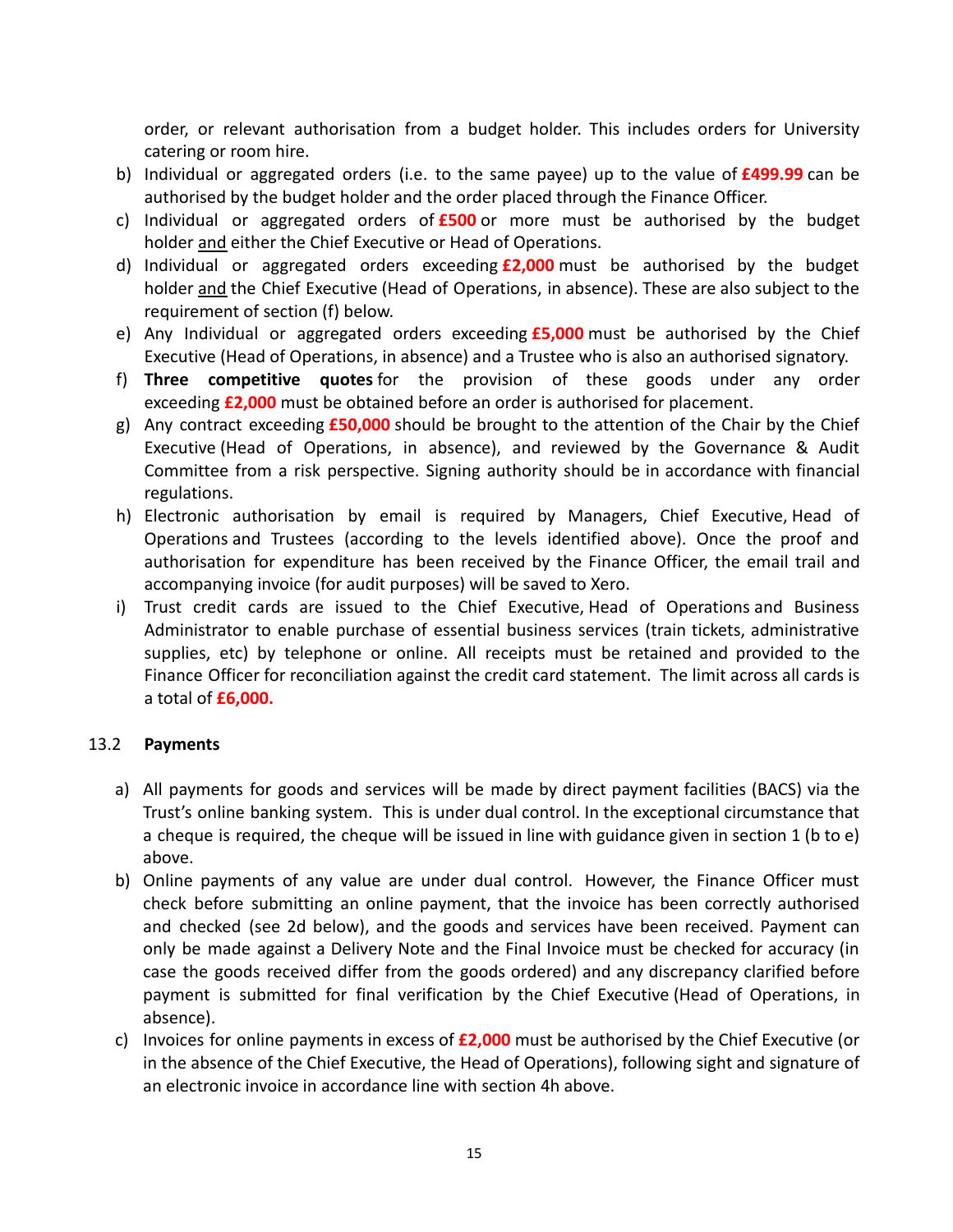- d) All requests for payment must be checked by the budget holder and passed to the Finance Officer within two days of receipt.
- e) Petty cash payments (up to £50 only) can be made against receipts.
- f) Payment of grants from any funded programmes to an external delivery organisation must be:
	- Authorised as set out in section 1 above;
	- Paid against valid expenditure receipts; and
	- Paid into that organisation's bank account. The bank account must have two or more signatories. Grants must never be paid into an individual or personal bank account. This is to protect the Trust (and the external organisation) from claims of wrongful payment or misappropriation of funds.

## 13.3 **Income**

- a) All income must be lodged with the Finance Officer, and coded to the designated account on Xero.
- b) A **receipt** must be provided for all income received in respect of course or events registration fees (cash/cheques).
- c) All cheque or postal order income must be made payable to **Active Sussex**, and addressed to the Trust's registered office.
- d) Any **cash** received via the post must be counted and receipted under dual cover (i.e. by two people).
- e) As the Trust is registered for VAT, its **VAT registration number** must be quoted on all invoices that the Trust issues.

## 13.4 **New Business Proposals**

New business proposals requiring the **use of reserves**, temporary or permanent, over **£25,000** should be referred to the Chair of the Governance & Audit Committee (for risk review) and the Chair of the Business Development Committee (for business case review). The Chief Executive may sign following its review.

## 13.5 **Salaries, Travel & Subsistence**

- a) Salaries will be paid on the last working day of each month
- b) Travel and subsistence claims must be authorised and submitted to the Finance Officer by the 7<sup>th</sup> day of each month
- c) The Finance Officer will pass these to the Trust's payroll administrator and the claim amount will be added to your monthly salary payment. The payment will be detailed on your payslip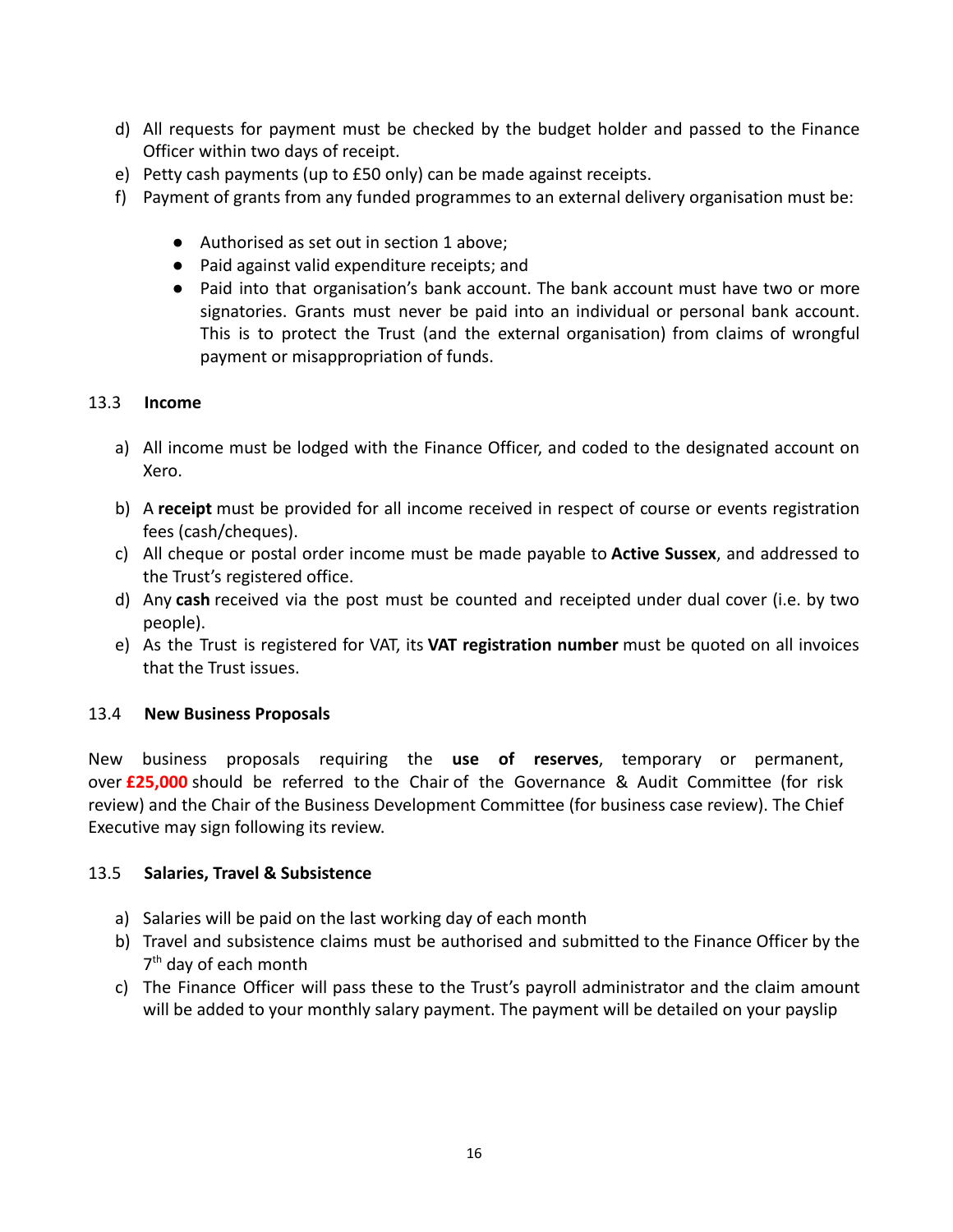## 13.6 **Independent External Audit**

You should also be aware that it is the responsibility of the Trust's Governance & Audit Committee to review these policies and that the Trust's auditors will conduct an annual audit to test for compliance with these regulations.

First drafted 18 September 2017/SM

- V2 updated 8 March 2018/MC-S
- V3 updated 14 March 2018/SM
- V4 updated 16 August 2019/SM (1a. clarification 19/08/19)
- V5 updated 15 July 2020/SM (inclusion of HOO role)
- V6 updated: Governance & Audit Committee (22 03 2021)
- V7 updated: Governance & Audit Committee (21 06 2021)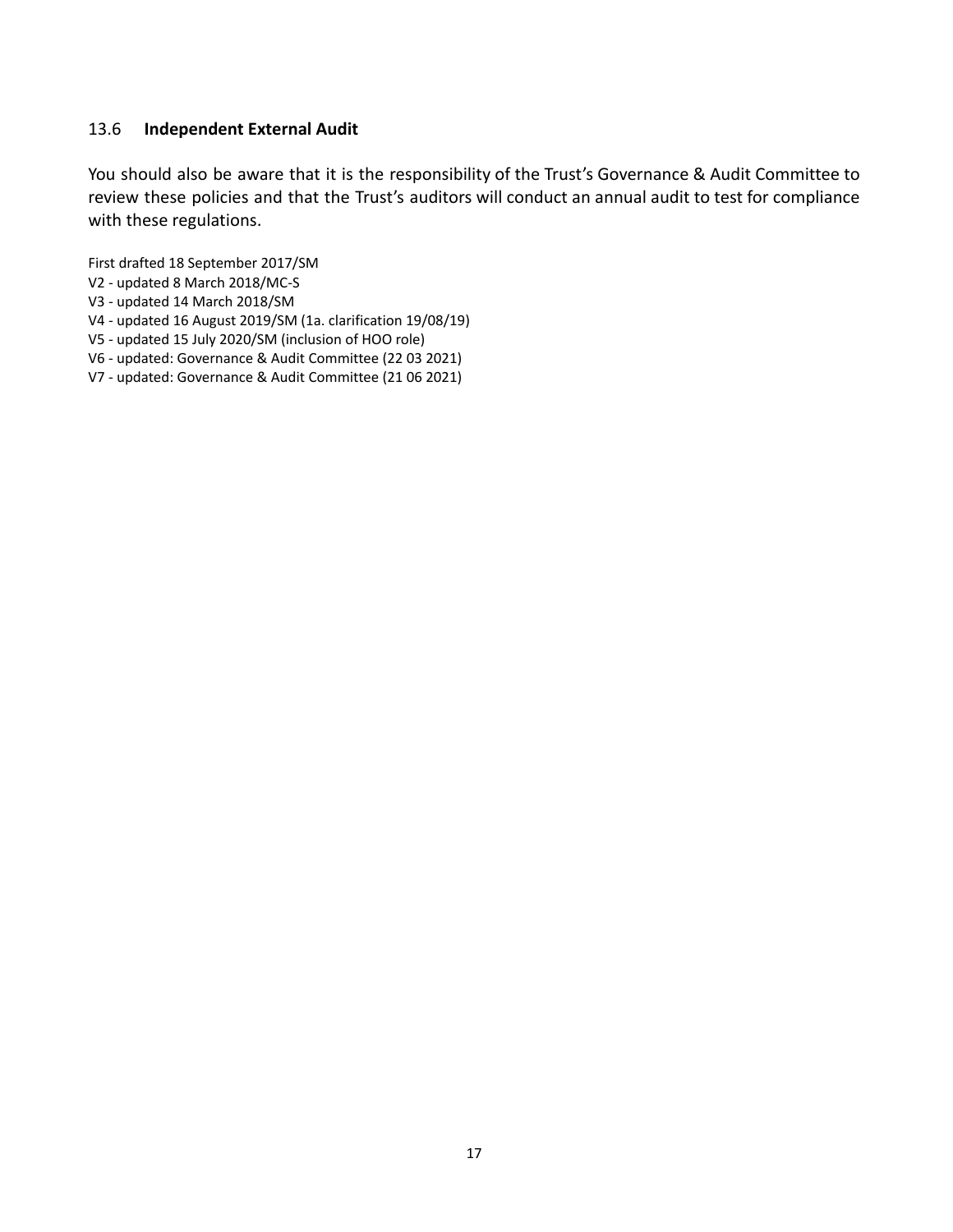

## **Sussex County Sports Partnership Trust Board Governance Handbook**

Appendices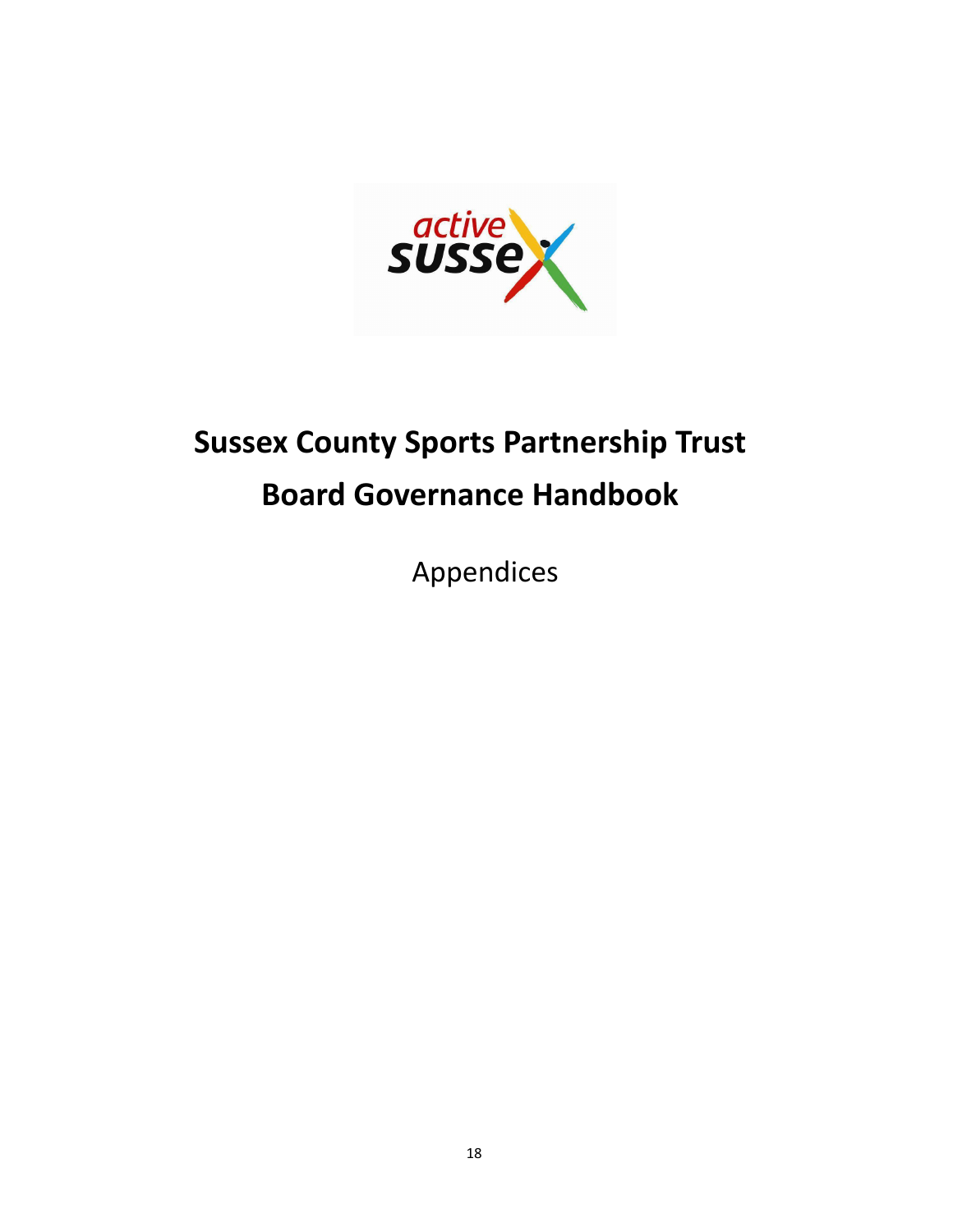## **Appendix I - Role Description & Person Specification (Chair)**

| Title:               | Chair to the Sussex County Sports Partnership Trust Board                                                                               |
|----------------------|-----------------------------------------------------------------------------------------------------------------------------------------|
| Eligibility:         | Willing and eligible to act as trustees based on the Charity Commission:<br>Declaration of Eligibility and Responsibility (Appendix IV) |
| <b>Remuneration:</b> | This is a non-salaried position. Travel and other reasonable expenses will be<br>reimbursed                                             |
| Location:            | Trust meetings may be held throughout the County                                                                                        |
| Term:                | To be reviewed after two years                                                                                                          |

#### **Time Commitment**

- **●** Induction training
- **●** c. Four Board meetings annually
- **●** c. Two Trust events annually including AGM
- **●** Chair to represent the Trust on working groups, conferences and events
- **●** Regular contact with the Board Members, Chief Executive and core staff of the Trust

#### **Purpose**

- **●** Provide strategic leadership and be a visible role model/public face of the Trust
- **●** Help make the board a high performing team
- **●** Help ensure the Trust is 'fit for purpose'
- **●** Extend the network, influence and resources of the Trust
- **●** Support the Trust Board members (trustees), Chief Executive and Trust staff.

## **Role of the Chair**

- **●** Lead advocate for physical activity and sport in Sussex
- **●** Champion for the Trust across all partnership networks
- **●** Promote the Trust vision
- **●** Provide inspirational leadership to the Board and all partner agencies
- **●** Contribute to board performance and management through effective chairmanship
- **●** Ensure effective governance of the Board
- **●** Set strategic goals within the business plan and ensure that effective monitoring is in place to evaluate progress towards achieving those goals
- Support the planning, development and implementation of partnership work in accordance with the vision aims and objectives of the Trust
- Ensure that the Trust is 'fit for purpose'
- Ensure the media and all partners are kept updated on key developments within the Trust
- Support and respect the roles of the Chief Executive and the Trust staff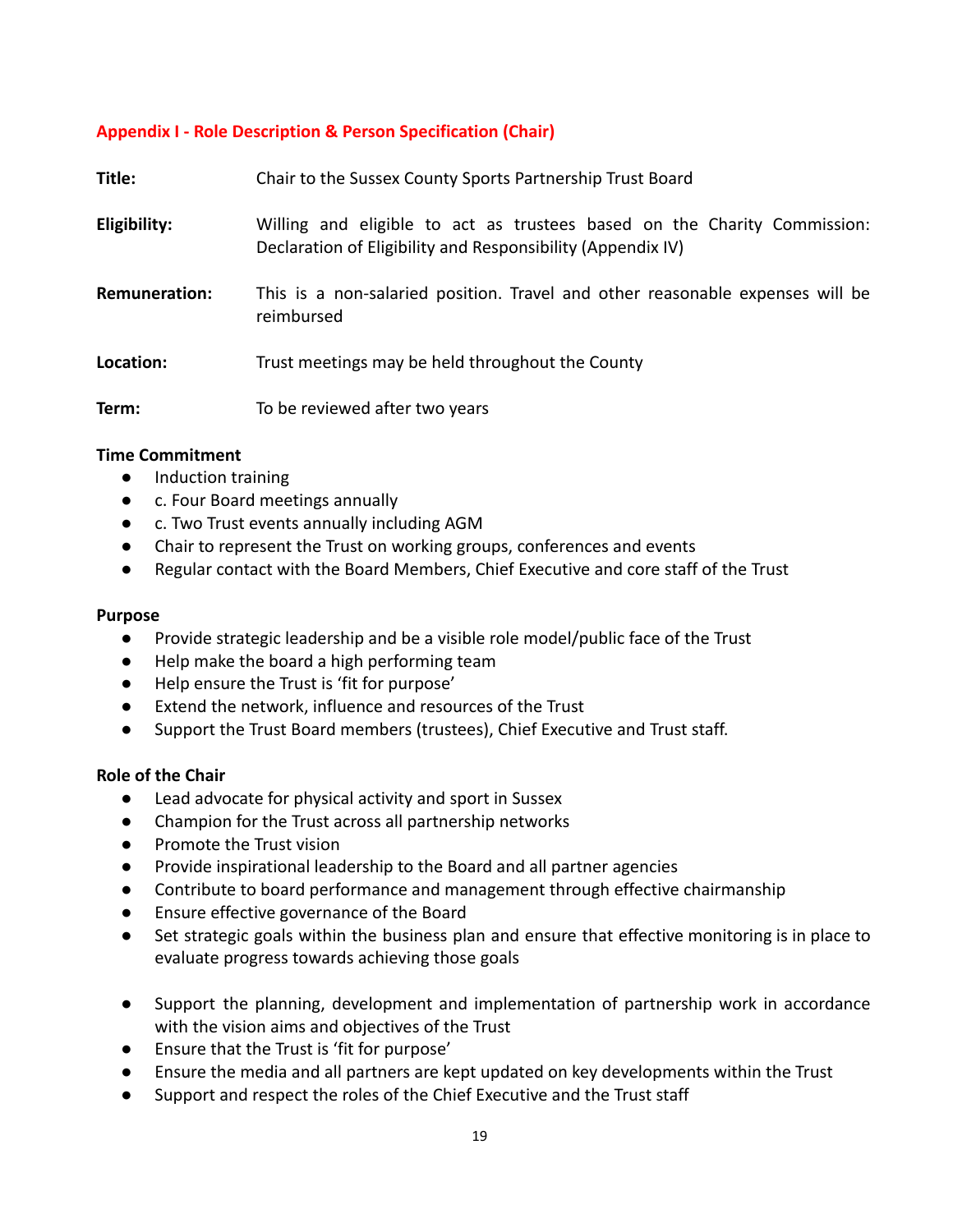## **Other duties:**

In addition, the Chair of the Board will be expected to use specialist skills, knowledge and experience in ways to advance and support the work of the Board and of Active Sussex

## **Person specification**

- **●** Commitment to the Trust
- **●** Willingness to devote the necessary time and effort
- **●** Strategic vision
- **●** Good, independent judgement
- **●** A strict sense of confidentiality
- **●** Ability to think creatively
- **●** Willingness to speak their mind
- **●** Understanding and acceptance of the legal duties, responsibilities and liabilities of Trusteeship
- **●** Ability to work effectively as a member of a team
- **●** Understanding Nolan's seven principles of public life: selflessness, integrity, objectivity, accountability, openness, honesty and leadership
- **●** Leadership skills
- **Experience of committee work**
- **●** Tact and diplomacy
- **●** Good communication and interpersonal skills
- **●** Impartiality, fairness and the ability to respect confidences

In most circumstances it would also be desirable for the Chair to have knowledge of the type of work undertaken by the Trust and a wider involvement with the voluntary sector and other networks.

## **Expectations**

The Chair will be expected to be able to make the following time commitments in order to fulfil their duties:

- **●** Chairing four half-day meetings per year, including AGM, to be held in Sussex
- **●** A maximum of one day per year (may be split into two half-day sessions) for Board induction, development and review sessions
- **●** Additional time commitments which may be necessary effectively to fulfil their role as Chair of the Board (e.g. meeting with the Trust Director to plan Board meetings, recruitment of new Trustees)

*Last updated: 22/03/2021 (GFG)*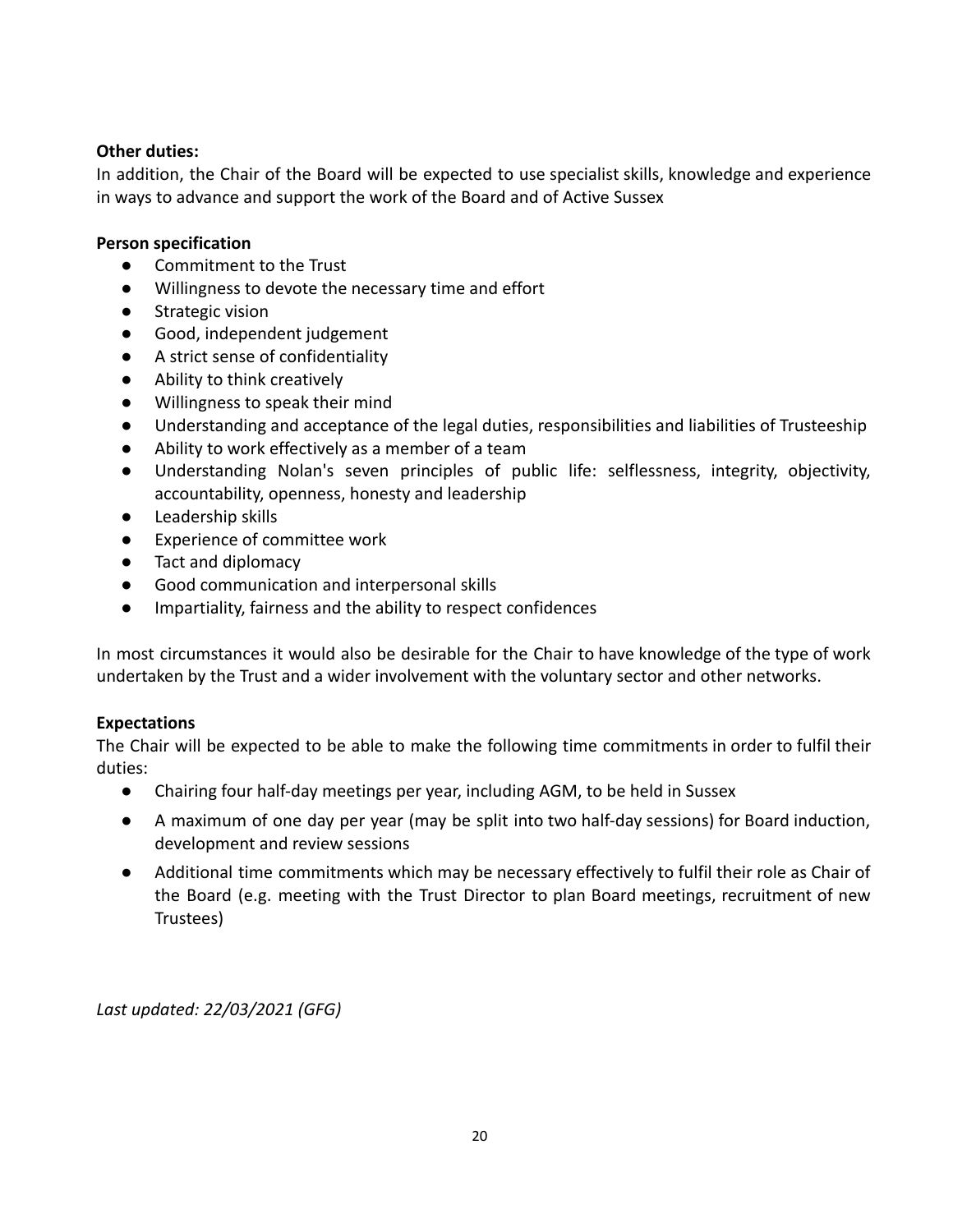## **Appendix II - Role Description & Person Specification (Board Member)**

| Title:               | Trustee, Sussex County Sports Partnership Trust                                                                                                                           |  |
|----------------------|---------------------------------------------------------------------------------------------------------------------------------------------------------------------------|--|
| Eligibility:         | Willing and eligible to act as trustees based on the Charity Commission:<br>Declaration of Eligibility and Responsibility (Appendix IV)                                   |  |
| <b>Remuneration:</b> | These are non-salaried positions. Travel and other reasonable expenses will be<br>reimbursed upon request                                                                 |  |
| Location:            | Board of Trustee meetings and Active Sussex events may be held throughout the<br>County, but typically meetings are held at the University of Brighton (Falmer<br>campus) |  |
| Term:                | Trustees are appointed for a period of 3 years and are eligible for reappointment<br>at the end of that term. A maximum of three consecutive terms is permitted           |  |

#### **Time Commitment**

- Induction training (0.5 day)
- 4 x Board meetings annually (2 hours per meeting)
- 1 x annual Board Away Day
- 2 x Active Sussex events annually, including the Annual General Meeting (up to 2 days)
- Represent the Trust on working groups/conferences/events (1 day)
- 4 x working group meetings annually (2 hours per meeting)

#### **Purpose**

- Provide strategic leadership and be a visible role model for the Trust
- Help make the board a high performing team
- Help ensure the Trust is 'fit for purpose'
- Extend the network, influence and resources of the Trust
- Champion a discrete portfolio, thematic area or aspect of the business plan or committee
- Support the Chair, Chief Executive and the Strategic Management Group

## **Statutory duties of a Trustee**

- To ensure that the Trust complies with its governing document, Charity law, company law and any other relevant legislation or regulations
- To ensure that the Trust pursues its objects as defined in its governing document
- To ensure the Trust uses its resources exclusively in pursuance of its objects
- To contribute actively to the Board of Trustees' role in giving firm strategic direction to the Trust, setting overall policy, defining goals and setting targets and evaluating performance against agreed targets
- To safeguard the good name and values of the Trust
- To ensure the effective and efficient administration of the Trust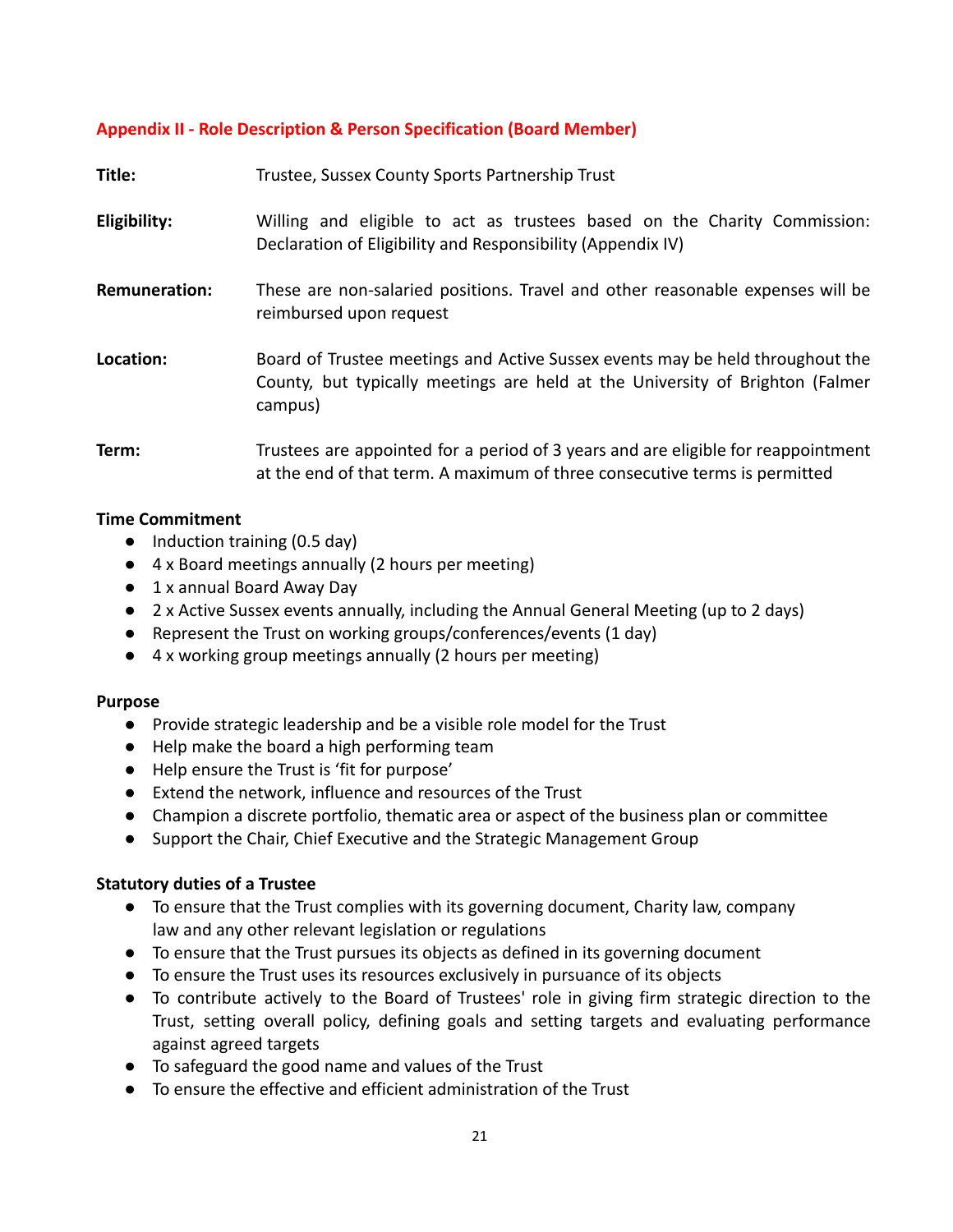- To ensure the financial stability of the Trust
- To protect and manage the property of the Trust and to ensure the proper investment of the Trust's funds
- If the Trust employs staff, to support the Chair in the recruitment of the Chief Executive and in the monitoring of his or her performance

## **Responsibilities**

- Advocate for sport and physical activity in Sussex
- Champion for Active Sussex within their own sector and its networks
- Promote the Active Sussex vision for sport and physical activity in Sussex
- Provide a two-way network of communication between partners within their own sector its associated networks and Active Sussex
- Contribute to effective board performance and management
- Set strategic goals within the business plan and ensure that effective monitoring is in place to evaluate progress

## **Person specification**

- Commitment to the Trust
- Willingness to devote the necessary time and effort
- Strategic vision
- Good, independent judgement
- A strict sense of confidentiality
- Ability to think creatively
- Willingness to speak their mind
- Understanding and acceptance of the legal duties, responsibilities and liabilities of Trusteeship
- Ability to work effectively as a member of a team
- Understanding of Nolan's seven principles of public life: selflessness, integrity, objectivity, accountability, openness, honesty and leadership
- Tact and diplomacy
- Good communication and interpersonal skills
- Impartiality, fairness and the ability to respect confidences

## **Expectations**

Trustees will be expected to be able to make the following time commitments in order to fulfil their duties:

- Attendance at four half-day meetings per year, including AGM, to be held in Sussex
- A maximum of one day per year (may be split into two half-day sessions) for Board induction, development and review sessions
- Additional time commitments which may be necessary to effectively fulfil their specific role on the Board

*Last updated: 22/03/2021 (GFG)*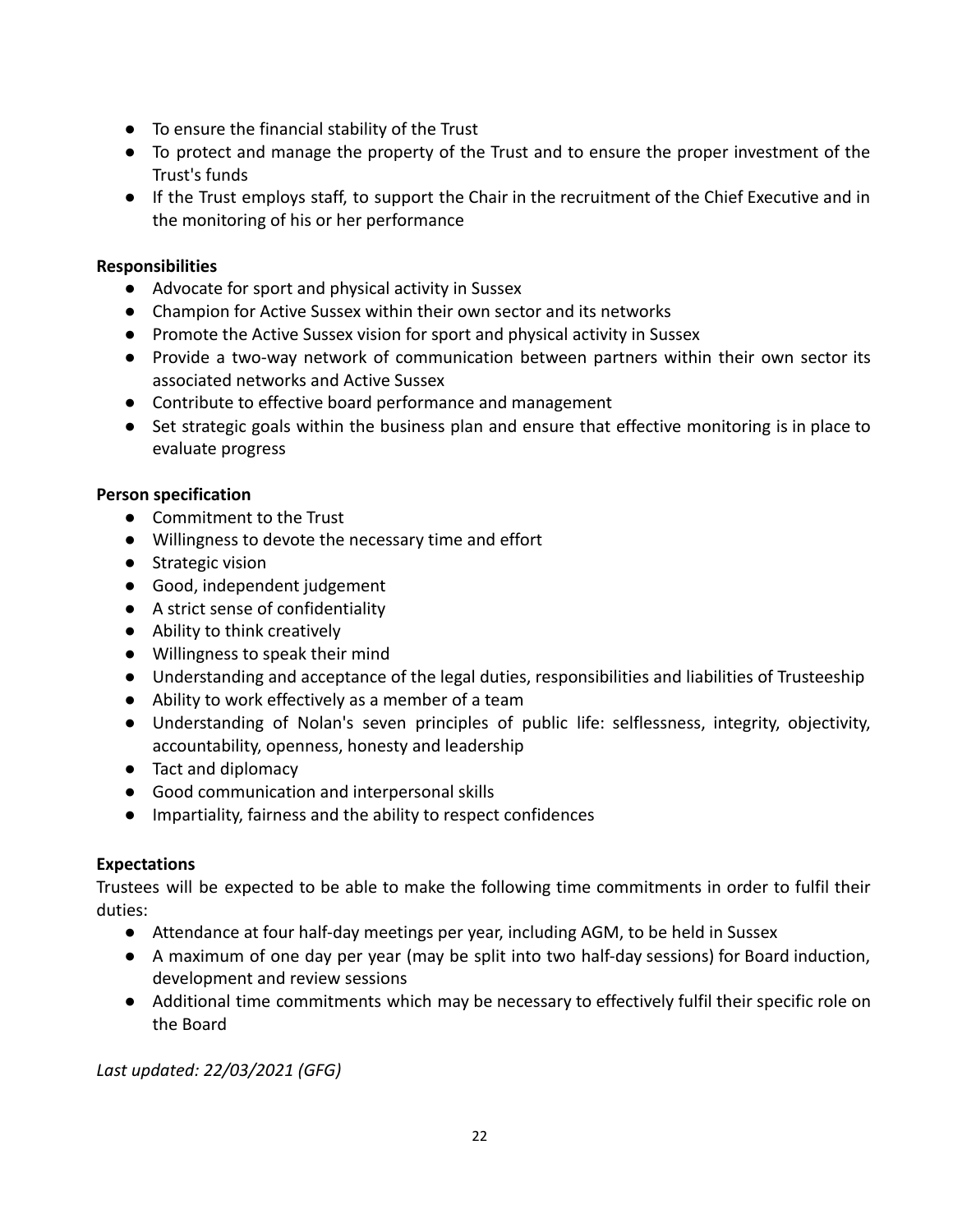## **Appendix III - Role Description & Person Specification (Board Member: Vice Chair & Senior Independent Director)**

This role is a voluntary non-executive director on the Board of Active Sussex. The Vice-chair will support the Chair as principal point of contact between the Board and the Chief Executive. It is a senior leadership position with a focus on (i) corporate development and sport strategy, and (ii) act as the Trust's nominated **Senior Independent Director**

| Eligibility:         | Willing and eligible to act as trustees based on the Charity Commission:<br>Declaration of Eligibility and Responsibility (Appendix IV)                |
|----------------------|--------------------------------------------------------------------------------------------------------------------------------------------------------|
| <b>Remuneration:</b> | This is a non-salaried position. Travel and other reasonable expenses will be<br>reimbursed                                                            |
| Location:            | Trust meetings will be held at the University of Brighton, Falmer campus and<br>occasionally there will be a need to attend regional/national meetings |
| Term:                | To be reviewed after an initial 3-year appointment, but subject to a maximum of<br>three consecutive terms                                             |

## **Purpose of Role**

- With the Chief Executive and Chair, lead the development of the business plan and strategy
- To provide oversight of the business plan and strategy and monitor progress towards strategic goals
- To act as the Trust's Senior Independent Director
- To support the Chief Executive and the Strategic Management Group
- To maintain a high performing Board
- Ensure the Trust is 'fit for purpose', has wide stakeholder support and achieves continuous improvement
- A leadership role in making sure that the Board plays its part in ensuring appropriate governance systems and structures are in place.

## **Main duties of the Vice-chair**

- Oversight of the Trusts' business development and sports strategy
- With the Chief Executive, to be an advocate for Active Sussex by supporting the creation of a clear purpose, a vision of success, supportive values and an engaging business strategy
- As an independent director, who is appointed by the Board to act as Senior Independent Director, responsibilities include:
	- 1. providing a sounding board for the chair;
	- 2. serving as an intermediary for the other directors when necessary;
	- 3. acting as an alternative contact for stakeholders to share any concerns if the normal channels of the chair or the organisation's management fail to resolve the matter or in cases where such contact is inappropriate; and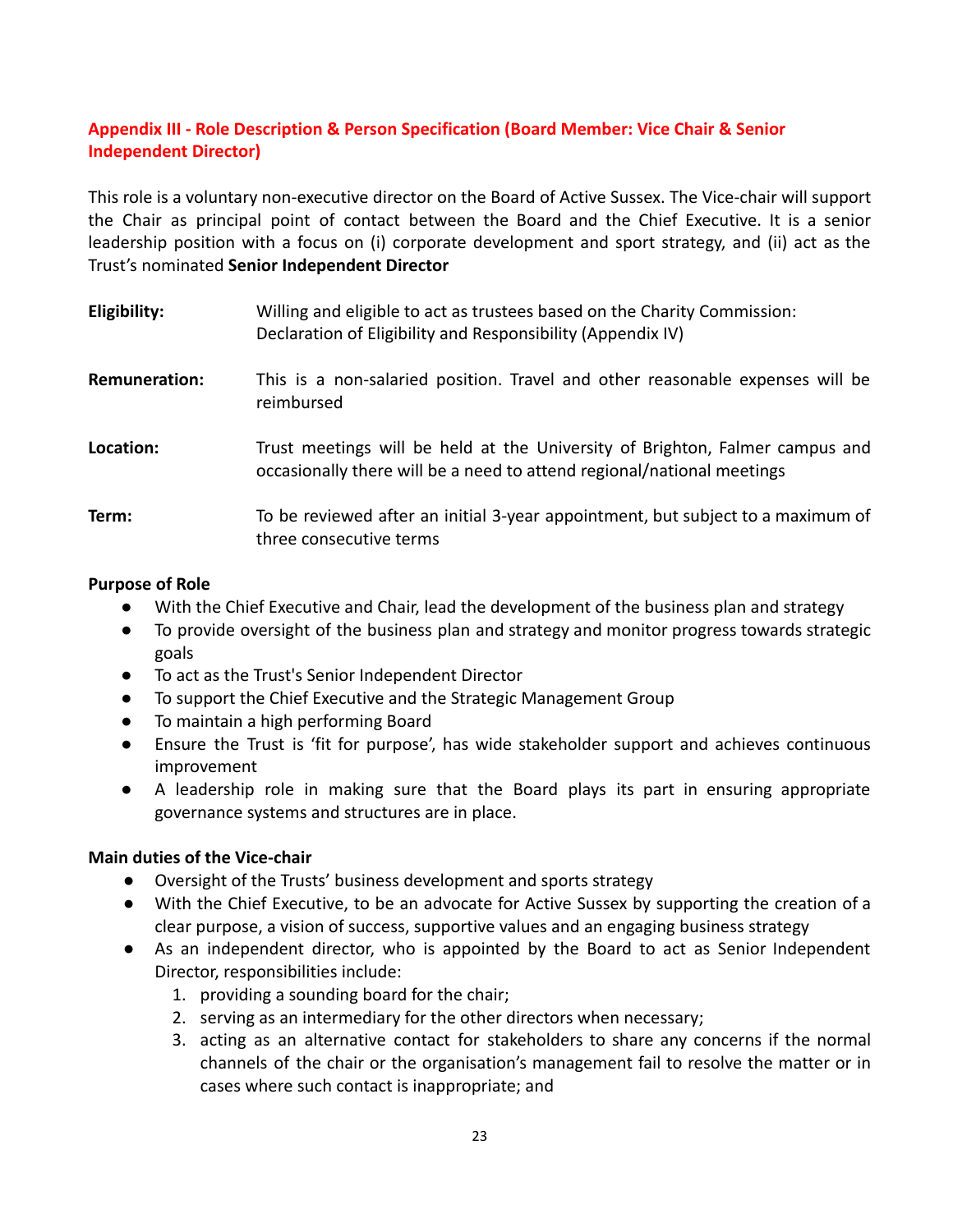- 4. leading on the process to appraise the chair's performance.
- Support the Chief Executive in securing financial income from commercial and other sources by encouraging financial investment from partner agencies, commercial organisations and other
- Deputise for the Chair as required
- Work with the Chair to achieve the points above

## *For the avoidance of doubt, the following duties will remain with the Chair Role*

- *● Ensure that the appropriate oversight, governance, management and financial control of the Trust is in place through agreed policies and processes*
- *● Present the Business Plan and Annual Report to partners and stakeholders*
- *● To maintain a high performing Board ensuring induction, appraisal and on-going development*
- *● To be the official representative of Active Sussex at high profile stakeholder events and meetings*

## *Duties of the Chairperson*

- *● Lead advocate for physical activity and sport in Sussex*
- *● Champion for Active Sussex across all partnership networks*
- *● Promote the Active Sussex vision*
- *● Provide inspirational leadership to the Board and all partner agencies*
- *● Contribute to board performance and management through effective chairmanship*
- *● Set strategic goals within the business plan and ensure that effective monitoring is in place to evaluate progress to achieving those goals*
- *● Support the planning, development and implementation of partnership work in accordance with the vision aims and objectives of Active Sussex*
- *● Ensure that Active Sussex is 'fit for purpose'*
- *● Ensure the media and all partners are kept updated on key developments within Active Sussex*
- *● Support and respect the roles of the Trust Board, the Chief Executive and Active Sussex sta*ff

## **Time Commitment:**

- As a minimum, preparation for and attendance at:
- An induction training event
- Quarterly meetings of the Board Annual partnership events such as the Annual General Meeting and annual awards dinner
- Other partner meetings or events such as conferences and launches
- Occasional local and national meetings with Sport England and the Active Partnerships Network plus:
	- Regular contact with other Board Directors, the Chair, Chief Executive, and staff of the Trust
	- Regular contact with stakeholders and influencers throughout Sussex.

## **Person Specification – Vice-chair of Active Sussex**

## **Essential Experience, Skills and Knowledge**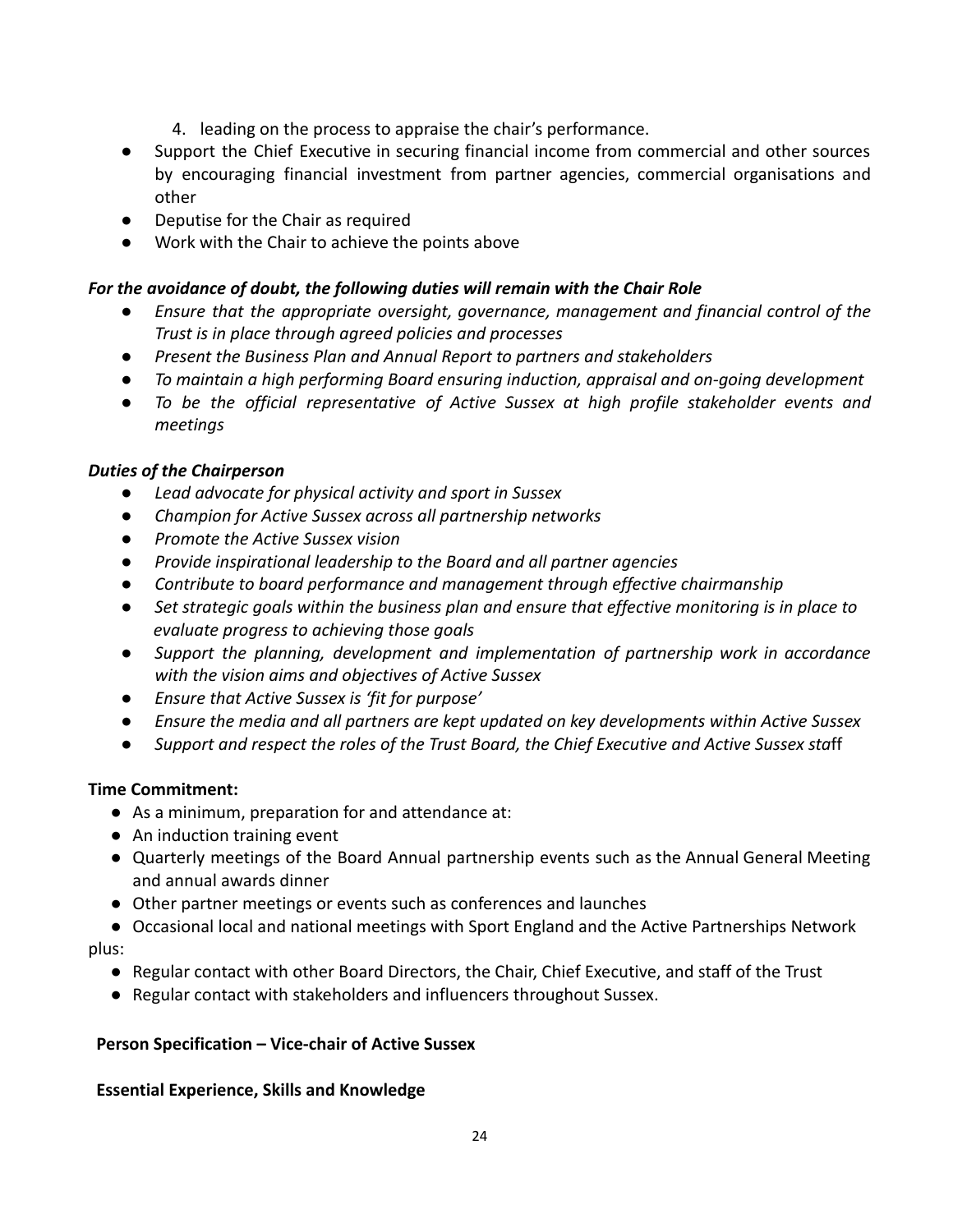- Leading and managing a multi-agency partnership or business
- A high-profile role in the commercial, public, charitable or voluntary sectors
- Understanding of how commercial funding can be secured to support community sport and physical activity
- Involvement in (or detailed understanding of) the development of sport and physical activity including the relevant local, regional and national government policy
- Strategic /business planning
- Managing change in a politically sensitive environment
- Ability to build constructive relationships
- Ability to motivate and inspire others
- Understanding of organisational development and planning for business growth
- High level communication and negotiation skills
- Ability and willingness to act as an advocate for sport to a broad audience.

## **Personal Qualities**

- Publicly respected
- Commercially astute
- Well connected with networks of influence
- Passion for sport and physical activity
- Pragmatic
- Influential
- Objectivity
- Discretion

Last updated: 22/03/2021 (GFG)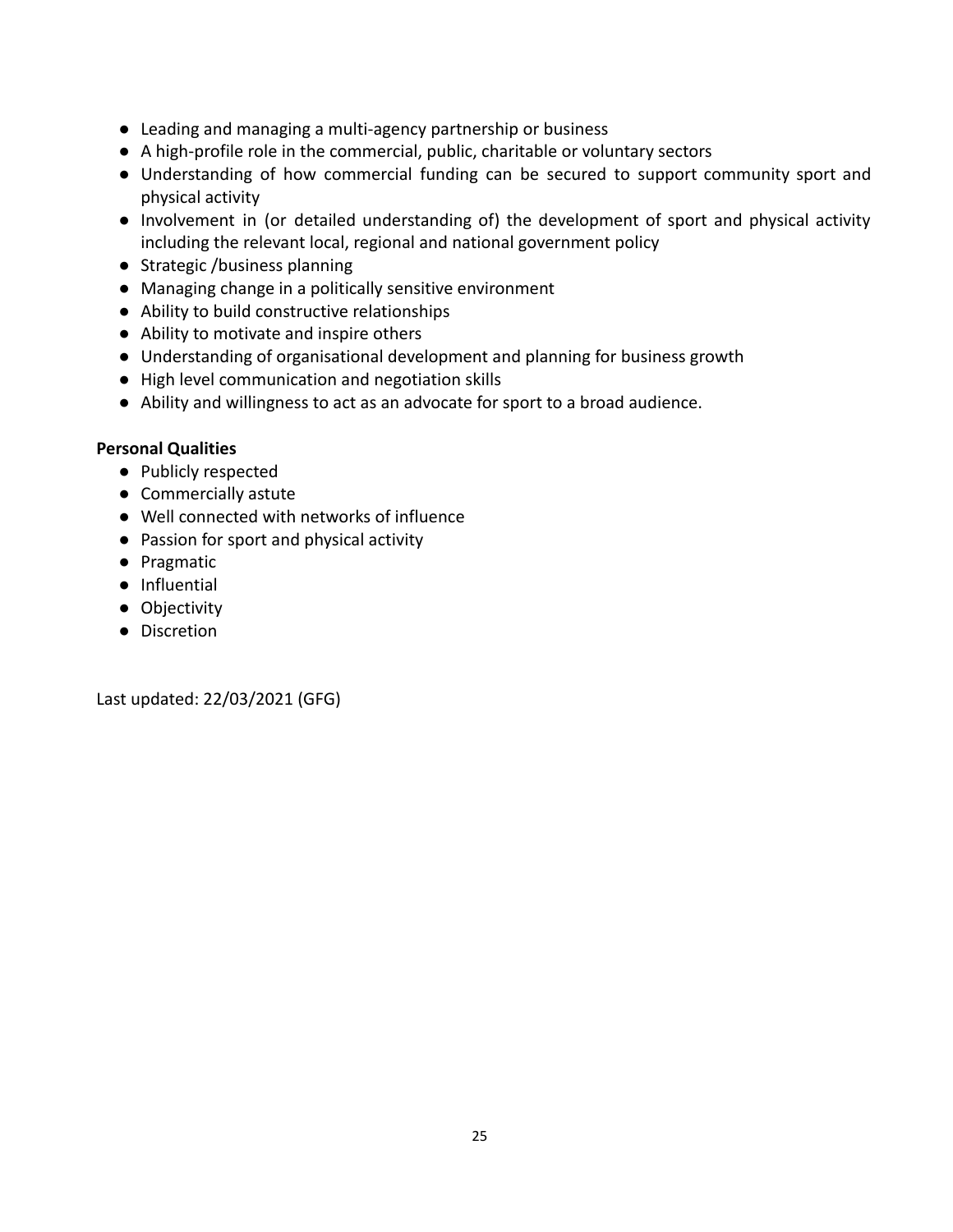## **Appendix IV - Trustee Declaration of Eligibility and Responsibility**

Trustees of charities in England and Wales should complete and sign the Charity Commission's 'Charity trustee: Declaration of Eligibility and Responsibility' form to confirm their eligibility to be a trustee. Your response will be classed as Private and Confidential and will only be held in line with Data Protection regulations.

By completing and signing the **Trustee Declaration of Eligibility and Responsibility** form, you declare that you:

- are willing to act as a trustee of the the Sussex County Sports Partnership (SCSP) Trust;
- understand the Sussex County Sports Partnership (SCSP) Trust purposes (objects) and rules set out in its governing document;
- are not prevented from acting as a trustee because you:
	- have an unspent conviction for one or more of the offences listed [here](https://assets.publishing.service.gov.uk/government/uploads/system/uploads/attachment_data/file/673797/Auto_disqualification_table_v1.1.pdf)<sup>\*</sup>
	- have an IVA, debt relief order and/or a bankruptcy order
	- have been removed as a trustee in England, Scotland or Wales (by the Charity Commission or Office of the Scottish Charity Regulator)
	- have been removed from being in the management or control of any body in Scotland (under relevant legislation)
	- have been disqualified by the Charity Commission
	- are disqualified company director
	- are a designated person for the purposes of antiterrorism legislation
	- are on the sex offenders register
	- $\circ$  have been found in contempt of court for making (or causing to be made) a false statement
	- have been found guilty of disobedience to an order or direction of the Charity Commission

*\* <https://assets.publishing.service.gov.uk/government/> [uploads/system/uploads/attachment\\_data/file/820804/](https://assets.publishing.service.gov.uk/government/) Disqualification\_Reasons\_Table\_v2.odt*

*You are advised that under the provision of the Rehabilitation of Offenders 1974 (Exceptions) Order 1975 as amended by the Rehabilitation of Offenders Act 1974 (Amendment) 1986, you should declare all convictions (including spent convictions).*

If anything should arise from the above statements, please speak to the Chief Executive as soon as possible to discuss before completing the form.

Please also provide a conflict of interest statement if necessary:

Name:

| Signed: | Jale. |
|---------|-------|
|         |       |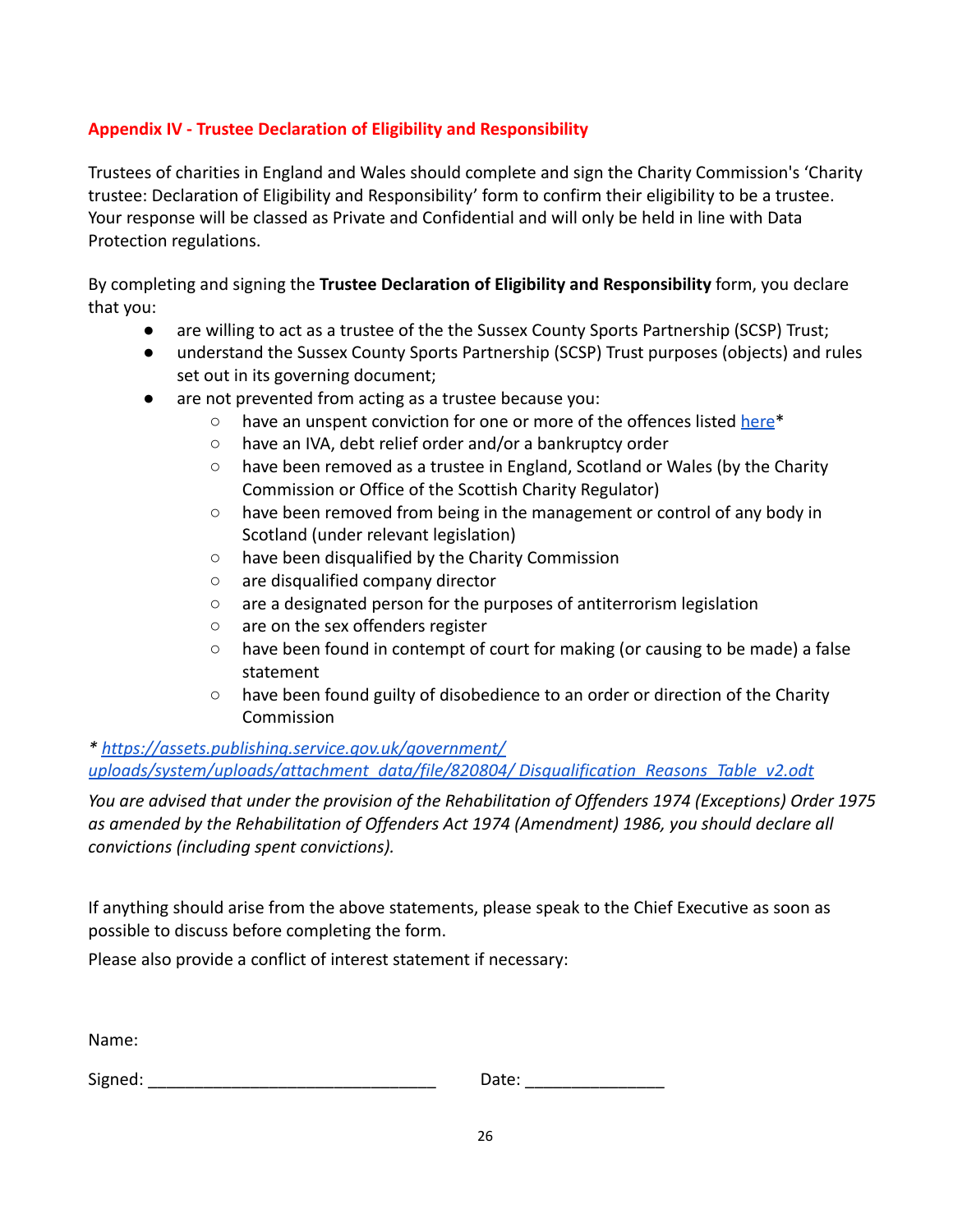## **Appendix V – Terms of reference for Board Committees**

#### **Governance & Audit Committee Terms of Reference**

#### **A Introduction**

This document sets out terms of reference for an Audit Committee of a company (the Sussex Trust Trust) seeking to comply with the requirements of the UK Corporate Governance Code, as appropriate to a smaller company

It reflects the UK Corporate Governance Code as revised in April 2016 (the 'Code') and the updated FRC Guidance on Audit Committees (the 'FRC Guidance'), also published in April 2016. The Code is applicable for financial periods beginning on or after 17 June 2016.

These terms of reference also reflect the requirement for the company to comply with the Sport England Code for Sports Governance (issued 31st October 2016).

#### **B Terms of Reference**

#### **1. Membership**

- 1.1 The committee shall comprise at least two members as required by Code provision C.3.1 for smaller companies. Members of the committee shall be appointed by the board, on the recommendation of the ad hoc nomination committee in consultation with the chairman of the audit committee.
- 1.2 All members of the committee shall be independent non-executive directors at least one of whom shall have recent and relevant financial experience and with competence in accounting and/or auditing. As a smaller company the chairman of the board may be a member of the committee but not the chair thereof.
- 1.3 Only members of the committee have the right to attend committee meetings. However, the financial accountant and external audit lead partner will be invited to attend meetings of the committee on a regular basis and other non-members may be invited to attend all or part of any meeting as and when appropriate and necessary. This will include members of the HR & Nominations Committee who may be invited to attend, where there is an agenda item of common interest. Non-members attending will not affect quorum and would not have any voting rights.
- 1.4 The board shall appoint the committee chairman. In the absence of the committee chairman and/or an appointed deputy at a committee meeting, the remaining members present shall elect one of themselves to chair the meeting.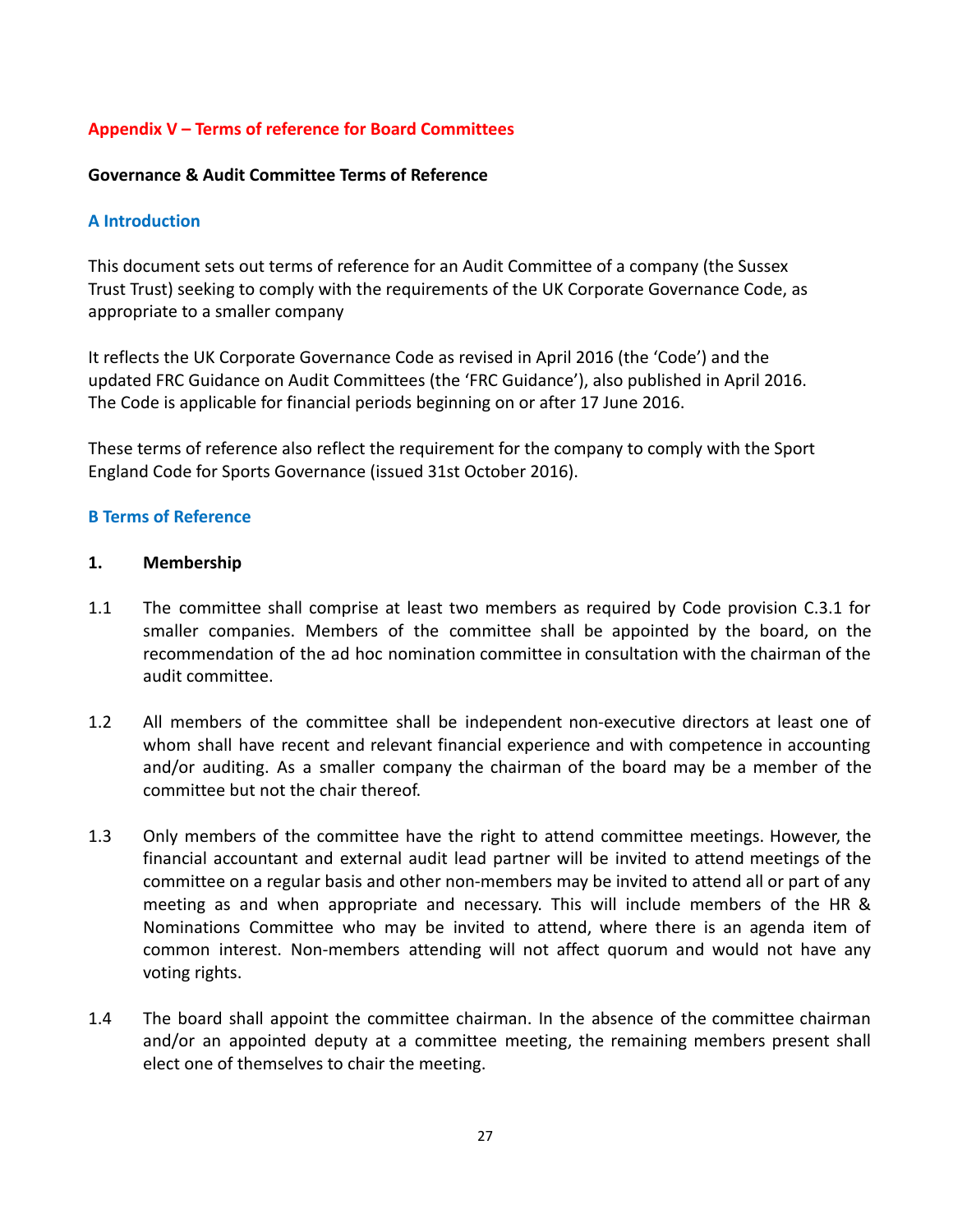## **2. Secretary**

The company secretary, or his or her nominee, shall act as the secretary of the committee and will ensure that the committee receives information and papers in a timely manner to enable full and proper consideration to be given to issues.

#### **3. Quorum**

The quorum necessary for the transaction of business shall be two members.

## **4. Frequency of meetings**

The committee shall meet at least four times a year at appropriate intervals in the financial reporting and audit cycle and otherwise as required.

Outside of the formal meeting programme, the committee chairman, and to a lesser extent the other committee members, will maintain a dialogue with key individuals involved in the company's governance, including the board chairman, the chief executive, the finance director, the external audit lead partner and the head of internal audit.

## **5. Notice of meetings**

- 5.1 Meetings of the committee shall be convened by the secretary of the committee at the request of any of its members or at the request of the external audit lead partner or head of internal audit if they consider it necessary.
- 5.2 Unless otherwise agreed by the committee, notice of each meeting confirming the venue, time and date together with an agenda of items to be discussed, shall be forwarded to each member of the committee no later than five working days before the date of the meeting. Supporting papers shall be sent to committee members at the same time.
- 5.3 Notices, agendas and supporting papers can be sent in electronic form where the recipient has agreed to receive documents in such a way.

## **6. Minutes of meetings**

- 6.1 The secretary shall minute the proceedings and decisions of all meetings of the committee, including recording the names of those present and in attendance.
- 6.2 Draft minutes of committee meetings shall be agreed with the committee chairman and then circulated promptly to all members of the committee, unless it would be inappropriate to do so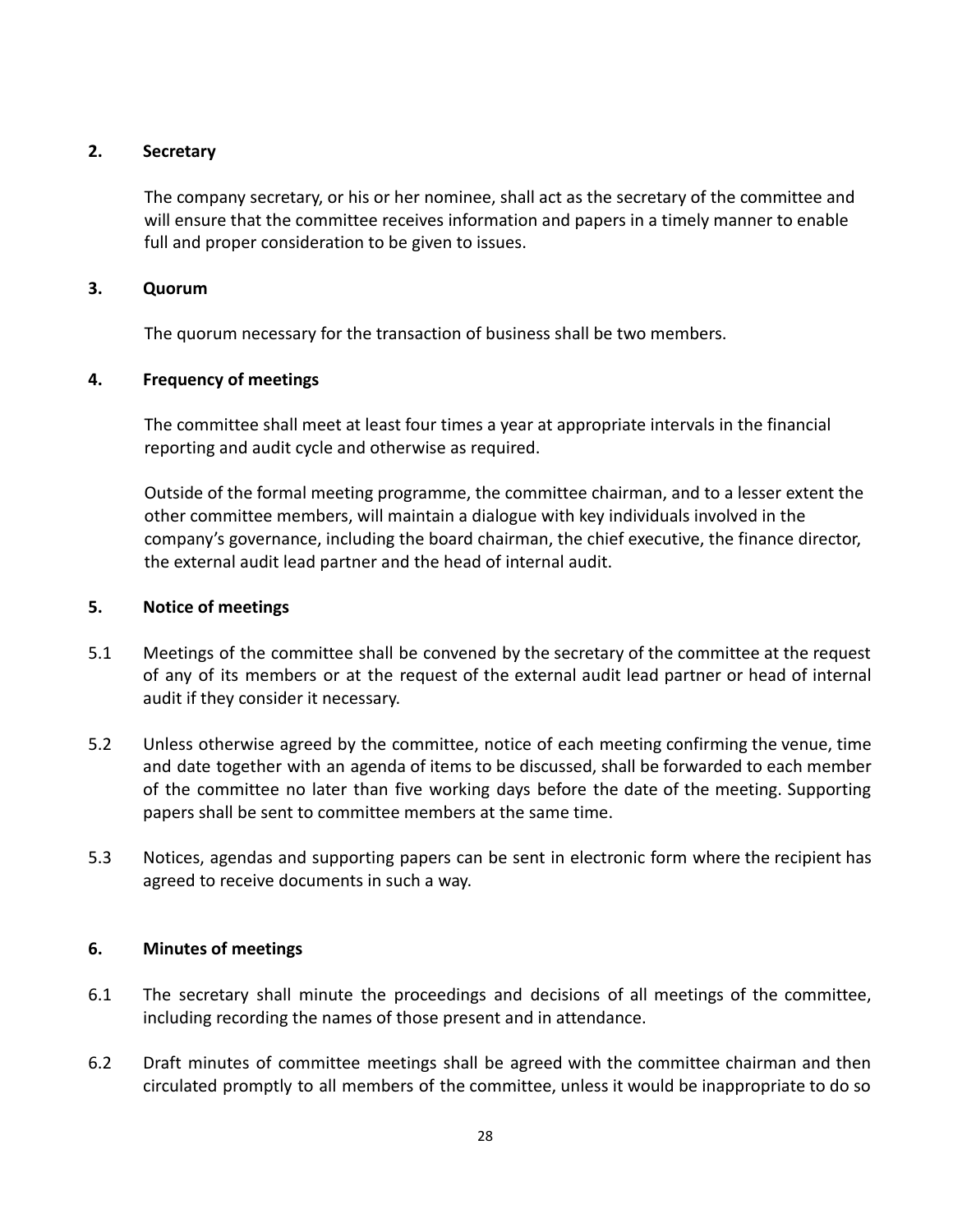in the opinion of the committee chairman.

## **7. Annual general meeting**

The committee chairman should attend the annual general meeting to answer member questions.

## **8. Duties**

The committee should have oversight of the group as a whole and, unless required otherwise by regulation, carry out the duties below for the parent company, major subsidiary undertakings and the group as a whole.

## **8.1 Financial reporting**

- 8.1.1 The committee shall monitor the integrity of the financial statements of the company, including its annual report, interim management statements and any other formal statements relating to its financial performance, and review and report to the board on significant financial reporting issues and judgements which those statements contain having regard to matters communicated to it by the auditor.
- 8.1.2 In particular, the committee shall review and challenge where necessary:
- 8.1.2.1 the application of significant accounting policies and any changes to them;
- 8.1.2.2 the methods used to account for significant or unusual transactions where different approaches are possible;
- 8.1.2.3 whether the company has adopted appropriate accounting policies and made appropriate estimates and judgements, taking into account the external auditor's views on the financial statements; and
- 8.1.2.4 all material information presented with the financial statements, including the strategic report and the corporate governance statements relating to the audit and to risk management.
- 8.1.3 The committee shall review any other statements requiring board approval which contain financial information first, where to carry out a review prior to board approval would be practicable.
- 8.1.4 Where the committee is not satisfied with any aspect of the proposed financial reporting by the company, it shall report its views to the board.

## **8.2 Narrative reporting**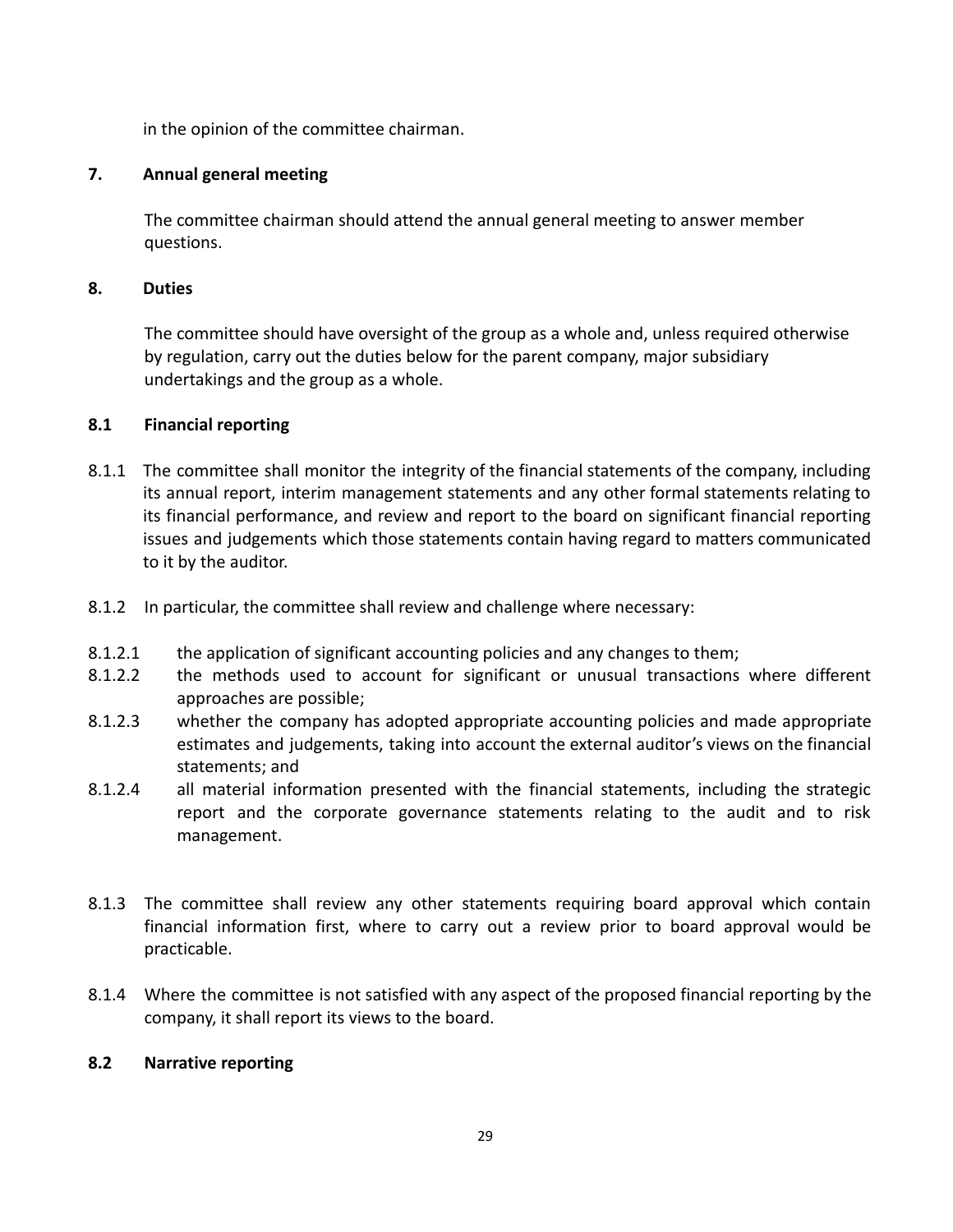Where requested by the board, the committee should review the content of the annual report and accounts and advise the board on whether, taken as a whole, it is fair, balanced and understandable and provides the information necessary for members and other stakeholders to assess the company's performance, business model and strategy and whether it informs the board's statement in the annual report on these matters that is required under the Code.

#### **8.3 Internal controls and risk management systems**

The committee shall:

8.3.1 keep under review the company's internal financial controls systems that identify, assess, manage and monitor financial risks, and other internal control and risk management systems; and review and approve the statements to be included in the annual report concerning internal control, risk management and the viability statement.

#### **8.4 Compliance, whistleblowing and fraud**

The committee shall:

- 8.4.1 review the adequacy and security of the company's arrangements for its employees and contractors to raise concerns, in confidence, about possible wrongdoing in financial reporting or other matters. The committee shall ensure that these arrangements allow proportionate and independent investigation of such matters and appropriate follow up action;
- 8.4.2 review the company's procedures for detecting fraud;
- 8.4.3 review the company's systems and controls for the prevention of bribery and receive reports on non-compliance;

#### **8.5 External audit**

The committee shall:

- 8.5.1 consider and make recommendations to the board, to be put to shareholders for approval at the annual general meeting, in relation to the appointment, reappointment and removal of the company's external auditor;
- 8.5.2 develop and oversee the selection procedure for the appointment of the audit firm, ensuring that all tendering firms have access to all necessary information and individuals during the tendering process;
- 8.5.3 if an external auditor resigns, investigate the issues leading to this and decide whether any action is required;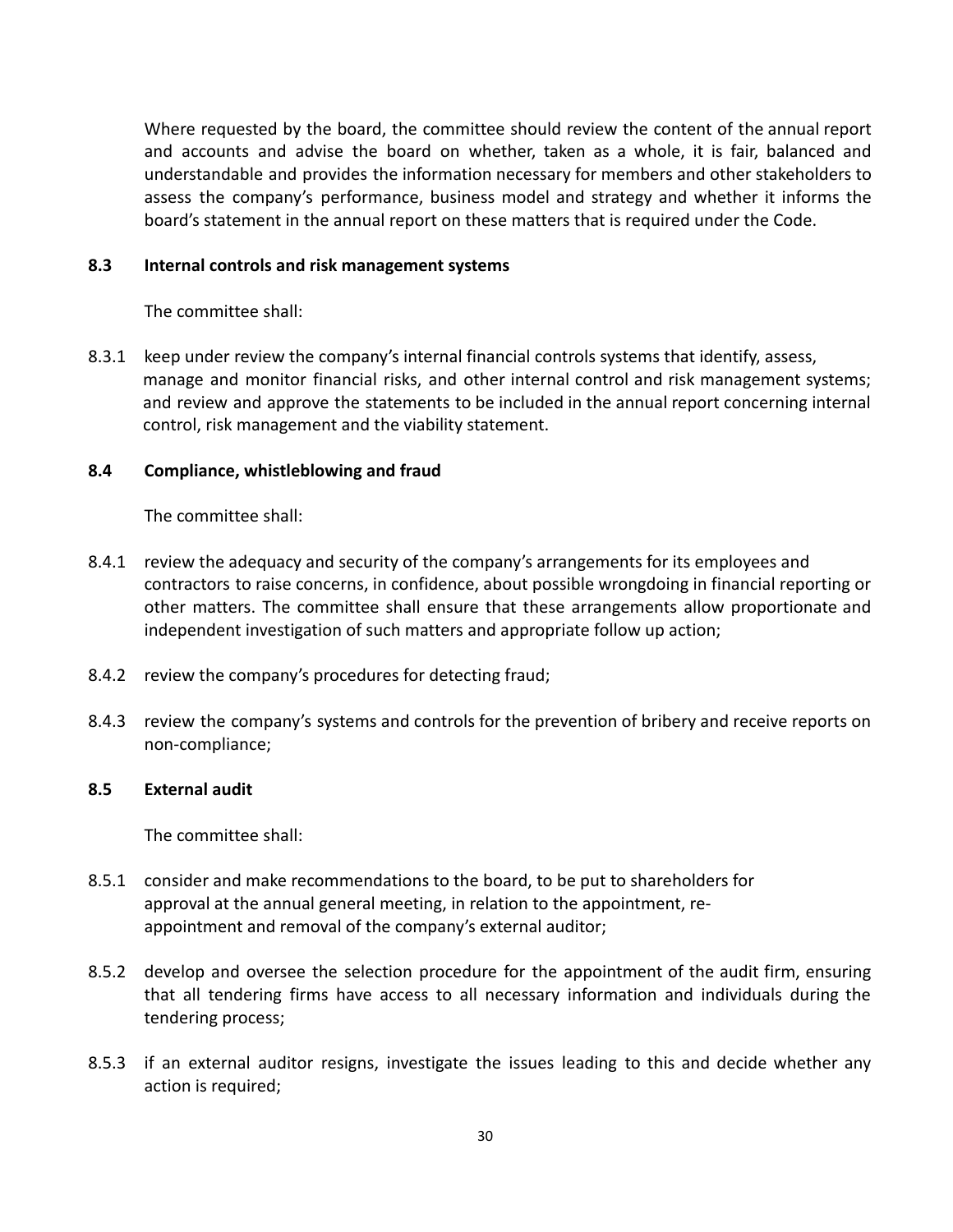- 8.5.4 oversee the relationship with the external auditor. In this context the committee shall:
- 8.5.4.1 approve their remuneration, including both fees for audit and non-audit services, and ensure that the level of fees is appropriate to enable an effective and high-quality audit to be conducted; and
- 8.5.4.2 approve their terms of engagement, including any engagement letter issued at the start of each audit and the scope of the audit;
- 8.5.5 assess annually the external auditor's independence and objectivity taking into account relevant UK law, regulation, the Ethical Standard and other professional requirements and the group's relationship with the auditor as a whole, including any threats to the auditor's independence and the safeguards applied to mitigate those threats including the provision of any non-audit services;
- 8.5.6 satisfy itself that there are no relationships between the auditor and the company (other than in the ordinary course of business) which could adversely affect the auditor's independence and objectivity;
- 8.5.7 agree with the board a policy on the employment of former employees of the company's auditor, taking into account the Ethical Standard and legal requirements, and monitor the application of this policy;
- 8.5.8 monitor the auditor's processes for maintaining independence, its compliance with relevant UK law, regulation, other professional requirements and the Ethical Standard, including the guidance on the rotation of audit partner and staff;
- 8.5.9 monitor the level of fees paid by the company to the external auditor compared to the overall fee income of the firm, office and partner and assess these in the context of relevant legal, professional and regulatory requirements, guidance and the Ethical Standard;
- 8.5.10 assess annually the qualifications, expertise and resources, and independence of the external auditor and the effectiveness of the external audit process, which shall include a report from the external auditor on their own internal quality procedures;
- 8.5.11 seek to ensure coordination of the external audit with the activities of the internal audit function;
- 8.5.12 evaluate the risks to the quality and effectiveness of the financial reporting process in the light of the external auditor's communications with the committee;
- 8.5.13 develop and recommend to the board the company's formal policy on the provision of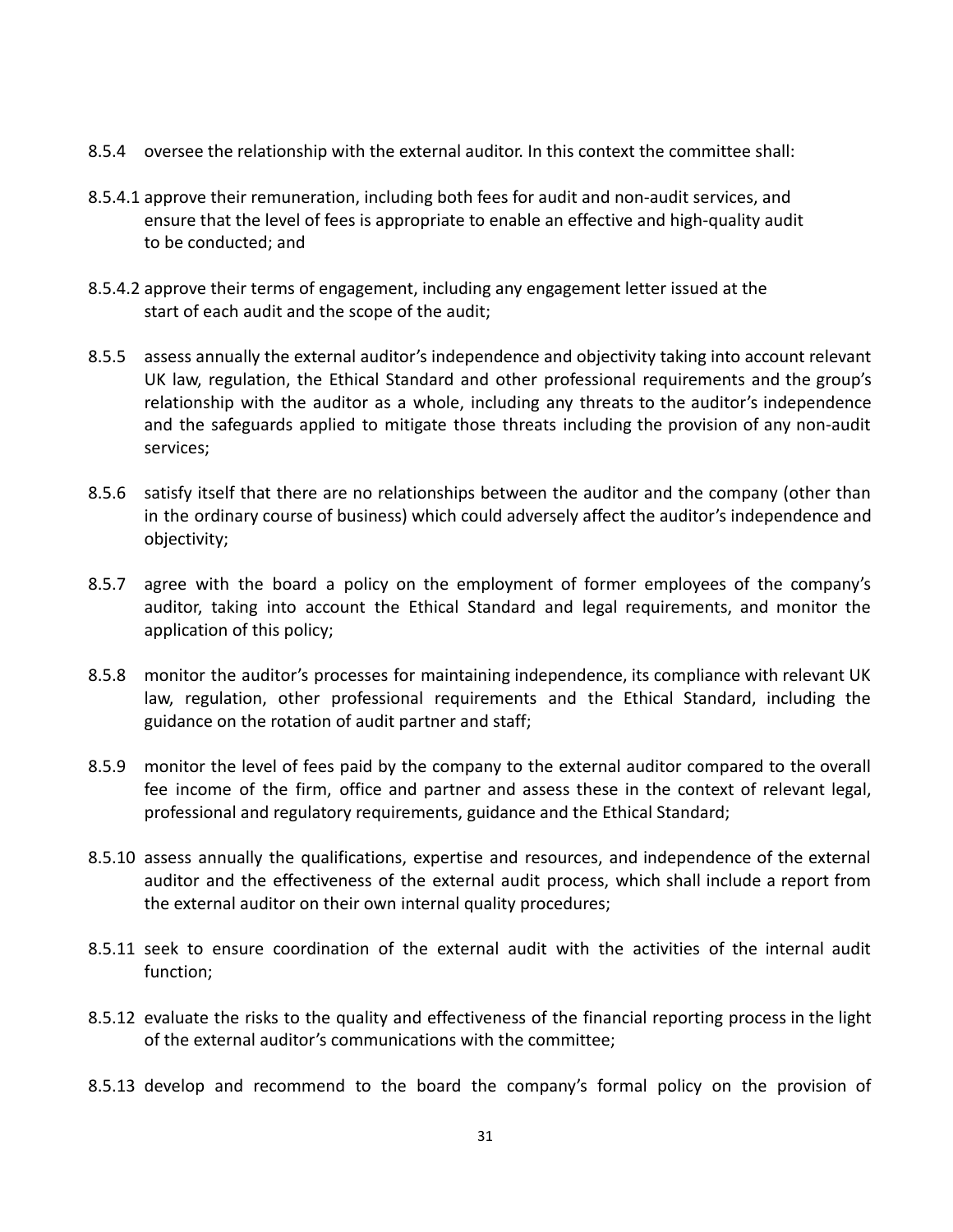non-audit services by the auditor, including approval of non-audit services by the committee and specifying the types of non-audit service to be pre-approved, and assessment of whether non-audit services have a direct or material effect on the audited financial statements.

- 8.5.14 The policy should include consideration of the following matters:
- 8.5.14.1 threats to the independence and objectivity of the external auditor and any safeguards in place;
- 8.5.14.2 the nature of the non-audit services;
- 8.5.14.3 whether the external audit firm is the most suitable supplier of the non-audit service;
- 8.5.14.4 the fees for the non-audit services, both individually and in aggregate, relative to the audit fee; and
- 8.5.14.5 the criteria governing compensation.

The committee shall further:

- 8.5.15 meet regularly with the external auditor (including once at the planning stage before the audit and once after the audit at the reporting stage) and, at least once a year, meet with the external auditor without management being present, to discuss the auditor's remit and any issues arising from the audit
- 8.5.16 discuss with the external auditor the factors that could affect audit quality and review and approve the annual audit plan, ensuring it is consistent with the scope of the audit engagement, having regard to the seniority, expertise and experience of the audit team;
- 8.5.17 review the findings of the audit with the external auditor. This shall include but not be limited to, the following:
- 8.5.17.1 a discussion of any major issues which arose during the audit;
- 8.5.17.2 the auditor's explanation of how the risks to audit quality were addressed;
- 8.5.17.3 key accounting and audit judgements;
- 8.5.17.4 the auditor's view of their interactions with senior management; and
- 8.5.17.4 levels of errors identified during the audit;
- 8.5.18 review any representation letter(s) requested by the external auditor before they are signed by management;
- 8.5.19 review the management letter and management's response to the auditor's findings and recommendations; and
- 8.5.20 review the effectiveness of the audit process, including an assessment of the quality of the audit, the handling of key judgements by the auditor, and the auditor's response to questions from the committee.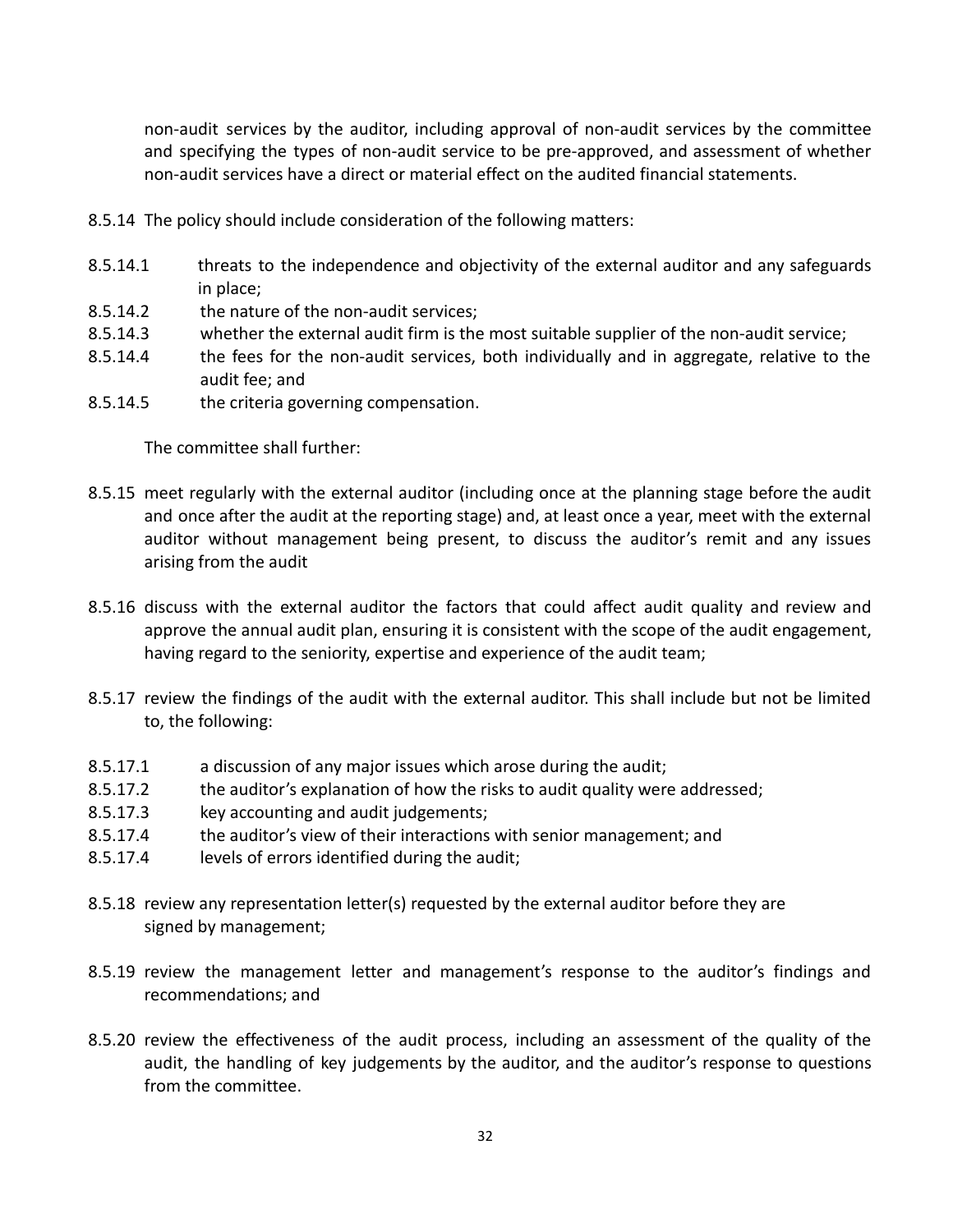## **9 Reporting responsibilities**

- 9.1 The committee chairman shall report formally to the board on its proceedings after each meeting on all matters within its duties and responsibilities and shall also formally report to the board on how it has discharged its responsibilities. This report shall include:
- 9.1.1 the significant issues that it considered in relation to the financial statements (required under paragraph 8.1.1) and how these were addressed;
- 9.1.2 its assessment of the effectiveness of the external audit process (required under paragraph 8.6.10), the approach taken to the appointment or reappointment of the external auditor, length of tenure of audit firm, when a tender was last conducted and advance notice of any retendering plans; and
- 9.1.3 any other issues on which the board has requested the committee's opinion.
- 9.2 The committee shall make whatever recommendations to the board it deems appropriate on any area within its remit where action or improvement is needed.
- 9.3 The committee shall compile a report on its activities to be included in the company's annual report. The report should include an explanation of how the committee has addressed the effectiveness of the external audit process; the significant issues that the committee considered in relation to the financial statements and how these issues were addressed, having regard to matters communicated to it by the auditor; and all other information requirements set out in the Code.
- 9.4 In compiling the reports referred to in 9.1 and 9.3, the committee should exercise judgement in deciding which of the issues it considers in relation to the financial statements are significant, but should include at least those matters that have informed the board's assessment of whether the company is a going concern and the inputs to the board's viability statement. The report to shareholders need not repeat information disclosed elsewhere in the annual report and accounts but could provide cross-references to that information.

#### **10 Other matters**

The committee shall:

- 10.1 have access to sufficient resources in order to carry out its duties, including access to the company secretariat for assistance as required;
- 10.2 be provided with appropriate and timely training, both in the form of an induction programme for new members and on an ongoing basis for all members;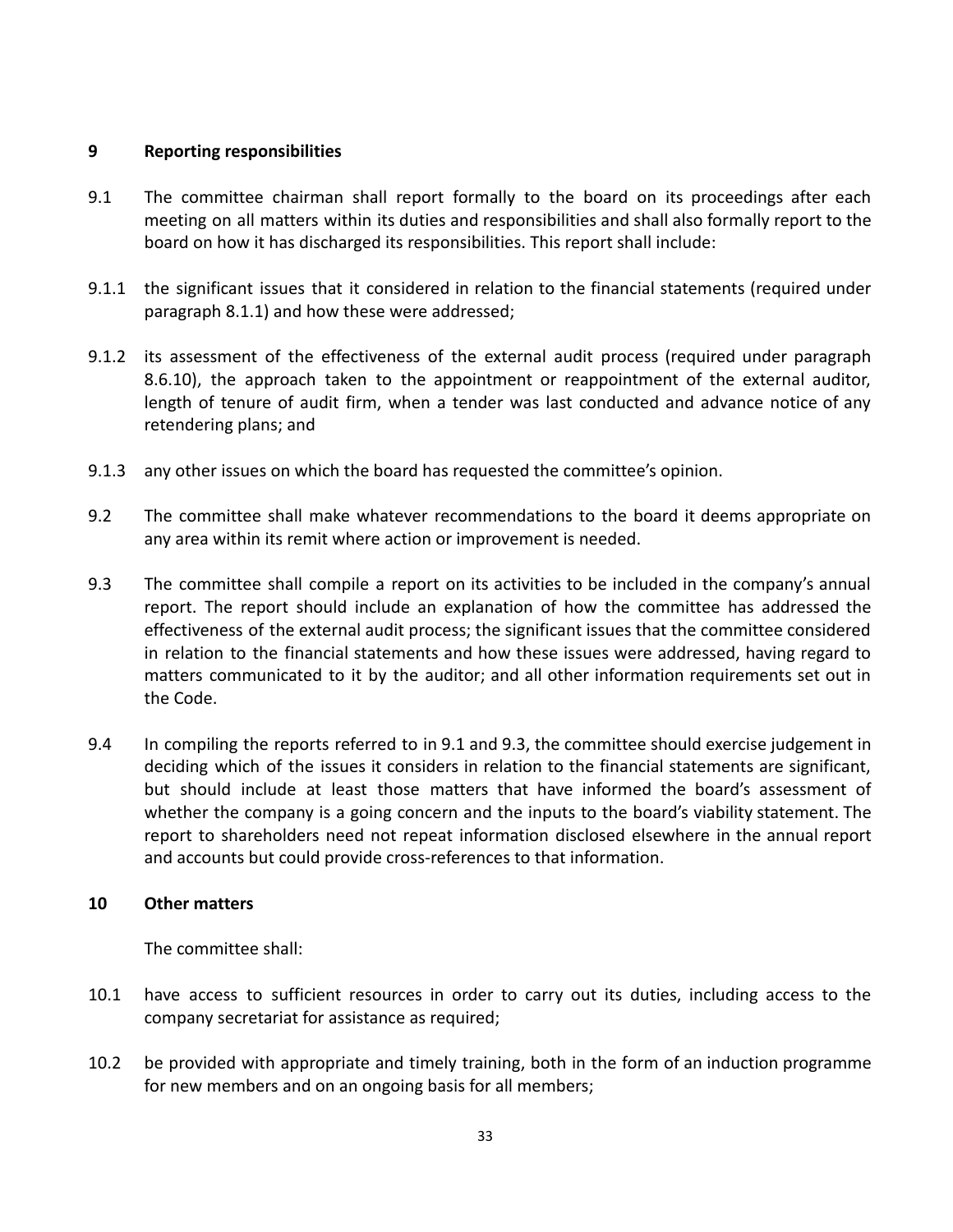- 10.3 give due consideration to relevant laws and regulations, the provisions of the Code and the requirements of the Listing Rules, Prospectus Rules and Disclosure Guidance and Transparency Rules sourcebook and any other applicable rules, as appropriate;
- 10.4 be responsible for oversight of the internal and external auditors;
- 10.5 oversee any investigation of activities which are within its terms of reference;
- 10.6 work and liaise as necessary with all other board committees, taking particular account of the impact of risk management and internal controls being delegated to different committees; and
- 10.7 arrange for periodic reviews of its own performance and, at least annually, review its constitution and terms of reference to ensure it is operating at maximum effectiveness and recommend any changes it considers necessary to the board.
- 10.8 monitor the company's compliance with the Sport England Code of Sports Governance to ensure tier 3 standards are maintained to secure funding.

#### **11 Authority**

The committee is authorised to:

- 11.1 seek any information it requires from any employee of the company in order to perform its duties;
- 11.2 obtain, at the company's expense, independent legal, accounting or other professional advice on any matter it believes it necessary to do so;
- 11.3 call any employee to be questioned at a meeting of the committee as and when required; and
- 11.4 have the right to publish in the company's annual report, details of any issues that cannot be resolved between the committee and the board.

Revised SM/AD/14Dec17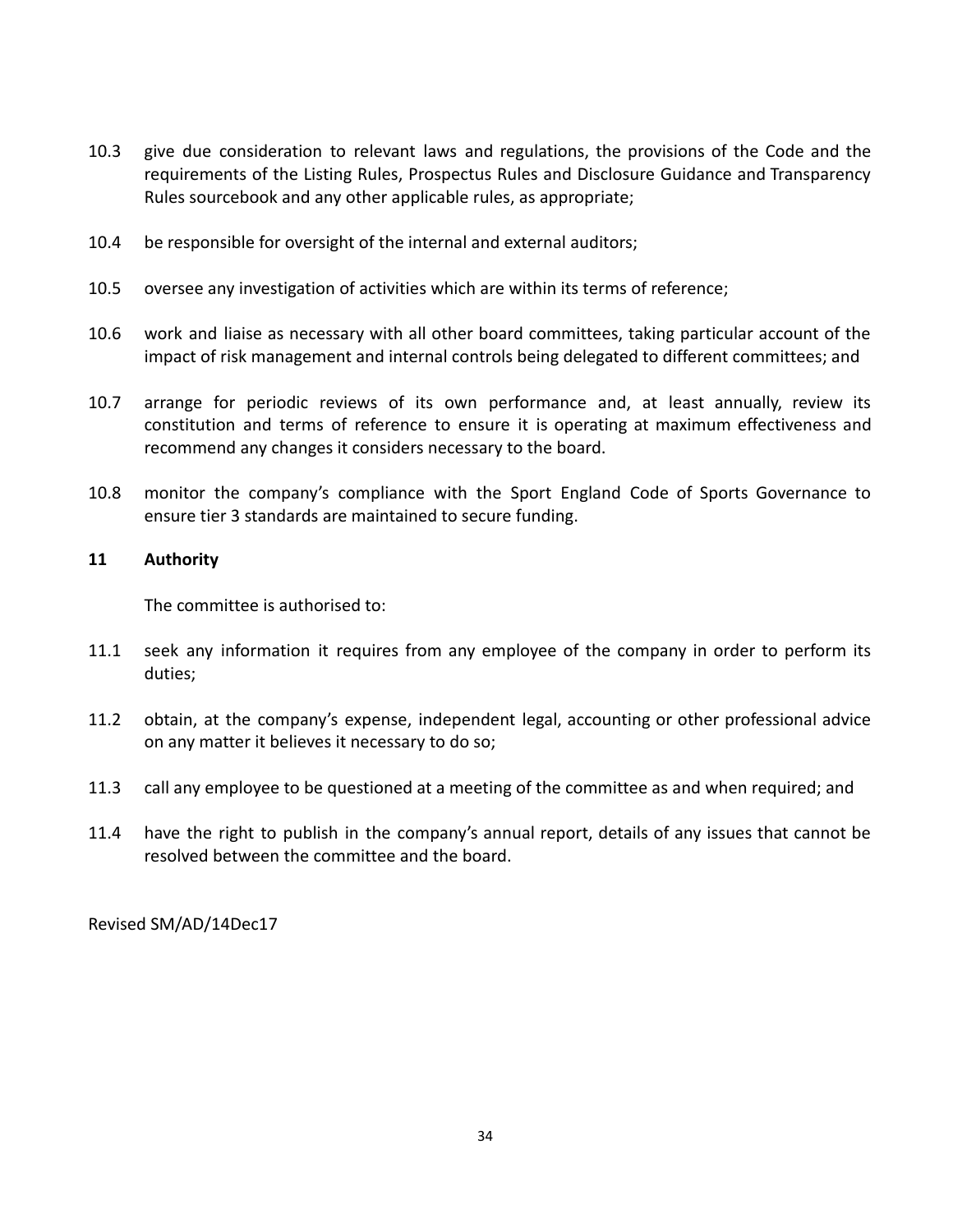## **Appendix VI – Terms of reference for Board Committees**

#### **Human Resources & Nominations Committee**

#### **A Introduction**

This document sets out terms of reference for the Nominations Committee of a company (the Sussex Trust Trust) seeking to comply fully with the requirements of the UK Corporate Governance Code, as appropriate to a smaller company. It sets out the additional non-executive duties for trustees in respect of the Sussex County Sports Partnership Trust human resources.

These terms of reference also reflect the requirement for the company to comply with the Sport England Code for Sports Governance (issued  $31<sup>st</sup>$  October 2016).

#### **B Terms of Reference**

#### **1 Membership**

- 1.1 The committee shall comprise at least three directors. A majority of the members of the committee shall be independent non-executive directors.
- 1.2 Only members of the committee have the right to attend committee meetings. However, other individuals such as the chief executive, the human resources lead officer and external advisers may be invited to attend for all or part of any meeting, as and when appropriate and necessary.
- 1.3 Appointments to the committee are made by the board and shall be for a period of up to three years, which may be extended for further periods of up to three years, provided the director still meets the criteria for membership of the committee.
- 1.4 The Board shall appoint the Committee Chair who shall be the Chair of the Board. In the absence of the Committee Chair and/or an appointed Independent Non-Executive Director Deputy, the remaining members present shall elect another Independent Non-Executive Director to chair the meeting from those who would qualify under these terms of reference to be appointed to that position by the Board. The Chair of the Board shall not chair or participate in the committee meeting when it is dealing with the matter of succession to the Chair.

#### **2 Secretary**

The company secretary or his or her nominee shall act as the secretary of the committee.

#### **3 Quorum**

The quorum necessary for the transaction of business shall be two, both of whom must be independent non-executive directors.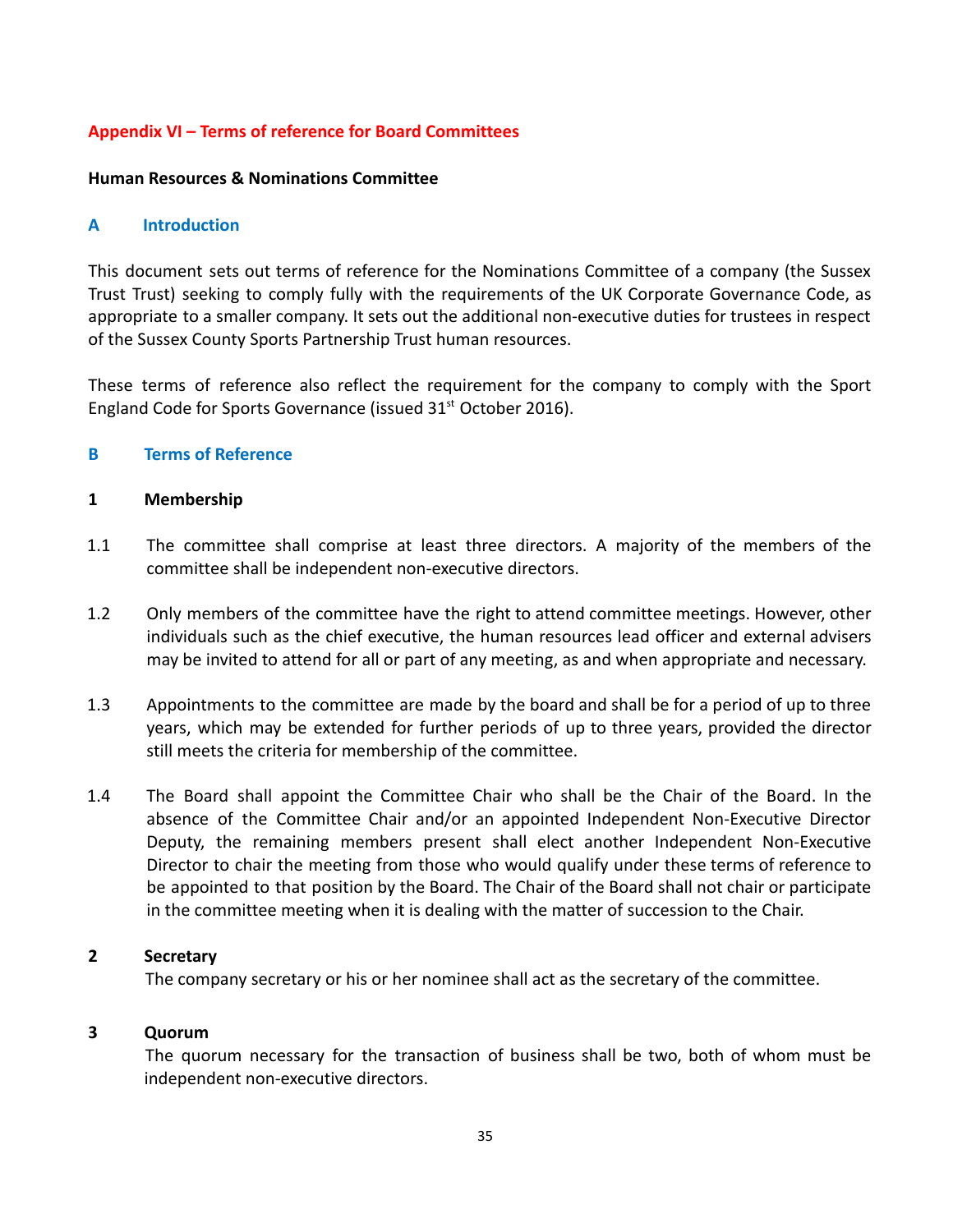## **4 Frequency of meetings**

The committee shall meet at least four times a year and otherwise as required.

## **5 Notice of meetings**

- 5.1 Meetings of the committee shall be called by the secretary of the committee at the request of the committee chairman.
- 5.2 Unless otherwise agreed, notice of each meeting confirming the venue, time and date, together with an agenda of items to be discussed, shall be forwarded to each member of the committee, any other person required to attend and all other non-executive directors, no later than five working days before the date of the meeting. Supporting papers shall be sent to committee members and to other attendees as appropriate, at the same time.

## **6 Minutes of meetings**

- 6.1 The secretary shall minute the proceedings and resolutions of all committee meetings, including the names of those present and in attendance.
- 6.2 Draft minutes of committee meetings shall be circulated promptly to all members of the committee. Once approved, minutes should be circulated to all other members of the board unless in the opinion of the committee chairman it would be inappropriate to do so.

## **7 Annual general meeting**

The committee chairman should attend the annual general meeting to answer any shareholder questions on the committee's activities.

## **8 Duties**

The committee should carry out the duties below for the Trust, major subsidiary undertakings and the group as a whole, as appropriate.

The committee shall:

- 8.1 regularly review the structure, size and composition (including the skills, knowledge, experience and diversity) of the board and make recommendations to the board with regard to any changes
- 8.2 give full consideration to succession planning for directors and other senior executives in the course of its work, taking into account the challenges and opportunities facing the company,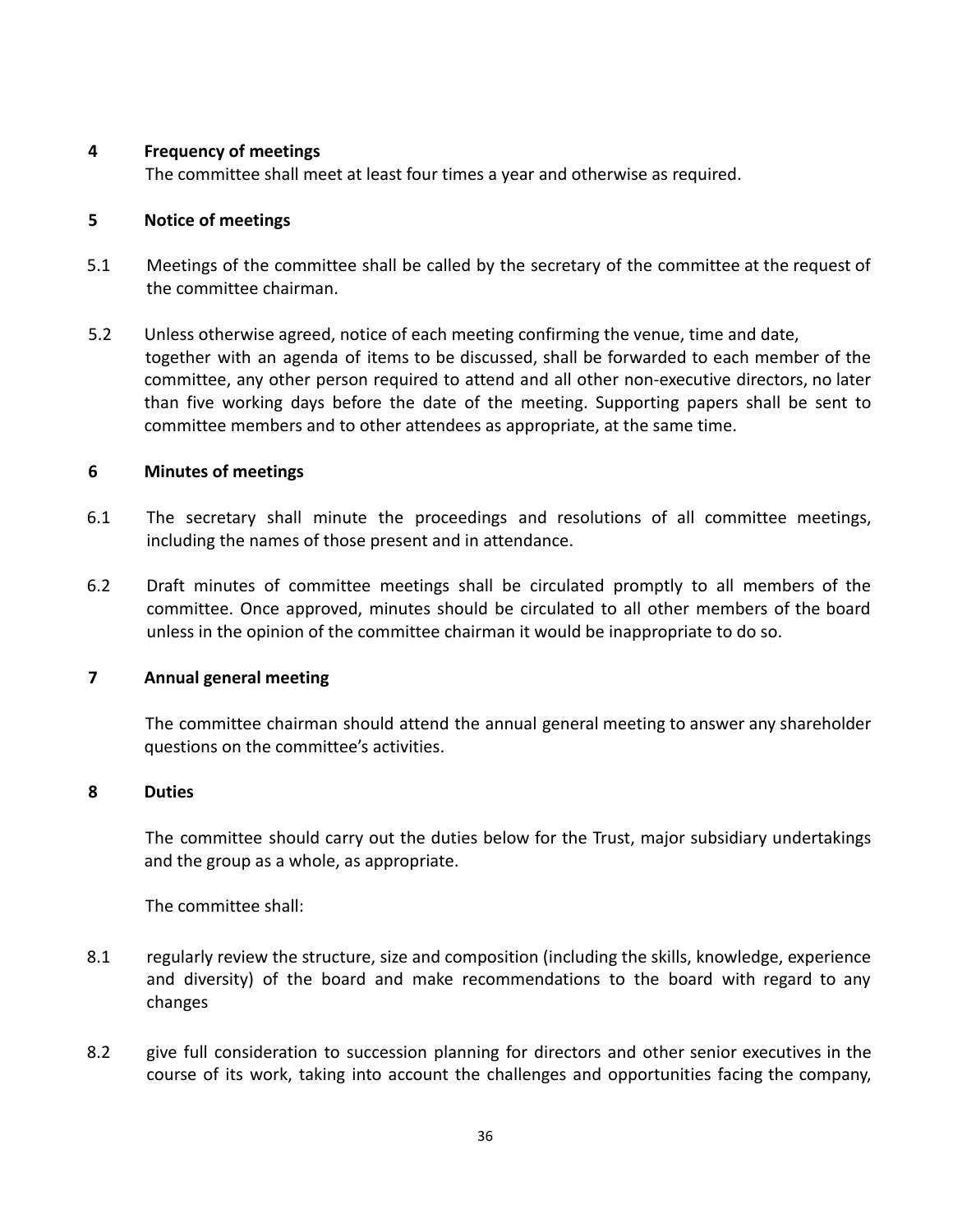and the skills and expertise needed on the board in the future. The full procedure for this is documented in **Section 12** below.

- 8.3 keep under review the leadership needs of the organisation, both executive and non-executive, with a view to ensuring the continued ability of the organisation to compete effectively in the marketplace
- 8.4 ensure that robust employment policies, procedures and processes (to include grievance and disciplinary) are in place, noting that the Trust's professional advisors will be retained to support the Trust in this area.
- 8.5 to ensure that a staff pay, pensions and grading framework is in place, developed in line with prevailing market and/sector forces
- 8.6 to ensure the Trust is protected from financial risk or claim associated with the Trust's HR policies and practices
- 8.7 keep up to date and fully informed about strategic issues and commercial changes affecting the company and the market in which it operates
- 8.8 be responsible for identifying and nominating for the approval of the board, candidates to fill board vacancies as and when they arise
- 8.9 before any appointment is made by the board, evaluate the balance of skills, knowledge, experience and diversity on the board, and, in the light of this evaluation, prepare a description of the role and capabilities required for a particular appointment. In identifying suitable candidates, the committee shall
- 8.9.1 use open advertising or the services of external advisers to facilitate the search
- 8.9.2 consider candidates from a wide range of backgrounds
- 8.9.3 consider candidates on merit and against objective criteria and with due regard for the benefits of diversity on the board, including gender, taking care that appointees have enough time available to devote to the position
- 8.10 for the appointment of a chairman, the committee should prepare a job specification, including the time commitment expected. A proposed chairman's other significant commitments should be disclosed to the board before appointment and any changes to the chairman's commitments should be reported to the board as they arise.
- 8.11 prior to the appointment of a director, the proposed appointee should be required to disclose any other business interests that may result in a conflict of interest and be required to report any future business interests that could result in a conflict of interest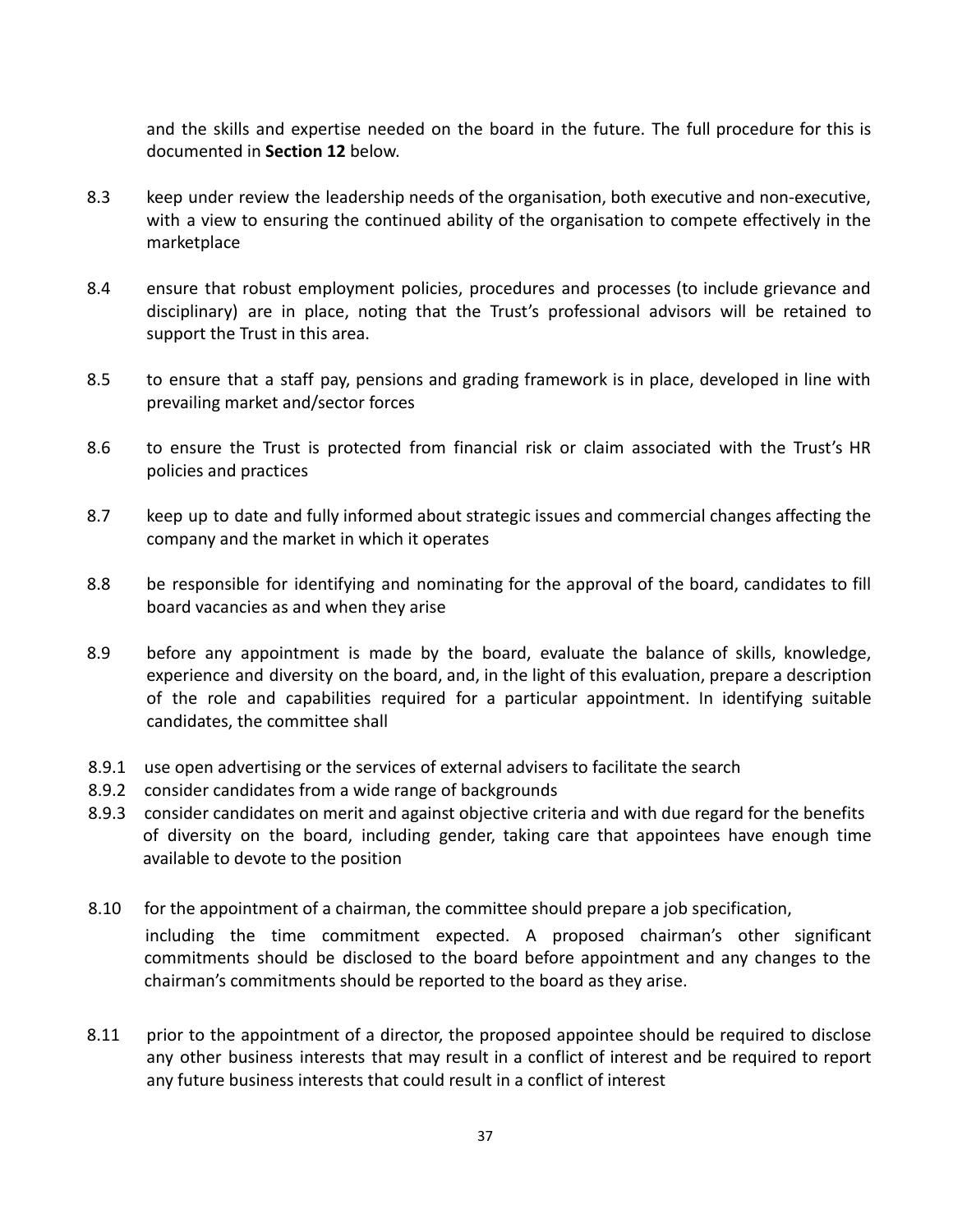- 8.12 ensure that on appointment to the board, non-executive directors receive a formal letter of appointment setting out clearly what is expected of them in terms of time commitment, committee service and involvement outside board meetings
- 8.13 review the results of the board performance evaluation process that relate to the composition of the board
- 8.14 review annually the time required from non-executive directors. Performance evaluation should be used to assess whether the non- executive directors are spending enough time to fulfil their duties
- 8.15 work and liaise as necessary with all other board committees.

The committee shall also make recommendations to the board concerning;

- 8.16 formulating plans for succession for both executive and non-executive directors and in particular for the key roles of chairman and chief executive
- 8.17 suitable candidates for the role of Senior Independent Director
- 8.18 membership of the audit and remuneration committees, and any other board committees as appropriate, in consultation with the chairman of those committees
- 8.19 the re-appointment of any non-executive director at the conclusion of their specified term of office having given due regard to their performance and ability to continue to contribute to the board in the light of knowledge, skills and experience required
- 8.20 the re-election by members of directors under the annual re-election provisions of the Code or the retirement by rotation provisions in the company's articles of association, having due regard to their performance and ability to continue to contribute to the board in the light of the knowledge, skills and experience required and the need for progressive refreshing of the board (particularly in relation to directors being re-elected for a term beyond six years)
- 8.21 any matters relating to the continuation in office of any director at any time including the suspension or termination of service of an executive director as an employee of the company subject to the provisions of the law and their service contract
- 8.22 the appointment of any director to executive or other office

#### **9 Reporting responsibilities**

9.1 the committee chairman shall report to the board on its proceedings after each meeting on all matters within its duties and responsibilities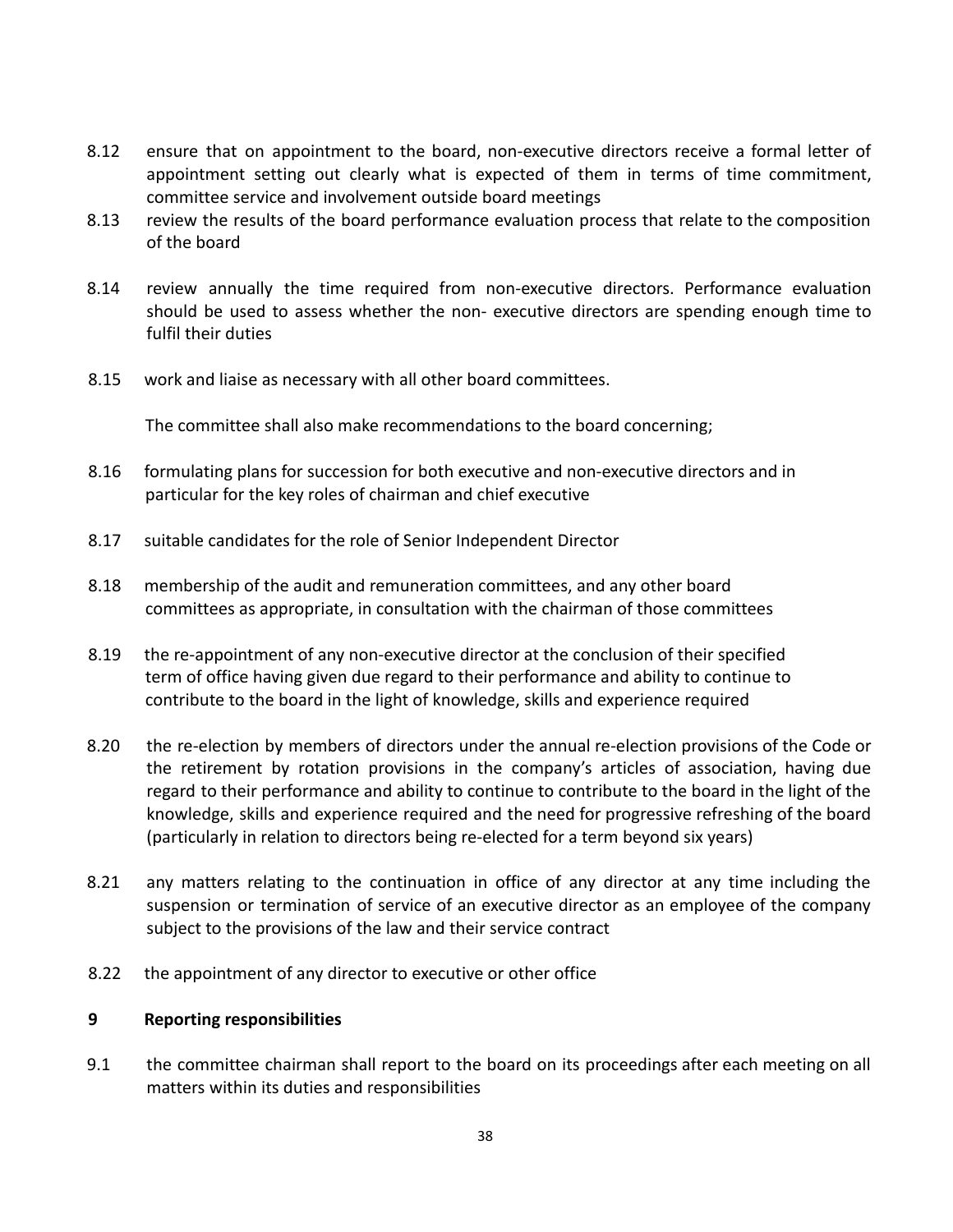- 9.2 the committee shall make whatever recommendations to the board it deems appropriate on any area within its remit where action or improvement is needed
- 9.3 the committee shall produce a report to be included in the company's annual report about its activities, the process used to make appointments and explain if external advice or open advertising has not been used. Where an external search agency has been used, it shall be identified in the annual report and a statement made as to whether it has any connection with the company
- 9.4 the report referred to in 9.3 above should include a statement of the board's policy on diversity, including gender, any measurable objectives that it has set for implementing the policy, and progress on achieving the objectives.

#### **10 Other matters**

The committee shall:

- 10.1 have access to sufficient resources in order to carry out its duties, including access to the company secretariat for assistance as required
- 10.2 be provided with appropriate and timely training, both in the form of an induction programme for new members and on an ongoing basis for all members
- 10.3 give due consideration to laws and regulations, the provisions of the Code and the requirements of the UK Listing Authority's Listing, Prospectus and Disclosure and Transparency Rules and any other applicable rules, as appropriate
- 10.4 arrange for periodic reviews of its own performance and, at least annually, review its constitution and terms of reference to ensure it is operating at maximum effectiveness and recommend any changes it considers necessary to the board for approval.

## **11 Authority**

The committee is authorised by the board to obtain, at the company's expense, outside legal or other professional advice on any matters within its terms of reference.

## **12 Recruitment and Succession Planning**

As required by the UK Code of Sports Governance, the Trust's process for recruitment and succession planning is provided below:

#### **Recruitment of trustees**

Active Sussex operates an open recruitment process for all trustees. When vacancies become evident by resignation of a trustee either during or at the end of term, or if a skills gap is identified, then the procedure is approved by the Board for activation;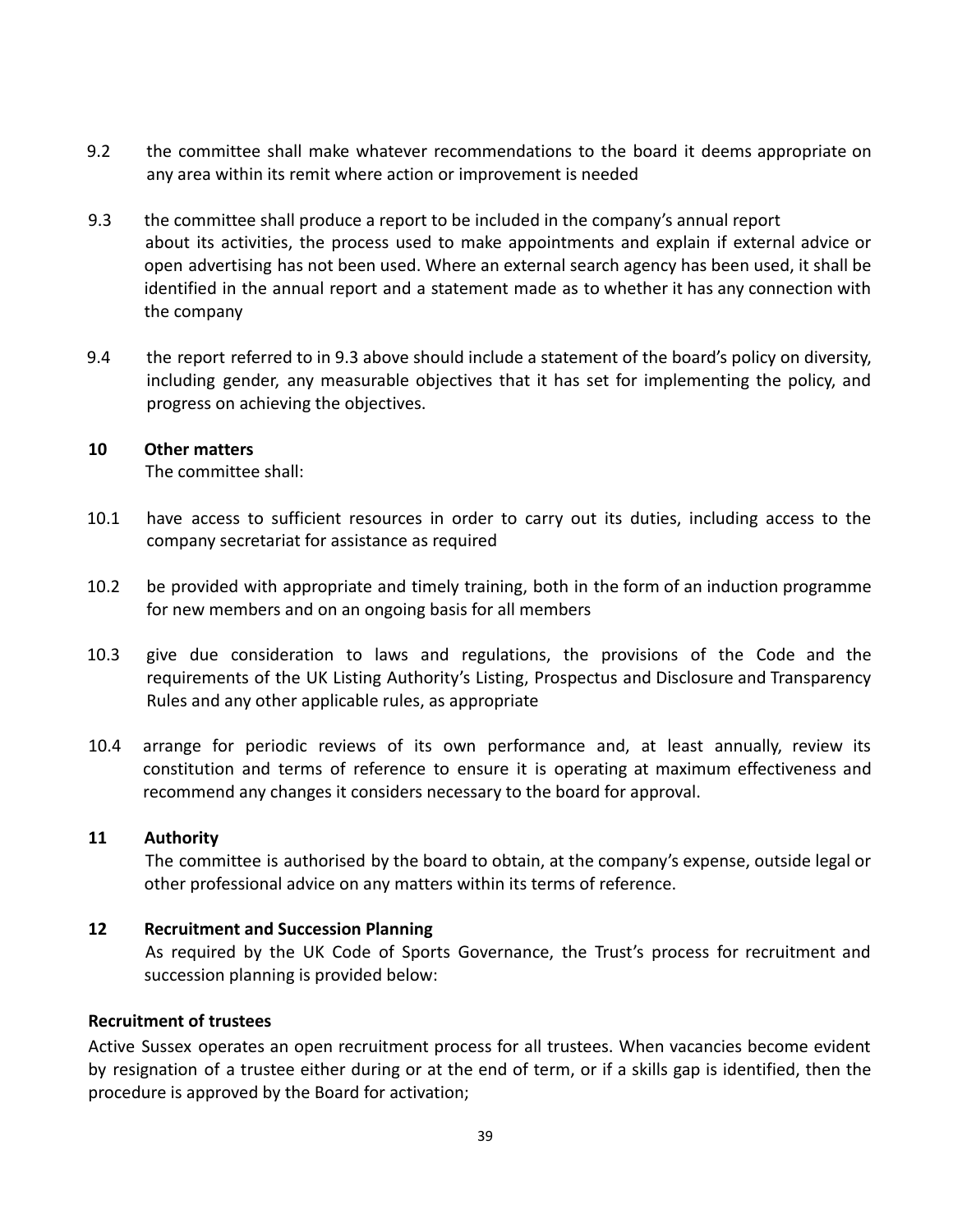**Individual Trustee** – the HR & Nominations Committee form the Nominations Panel (NP). This will comprise the Chair of the Board (who will also chair the NP), an independent trustee and the Chief Executive.

**Independent Chair** - the HR and Nominations Committee form the Nominations Panel. This will comprise the Senior Independent Director (who will also chair the NP), an independent trustee and the Chief Executive.

- 1. The advert, role description and person specification is drafted and checked by the Trust's employment law advisors prior to public circulation to ensure compliance with employment law. The recruitment pack is advertised with a clear statement that the Trust is an equal opportunities employer, welcoming applications from all parts of the community. The Trust uses digital based recruitment, and the recruitment pack advertised with a wide variety of Sussex, regional and national agencies and sectors (within and beyond sport, some specialist if that is what is being sought, e.g. accountancy, marketing, HR or law).
- 2. All applicants must be eligible to become a Trustee, as per Charity Commission guidance (See Appendix IV - Charity trustee: Declaration of Eligibility and Responsibility) and are asked to declare the same as part of the application process.
- 3. Application is by CV and covering letter or by using a de-biased recruitment platform.
- 4. Prospective candidates are assessed and scored against a selection criterion, and the trustee preferable skills set. Up to 5 candidates may be shortlisted for interview by the Nominations panel.
- 5. Subject to successful references, successful candidates are notified in writing of an offer of appointment and asked to accept in writing. The initial term of appointment offered is three years.
- 6. Upon acceptance, new Trustees are provided with a copy of the Charity Commission guidance CC3 'The Essential Trustee' and induction is put in place within one month of appointment.
- 7. All new appointments and resignations are updated on the Charity Commission and Companies House websites.
- 8. New appointments during the year to be ratified at the following AGM

## **Succession plans for orderly appointment of Trustees and key Senior Management Positions Trustees and key Board positions**

As documented above, all trustee appointment terms are documented by letter of appointment which are kept on file. The Trust maintains a schedule of trustee appointments which is updated upon appointment or resignation of any trustee. In accordance with its governing document, one third of its trustees (up to four) must stand down each year. To prevent any disruption to ongoing organisational governance during the recruitment period, this is a minimum of one trustee from each Board Committee, plus a further trustee. The schedule of appointments informs the Trust who is due to step down from each sub-committee, and when, and trustees are recruited annually to fill any gaps. Hence succession planning is in place.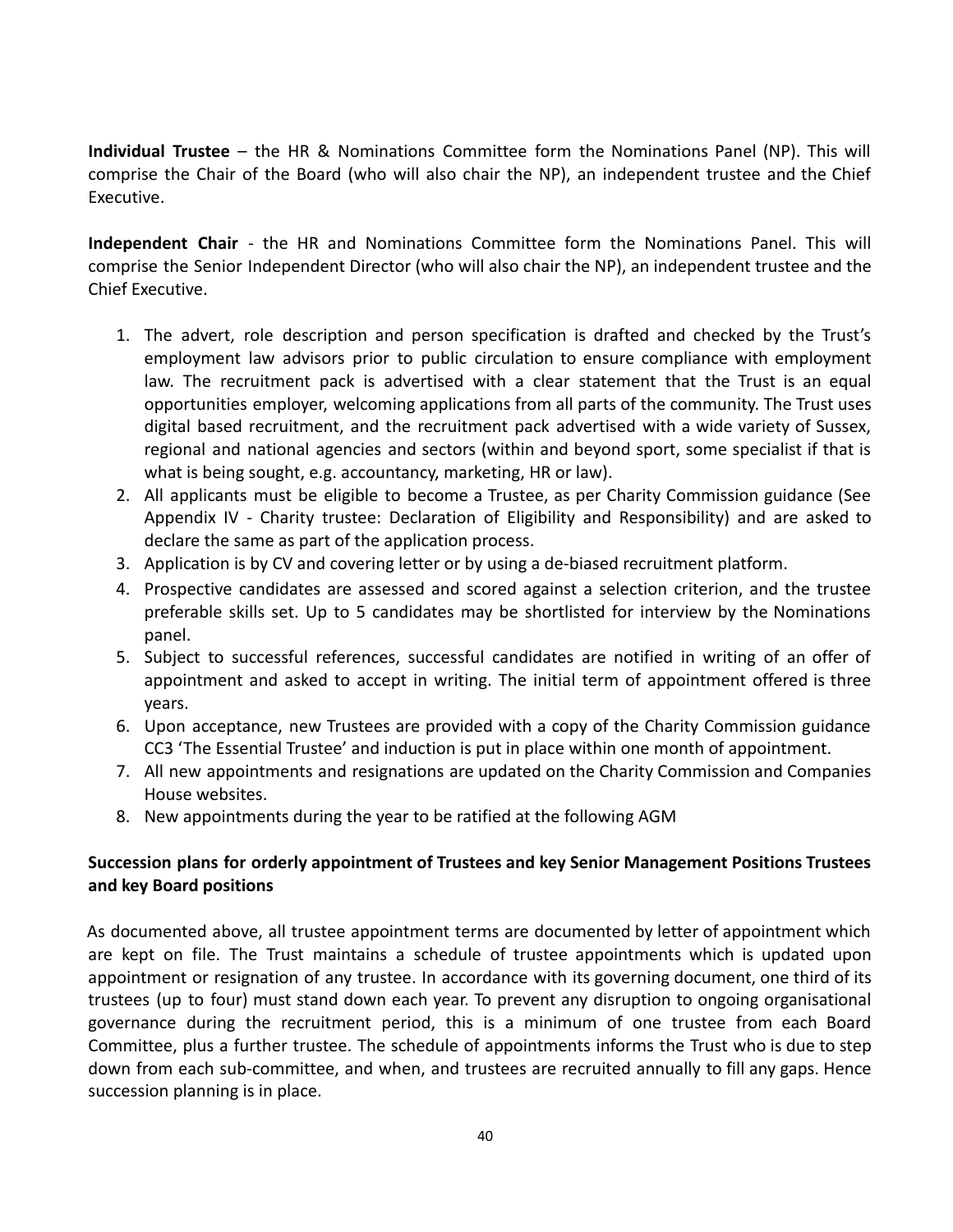In the event of the resignation of a key trustee from a committee (e.g. chair of Governance & Audit, or HR & Nominations Committee), the Trust is able to ensure its governance is not compromised, as the governing document allow for trustees to appoint an interim meeting chair to continue business. Appointments to Committees are skills based, so the Trust can ensure there is adequate succession/cover whilst recruitment is taking place.

## **Key Senior Management Positions**

The Trust is funded in the main by Sport England and the award period typically follows a 4-year cycle. All staff employment contracts are aligned to the respective external funding source, therefore the Trust maintains a register of all staff contract start and end dates, as well as the associated notice period. Should there be a significant period of time between departure of a senior member of staff, and the replacement, then business critical work is identified and allocated to the most appropriate senior officer as an interim measure only. The Chair or Senior Independent Director will have additional oversight, if the post in question is the Chief Executive.

#### **Recruitment process:**

Working to a 4-8 week timeframe, the Trust has a robust process in place (see below) to recruit replacements in the event of an unexpected resignation.

- 1. Written notice received
- 2. Notice acknowledged by the Trust and notified to the HRNC and staff
- 3. Recruitment package (advert, application form, role description and person specification) drafted and approved by HRNC, including timescales for application open/close, short listing and interview
- 4. Interview panel and dates confirmed
- 5. Recruitment pack released for public advertisement, including local regional and national media/partners
- 6. Applications close and short listing process begins
- 7. Short-listed candidates notified and interviewed no less than 10 days after interview invitation date
- 8. Candidates interviewed. Successful candidate notified verbally and references taken up
- 9. Subject to two clear references, the successful candidate is offered an employment contract to include start and end date, and details of remuneration, contractual working hours, and place of work, annual leave and notice periods. P45/6 requested and the payroll administrator contacted.
- 10. Unsuccessful candidates notified and written feedback provided
- 11. Unsuccessful application paperwork retained for 6 months only, and destroyed thereafter
- 12. The successful candidate starts work, subject to induction and a three month probationary period.

Rev. 27.11.17/SM/HRNC Updated: 22.03.2020/GFG/HRNC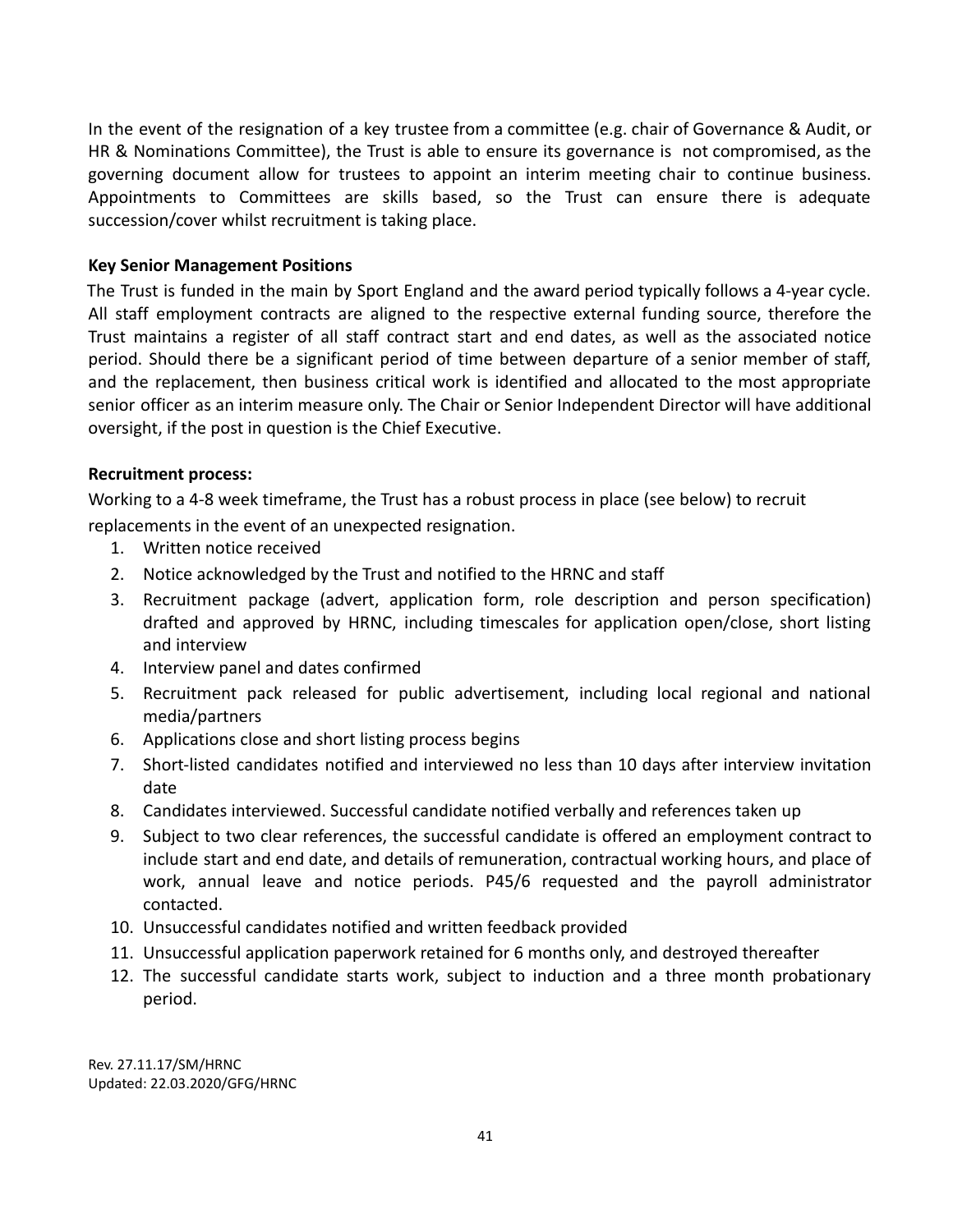## **Appendix VII – Terms of reference for Board Committees**

#### **Business Development Committee**

#### **A. Introduction**

This document sets out the terms of reference for the **Business Development committee**, which is a sub-group of the Board of Trustees. It is established for the purpose of providing strategic oversight, growing and developing business relationships and providing appropriate guidance to the Trust's senior executive team relating development of the organisations relationships with corporate and other wider partners with the aim of:

- 1. raising the profile of the work of the Trust through events, marketing and communications
- 2. providing oversight and guidance for the Trust and its delivery partners
- 3. generating additional revenue for the Trust

The Business Development Committee is a discretionary committee of the Trust, and not mandated as a result of compliance with the UK Code for for Sports Governance (issued  $31<sup>st</sup>$  October 2016).

#### **B. Terms of Reference**

#### **1. Membership**

- 1.1 The committee shall comprise at least two members, who shall be appointed by the board, on the recommendation of the nomination committee in consultation with the Chair of the Board.
- 1.2 All members of the committee shall be independent non-executive directors at least one of whom shall have recent and relevant professional experience and competence in the areas of marketing, communications, Corporate Social Responsibility and sponsorship, charitable fundraising, events, business development and growth.
- 1.3 Only members of the committee have the right to attend committee meetings. However, relevant members of the Trust's professional staff will be invited to attend meetings of the committee on a regular basis, and other non-members may be invited to attend all or part of any meeting as and when appropriate and necessary. This will include members of the Governance & Audit Committee who may be invited to attend, where there is an agenda item of common interest. Non-members attending will not affect quorum and would not have any voting rights.
- 1.4 The Board shall appoint the committee chairman. In the absence of the committee chairman and/or an appointed deputy at a committee meeting, the remaining members present shall elect one of themselves to chair the meeting.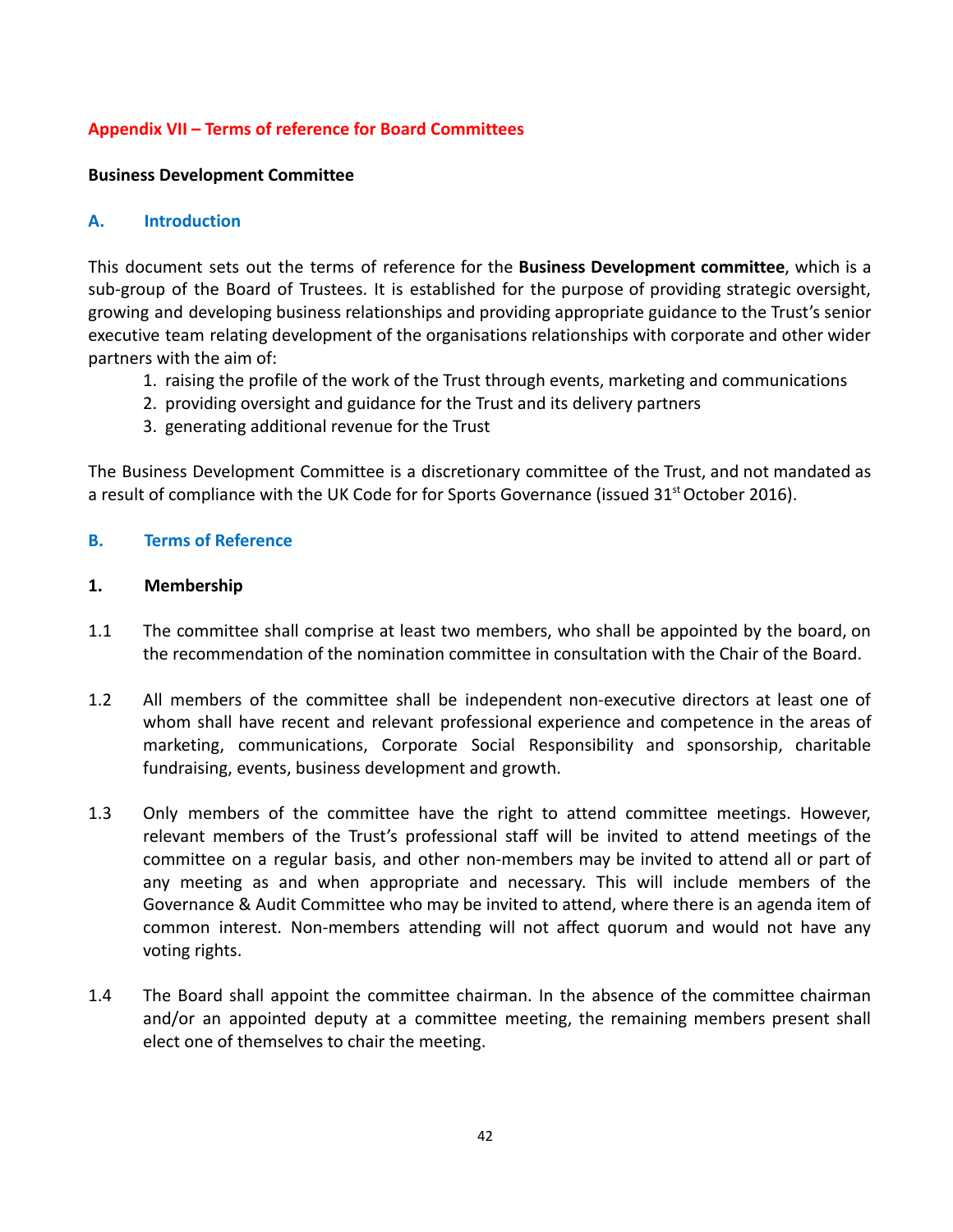## 2. **Secretary**

The company secretary, or his or her nominee, shall act as the secretary of the committee and will ensure that the committee receives information and papers in a timely manner to enable full and proper consideration to be given to issues. Typically, this will be one of the Trust's Strategic Relationship Managers; supported also by the PR & Communications Officer.

#### **3. Quorum**

The quorum necessary for the transaction of business shall be two members.

## **4. Frequency of meetings**

- 4.1 The committee shall meet at least four times a year at appropriate intervals in the financial reporting and audit cycle and otherwise as required.
- 4.2 Outside of the formal meeting programme, the committee chairman, and to a lesser extent the other committee members, will maintain a dialogue with key individuals involved in the company's business development, including the board chairman, the Chief Executive/senior team and the Finance Officer.

## **5. Notice of meetings**

- 5.1 Meetings of the committee shall be convened by the secretary of the committee at the request of any of its members.
- 5.2 Unless otherwise agreed by the committee, notice of each meeting confirming the venue, time and date together with an agenda of items to be discussed, shall be forwarded to each member of the committee no later than **five working days** before the date of the meeting. Supporting papers shall be sent to committee members at the same time.
- 5.3 Notices, agendas and supporting papers can be sent in electronic form where the recipient has agreed to receive documents in such a way.

#### **6. Minutes of meetings**

- 6.1 The secretary shall minute the proceedings and decisions of all meetings of the committee, including recording the names of those present and in attendance.
- 6.2 Draft minutes of committee meetings shall be agreed with the committee chairman and then circulated promptly to all members of the committee, unless it would be inappropriate to do so in the opinion of the committee Chair.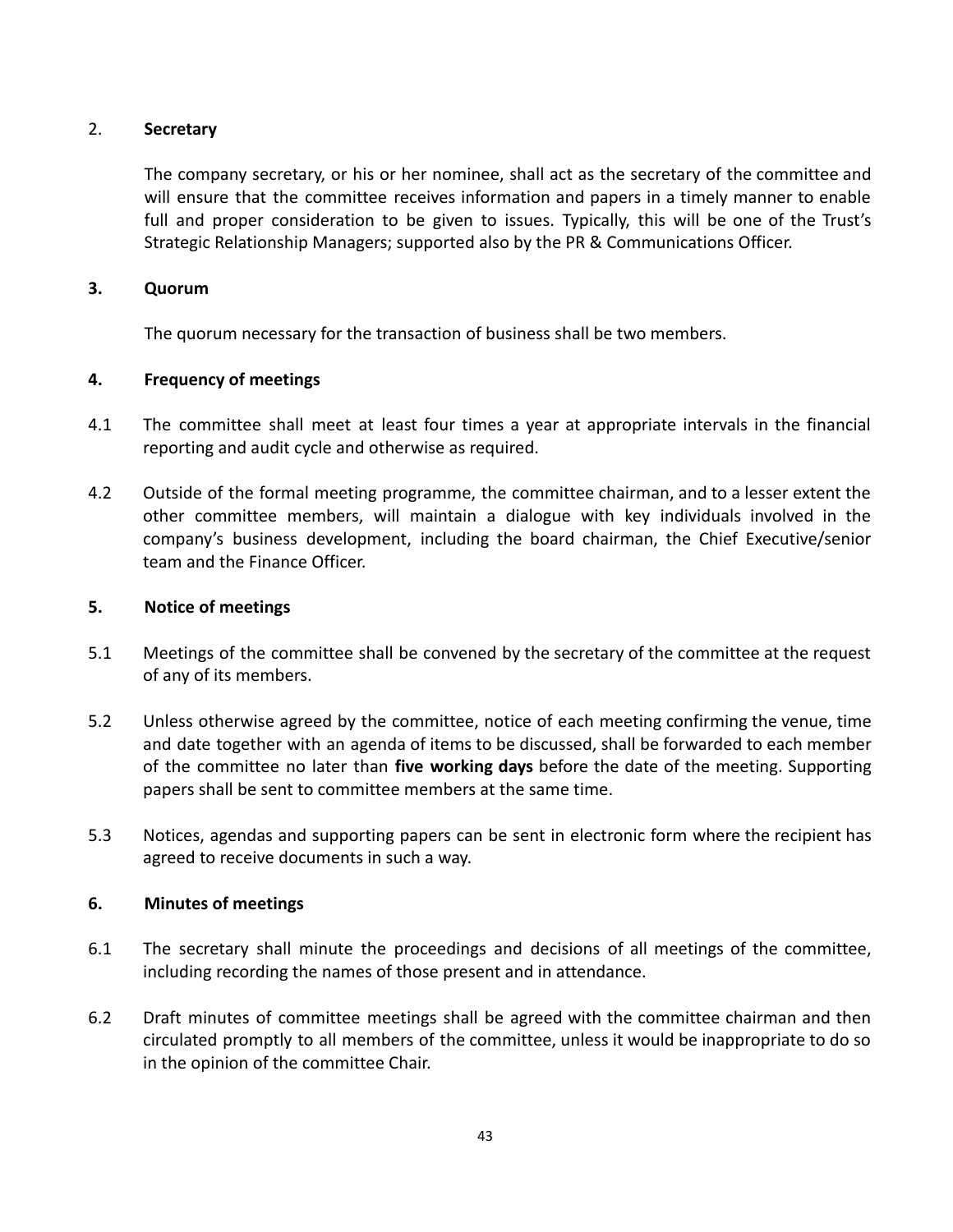## **7. Annual general meeting**

The committee Chair should attend the annual general meeting to answer member questions.

## **8. Duties**

The responsibility of the committee is to have non-executive oversight of the Trust's business development, linked to its 2018-23 strategy outcomes and as directed by the Board.

The committee has the following duties:

- 1. To ensure a robust marketing and communications strategy is in place (and data protection compliant)
- 2. To ensure the work of the Trust is advocated and to raise its profile across the public, private and voluntary sector in Sussex, and regionally/nationally where appropriate
- 3. To provide constructive oversight and challenge with regard to maximising the value of charitable funds invested and proactively looking for new funding streams from the public and private sectors to support the work of the charity and wider Sussex community
- 4. To agree an appropriate Events strategy
- 5. Review and oversee quarterly strategic indicators

## 8.1 **Financial review**

The committee shall review new opportunities relating to large scale events or business propositions.

## **9. Reporting responsibilities**

The committee chairman shall report formally to the board on its proceedings after each meeting on all matters within its duties and responsibilities and shall also formally report to the board on how it has discharged its responsibilities. This report shall include:

- 1. the significant issues that it considered in relation to new business and major events changes (i.e. new sponsorship).
- 2. any other issues on which the board has requested the committee's opinion.

## **10. Other matters**

The committee shall:

10.1 have access to sufficient information in order to carry out its duties.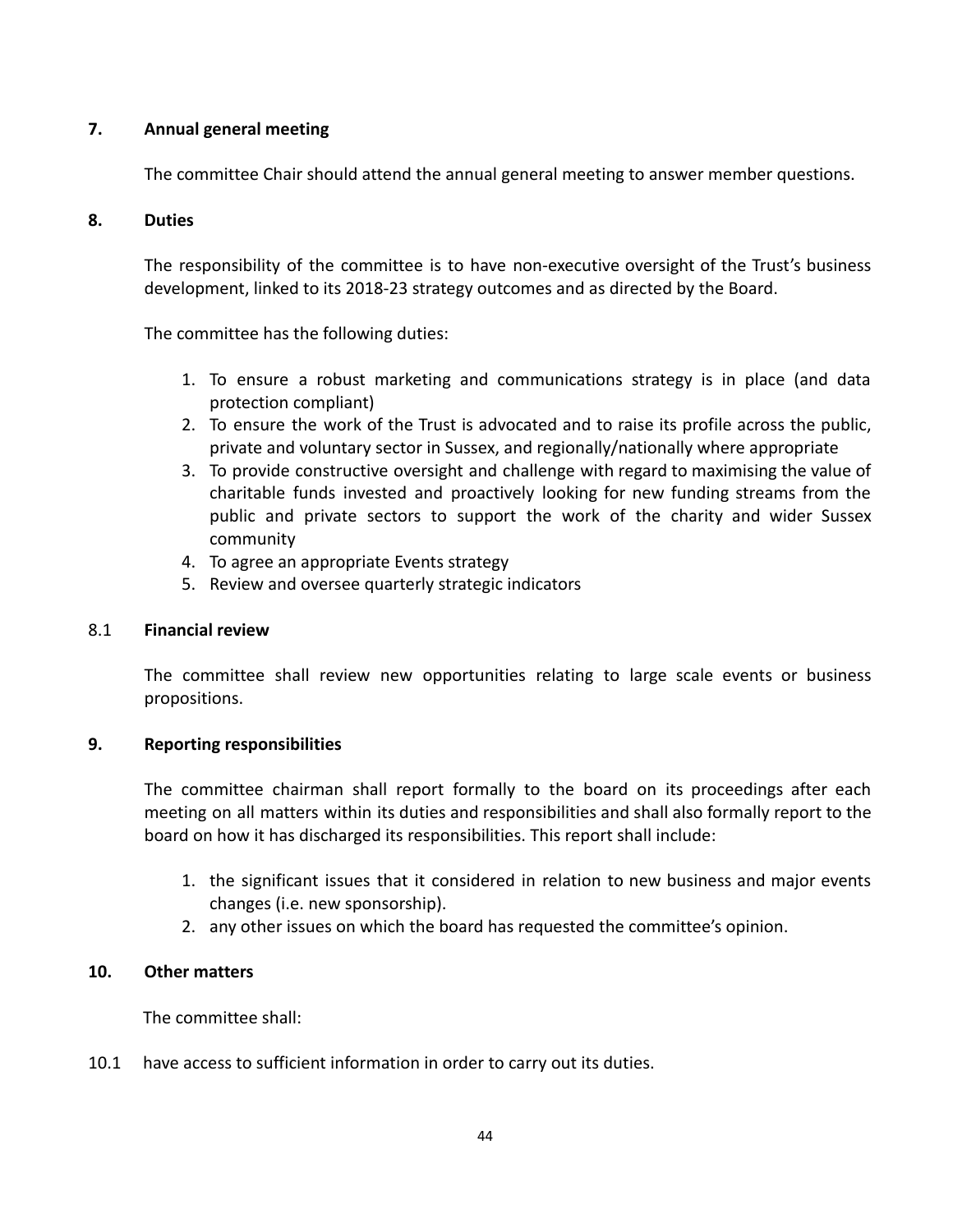- 10.2 be provided with appropriate and timely training, both in the form of an induction programme for new members and on an ongoing basis for all members;
- 10.3 work and liaise as necessary with all other board committees, taking particular account of the impact of risk management and internal controls being delegated to different committees; and
- 10.4 arrange for periodic reviews of its own performance and in line with the board's review processes.

#### **11. Authority**

The committee is authorised to:

- 11.1 seek any information it requires from the designated secretary/ SRM.
- 11.2 request any employee to attend a meeting of the committee as relevant to the agenda, for example the Chief Executive, another SRM or the Events Officer. The request to be made via secretary/ SRM

Created: 28 July 2008 Revised: 9 October 2014 (SM) Revised: 14 Dec 2017 (AD/SM) Revised: 20 August 2019 (SM) Revised: 08 October 2019 (RD) Revised: 09 January 2020 (AW)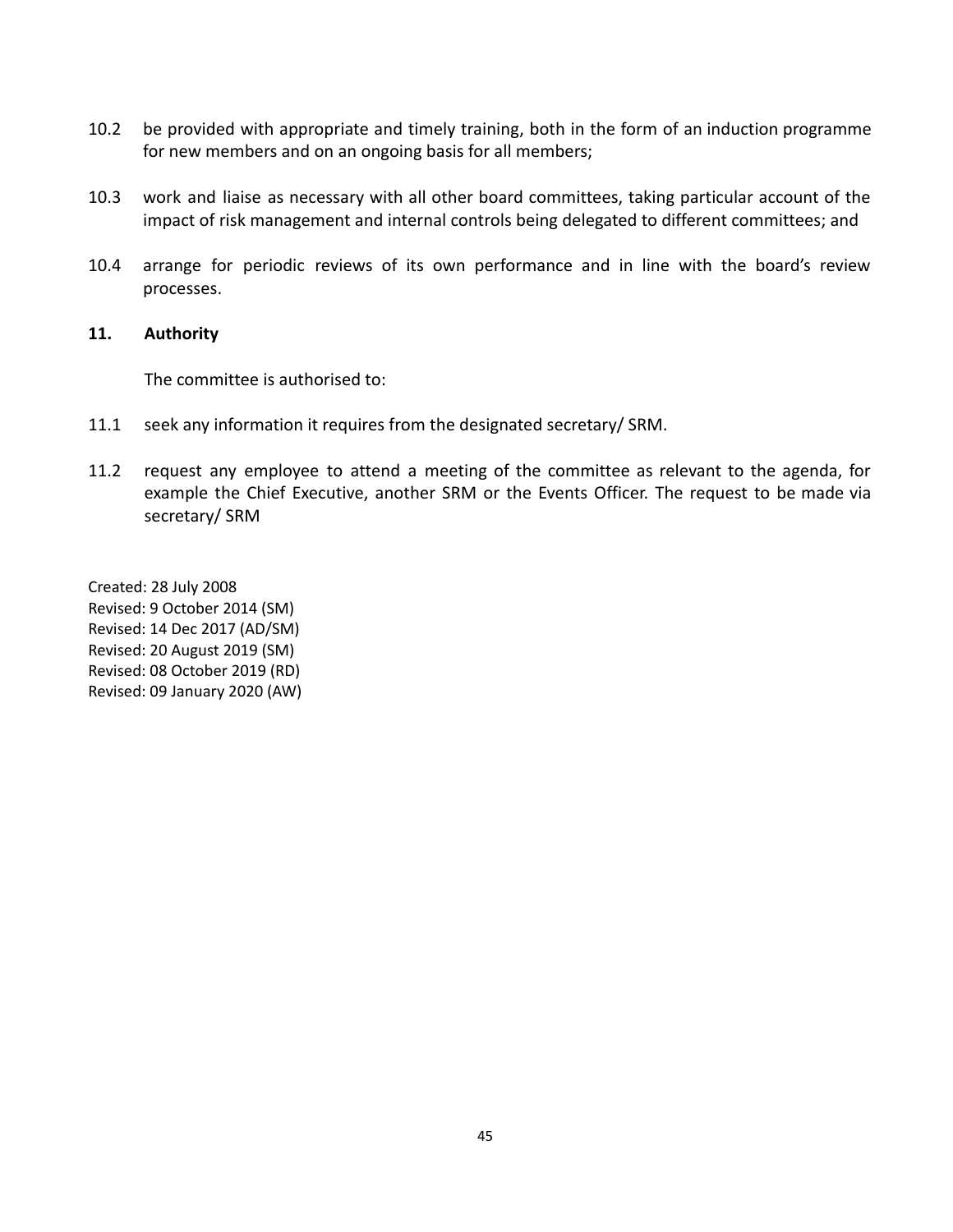## **Appendix VIII – Board Champion Roles**

#### **Board Champion Responsibilities**

The following responsibilities underpin each of the Champion posts:

- To provide high level leadership on the theme
- To promote and help raise the profile of the work area with partners
- To act as subject matter expert within the designated champion role
- To act as the Executive Board's single point of contact for all matters relating to the development of the Champion role
- To be an advocate for the implementation of best practice in the specific work area across the Partnership and to encourage innovative new ways of working
- To support the lead member of staff in the preparation of policies and action plans relating to the area of work
- Wherever possible, and appropriate, to attend relevant meetings, seminars, task and finish groups organised by the Partnership in order to champion the work area. Where appropriate this could include chairing or speaking at the event
- To share information and communicate progress/issues, in the designated activity area, to Executive Board colleagues and Active Sussex staff and encourage others to share information and knowledge on the subject across the Partnership
- To ensure that there is an appropriate level of knowledge transfer to Core Team members
- To ensure that the relevant Active Sussex officer is provided with information for each Board meeting in a timely manner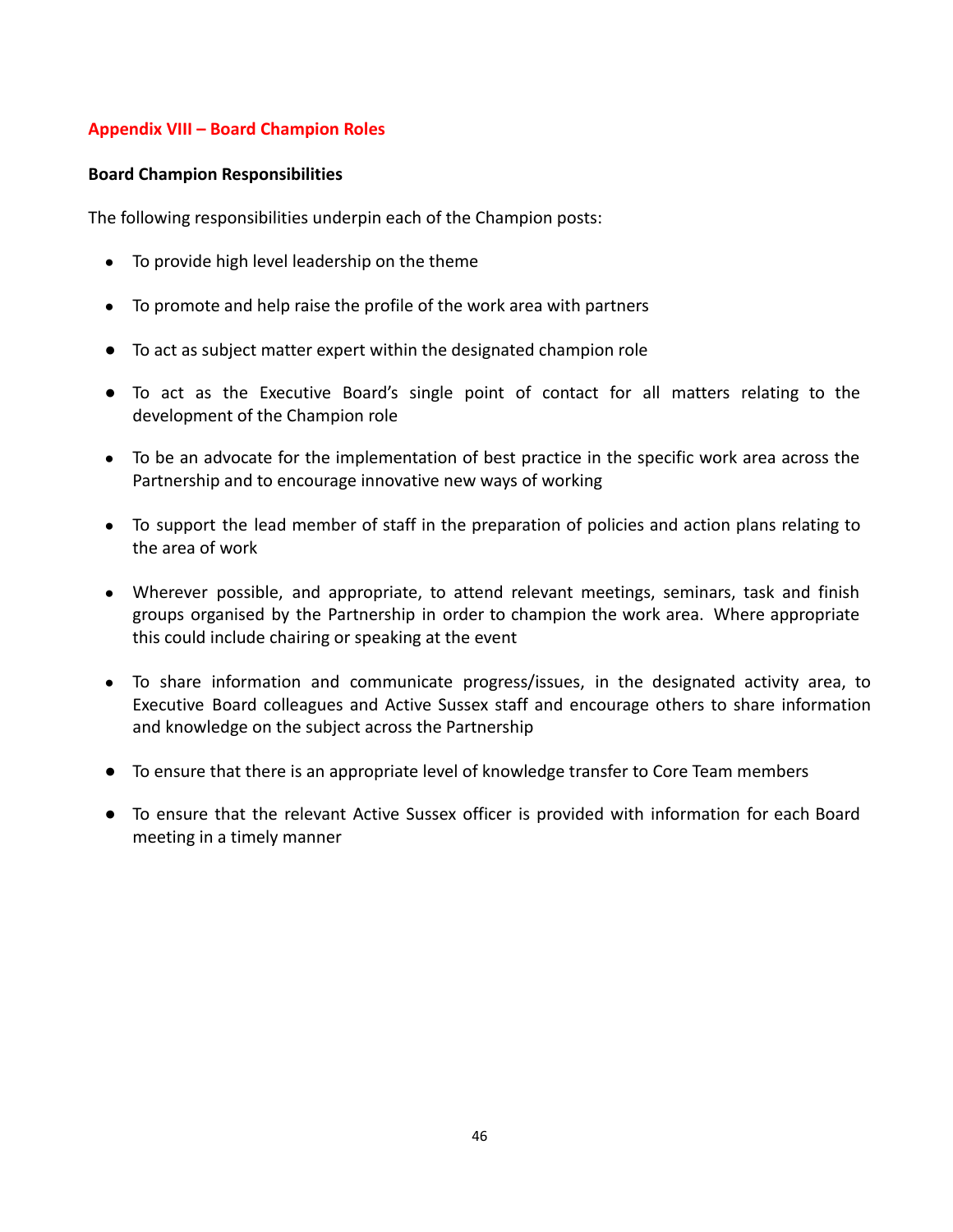## **SAFEGUARDING TRUSTEE CHAMPION**

#### **Role**

To promote the adoption of best practice with regards to safeguarding children, young people, and adults at risk in sport.

#### **Scope**

- Advocate at a senior level; partnership working within safeguarding and child protection and adult services
- Work to support the relevant officer to develop greater support and integration from the statutory child protection and safeguarding organisations in the county
- To consider the issues surrounding safeguarding when funding application policies, strategies or action plans are presented to the Executive Board
- Keep Board Members informed of partnership safeguarding work via quarterly safeguarding reports
- Attendance at meetings and training events where appropriate
- To support and mentor AP staff involved in this work area

#### **Term**

The designated Safeguarding Champion will hold this post for a maximum term of three years.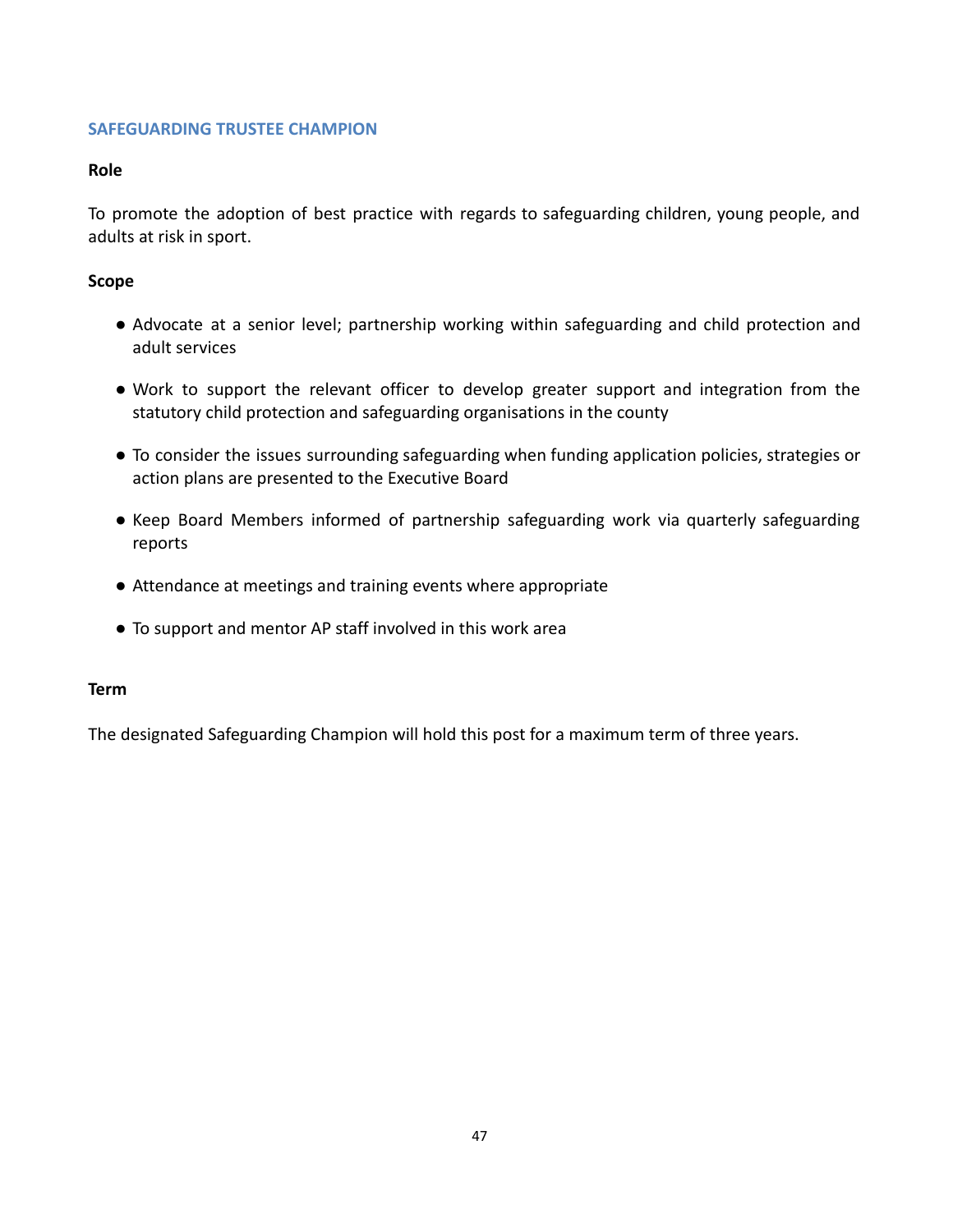## **EQUALITY TRUSTEE CHAMPION**

#### **Role**

To promote the adoption of Trusts Equality Policy and ensure the Trust meets the equality standards set out in the Code of Governance for Sport and Equality Standard for Sport.

## **Scope**

- Advocate at a senior level; partnership working within Local Authorities, Public Health, Community Voluntary Sector and Community Sport Sector
- Work to support the relevant officer to develop greater support and integration of the equality standard requirements stated in the Code of Governance for Sport and Equality Standard for Sport
- To consider the issues surrounding equality when funding application policies, strategies or action plans are presented to the Executive Board
- Keep Board Members informed of partnership equality work
- Attendance at meetings and training events where appropriate
- To support and mentor AP staff involved in this work area

#### **Term**

The designated Equalities Champion will hold this post for a year term with the opportunity to be considered for reappointment to a maximum of three consecutive terms.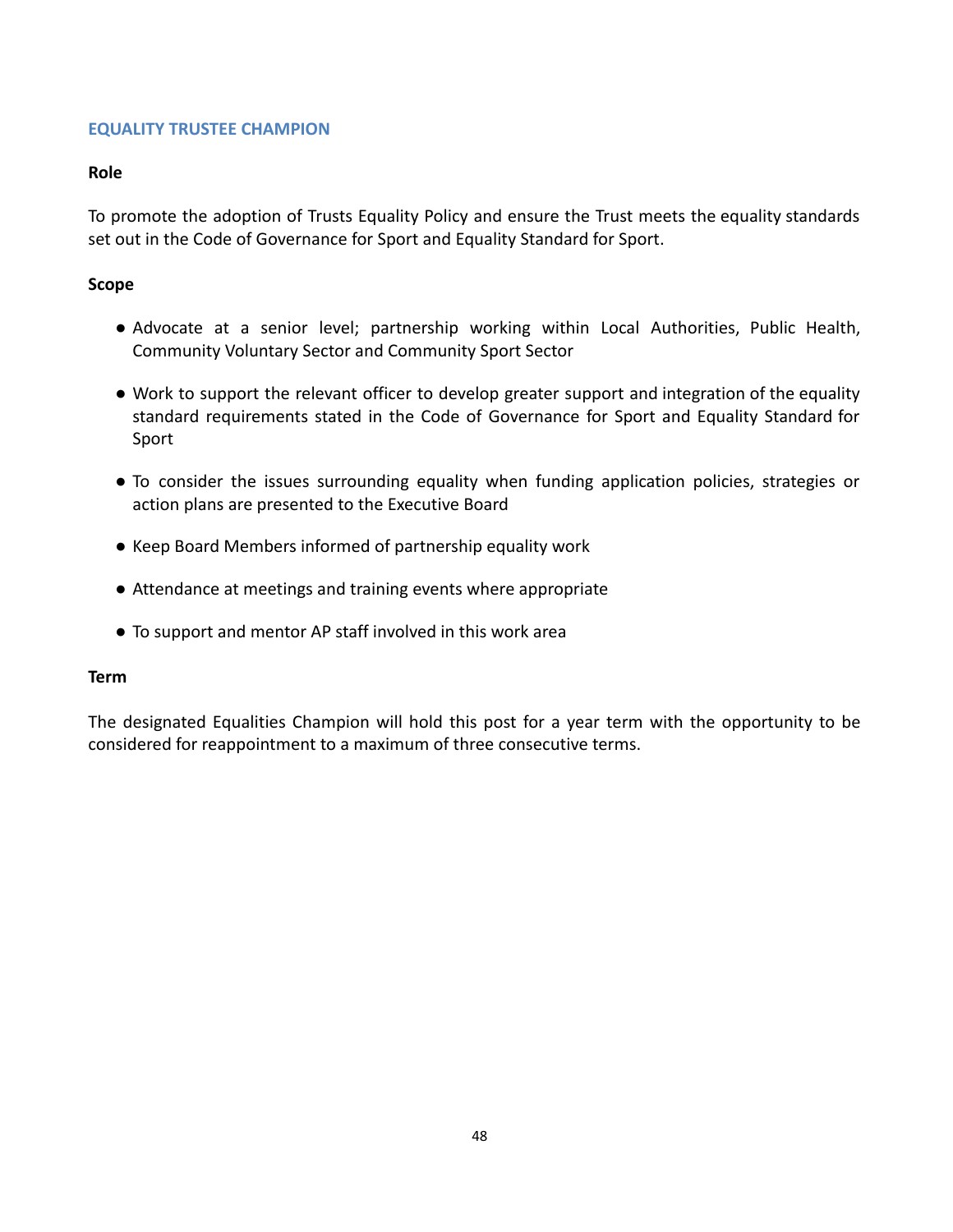#### **Appendix IX - Personal Liability**

Although any legal proceedings initiated by a third party are likely to be brought against Active Sussex, in exceptional cases civil, or in certain cases, criminal proceedings may be brought against a Chair or other individual board members. For example, a Board member may be personally liable if he or she makes a fraudulent or negligent statement, which results in loss to a third party. Board members who misuse information gained by virtue of their position may be liable for breach of confidence under common law or may commit a criminal offence under insider dealing legislation.

However, the Government has indicated that individual Board members who have acted honestly, reasonably, in good faith and without negligence will not have to meet out of their own personal resources any personal civil liability which is incurred in execution of purported execution of their board functions. Active Sussex hereby indemnifies its Board members against legal proceedings brought against them personally in execution of their board duties, provided they have acted in accordance with this paragraph. Active Sussex ensures that Board Members are provided with Indemnity Insurance.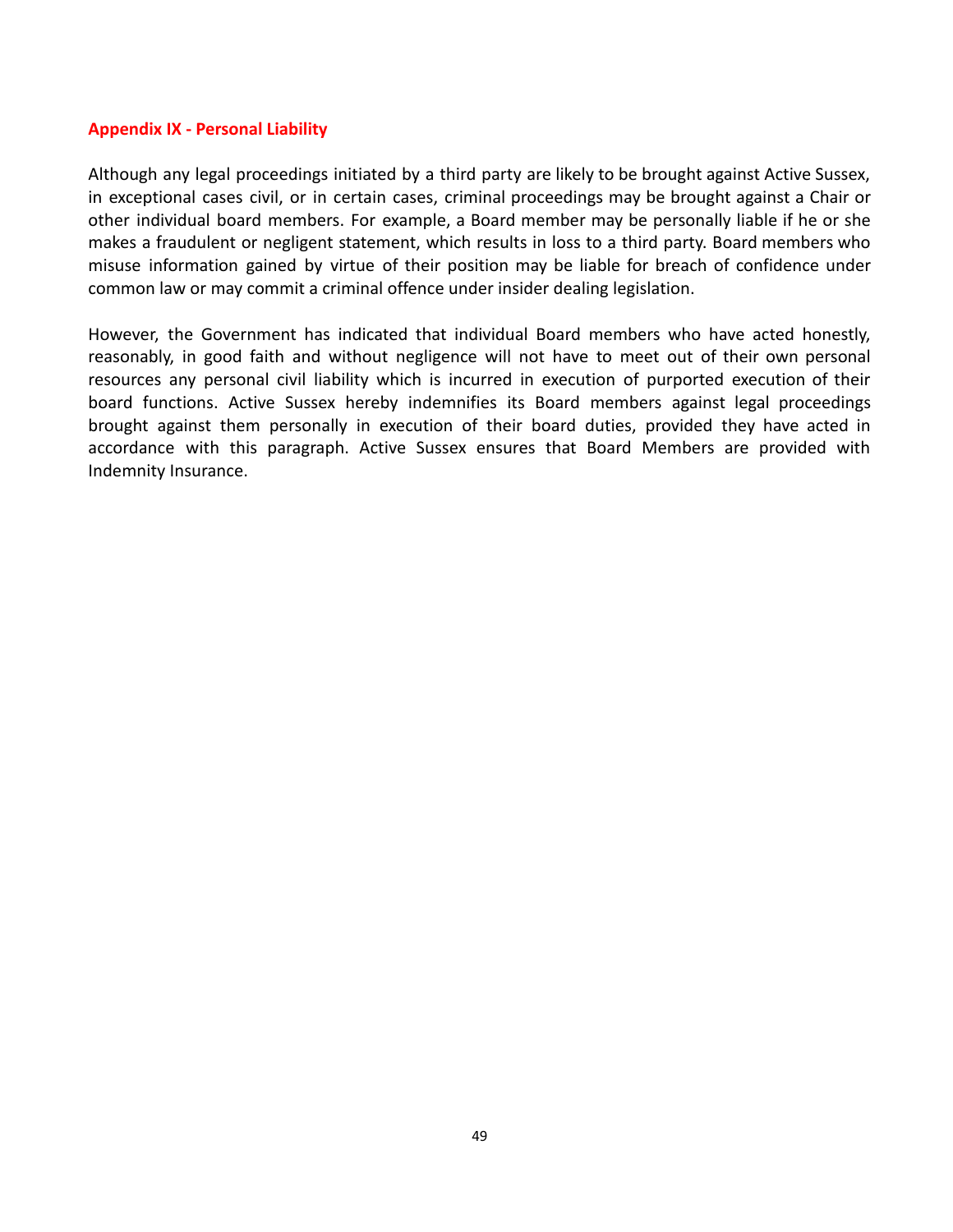## **Appendix X - Declaration of Interests Form**

I……………………………….… as trustee of Active Sussex have set out below my interests in accordance with the organisation's conflicts of interest policy.

| Category                                                                                                                                                                 | Please give details of the interest and<br>whether it applies to yourself or, where<br>appropriate, a member of your immediate<br>family, connected persons or some other<br>close personal connection |
|--------------------------------------------------------------------------------------------------------------------------------------------------------------------------|--------------------------------------------------------------------------------------------------------------------------------------------------------------------------------------------------------|
| Current employment and any previous employment<br>in which you continue to have a financial interest                                                                     |                                                                                                                                                                                                        |
| Appointments (voluntary or otherwise), e.g.<br>trusteeships, directorships, local authority<br>membership, tribunals etc.                                                |                                                                                                                                                                                                        |
| Membership of any professional bodies, special<br>interest groups or mutual support organisations                                                                        |                                                                                                                                                                                                        |
| Investments in unlisted companies, partnerships<br>and other forms of business, major shareholdings<br>(e.g. more than 5% of issued capital) and beneficial<br>interests |                                                                                                                                                                                                        |
| Do you use, or care for a user of the organisation's<br>services?                                                                                                        |                                                                                                                                                                                                        |
| Any contractual relationship with the charity or its<br>subsidiary                                                                                                       |                                                                                                                                                                                                        |
| Gifts or hospitality offered to you by external bodies<br>and whether this was declined or accepted in the last<br>12-months                                             |                                                                                                                                                                                                        |
| Any other conflicts that are not covered by the<br>above                                                                                                                 |                                                                                                                                                                                                        |

To the best of my knowledge, the above information is complete and correct. I undertake to update as necessary the information provided, and to review the accuracy of the information on an annual basis. I give my consent for it to be used for the purposes described in the conflicts of interest policy and for no other purpose. **A 'Register of Interests' will be held by the Active Sussex General Administrator**

Signed: The Contract of Contract of Position: The Contract of Contract of Contract of Contract of Contract of Contract of Contract of Contract of Contract of Contract of Contract of Contract of Contract of Contract of Cont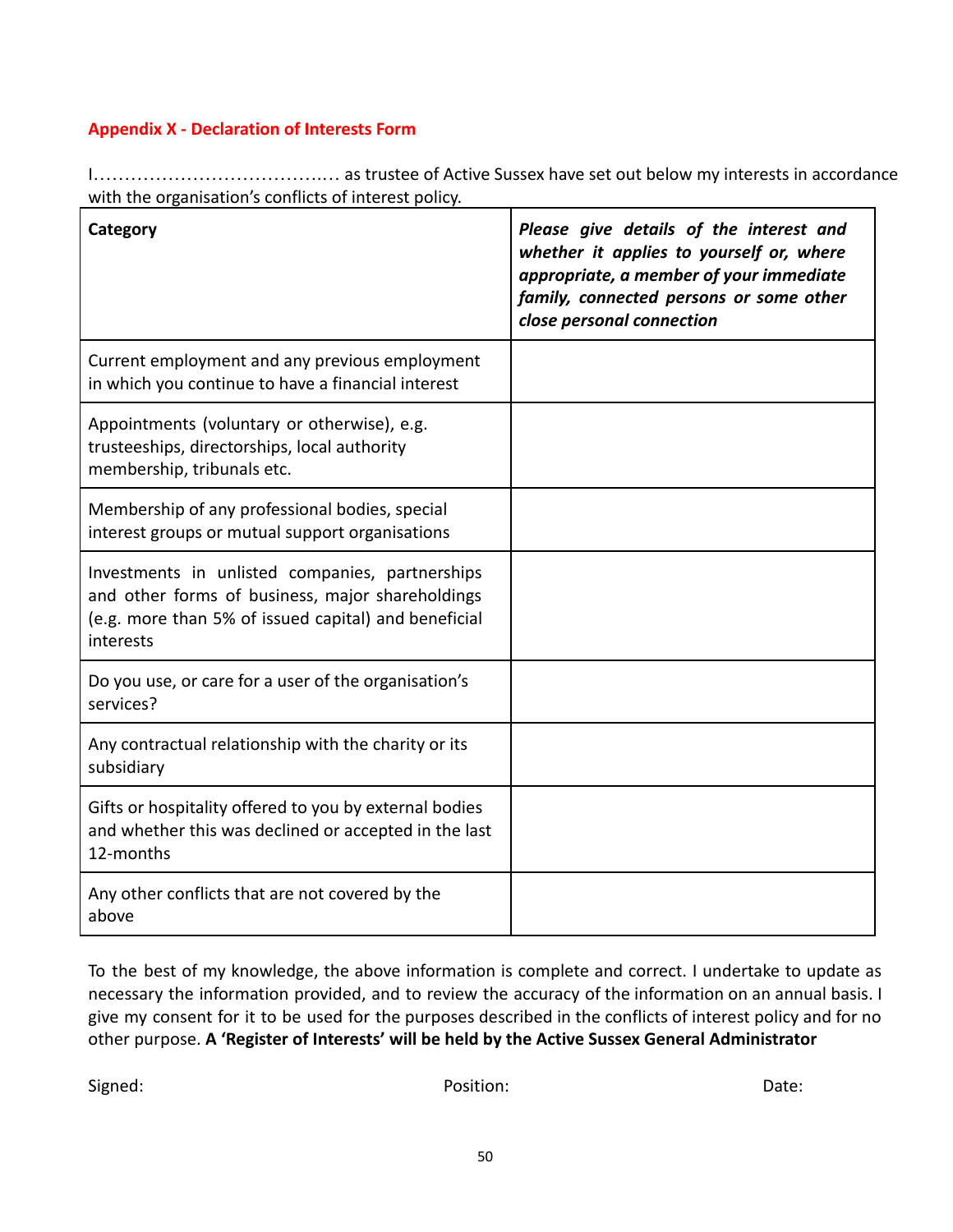## **Appendix XI - Matters Reserved for the Board**

| <b>SUBJECT</b>                                                           | <b>RESERVED FOR THE BOARD</b>                                                                                                                                                                                                  | DELEGATED TO THE CHIEF EXECUTIVE                                                                                                                                                                                                                                                                                   |  |
|--------------------------------------------------------------------------|--------------------------------------------------------------------------------------------------------------------------------------------------------------------------------------------------------------------------------|--------------------------------------------------------------------------------------------------------------------------------------------------------------------------------------------------------------------------------------------------------------------------------------------------------------------|--|
| Corporate<br>Governance                                                  | Consideration and approval of the<br>Governance framework, including<br>Principles of Good Governance,<br>Governance Document, Delegated<br>Powers, and Hosting agreement.                                                     | of<br>Responsibility<br>for<br>all<br>matters<br>organisational structure below the level of<br>CEO. Able to delegate authority to other<br>staff.                                                                                                                                                                 |  |
| <b>Strategy</b>                                                          | • Determining the overall strategic<br>direction of the organisation.<br>Consideration and support for<br>$\bullet$<br>formal<br>forming<br>strategic<br>partnerships<br>with<br>other<br>organisations.                       | Preparation of the Strategic Plan and<br>$\bullet$<br>subsequent annual service plans (these<br>can be reviewed by Board upon request)<br>Recommendations to the Board for<br>formal strategic partnerships with other<br>organisations                                                                            |  |
| Functions,<br>powers and<br>discretions<br>(Legal and<br>administrative) | principles<br>Strategic<br>governing<br>operational policy relating to the<br>of the<br>organisation's<br>exercise<br>function, powers and discretions.                                                                        | Responsibility for exercise of<br>all the<br>organisation's legal and administrative<br>powers and discretions in furtherance of<br>statutory functions, subject to escalating<br>any high risk/high impact issues in line with<br>the risk management strategy.                                                   |  |
| <b>Corporate Plans</b><br>and Budgets                                    | Consideration and approval of the<br>organisation's<br>plans<br>including<br><b>Financial Plans and Annual Budgets</b>                                                                                                         | Preparation of Corporate Plans and Annual<br>Budgets in line with the Strategic Plan,<br>ensuring early consultation with the Board.                                                                                                                                                                               |  |
| Annual Report<br>& Accounts                                              | • Approval of Annual Report and<br>accounts, in conjunction with<br>the Accounting Officer.<br>Offering scrutiny to the budgets<br>on a quarterly basis.                                                                       | Drawing up the Annual Report for Board<br>$\bullet$<br>approval<br>Drawing up the Annual Accounts for<br>Board approval<br>• Drawing up quarterly budgets reports to<br>the Board                                                                                                                                  |  |
| Performance<br><b>Management</b>                                         | Determination and approval of<br>arrangements for performance<br>management and consideration<br>of regular monitoring reports<br>Discussion of, and engagement<br>with, stakeholder proposals and<br>concerns where required. | To keep the Board informed of progress<br>$\bullet$<br>in achieving performance objectives and<br>to advice of any significant variance from<br>the approved Operating Plans and<br><b>Budget</b><br>To keep the Board informed of any<br>$\bullet$<br>significant issues in the operation of the<br>organisation. |  |